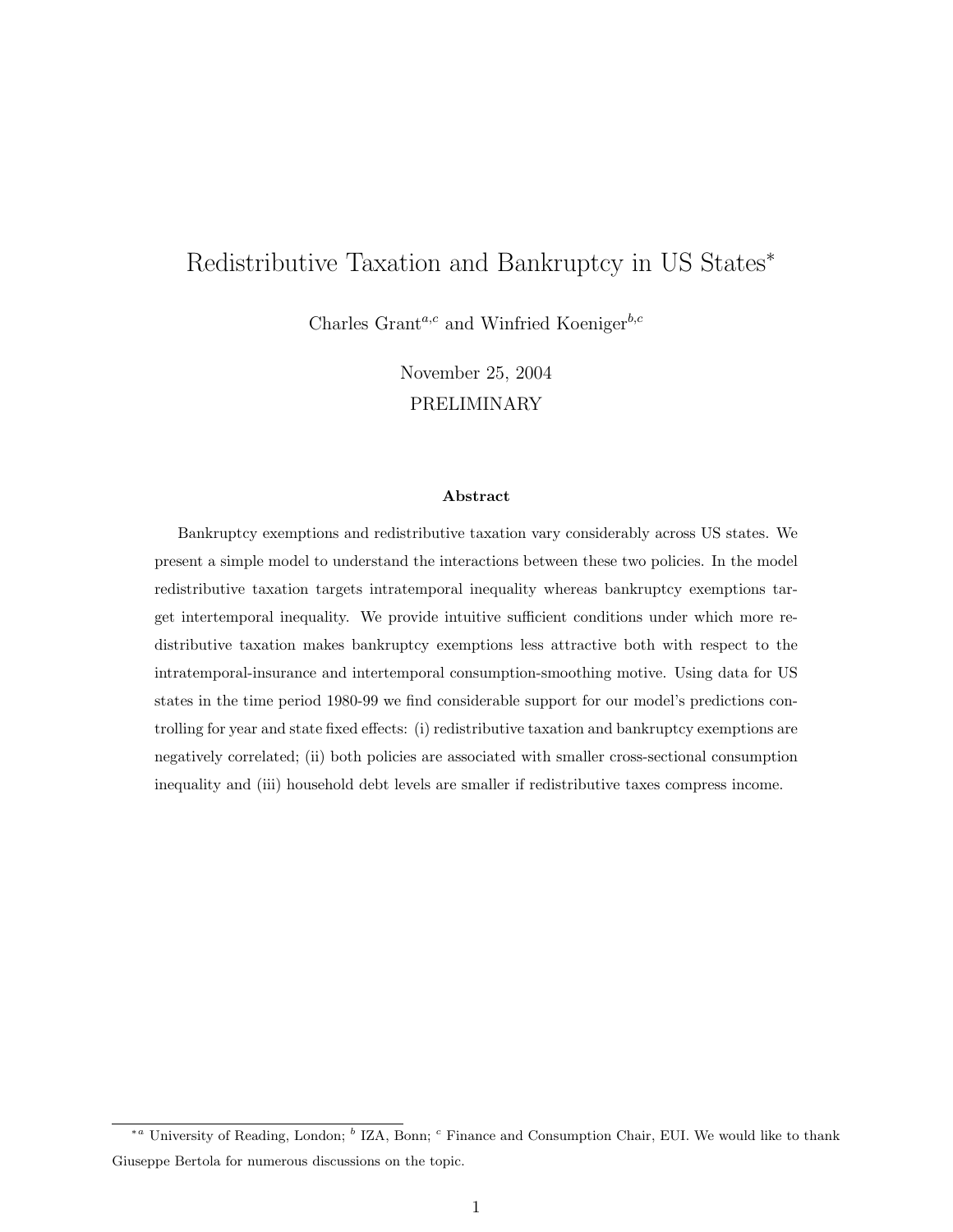# 1 Introduction

If households face considerable heterogeneous income risk, they would like to share this risk by pooling part of their income. In practise direct risksharing mechanisms where the idiosyncratic component of the change in income is insured are not directly available, but bankruptcy law and redistributive taxes are mechanisms that can usefully replicate some of the useful features of such an insurance scheme. This paper will explore the risksharing properties of these two devices. Our starting point is that bankruptcy exemptions (the assets that may be kept by the debtor when he defaults on his debts) and redistributive taxation vary considerably across the different US states. For example, bankruptcy exemptions are generous in Texas where housing property is exempt but redistributive taxation through the tax and benefit system is low. In contrast, New York has lower exemptions in bankruptcy but taxes are much more progressive.

In this paper we provide a simple theoretical rationalization for why these two policies might be substitutes. We argue that redistributive taxation targets intratemporal inequality whereas bankruptcy exemption targets intertemporal inequality. Bankruptcy legislation provides some insurance, a 'fresh start' (see for example Hynes, 2002), for agents who have been hit by a sufficiently bad shocks. However, such insurance is less important if redistributive taxation already eliminates some of the ex-post inequality in gross income. Moreover, redistributive taxation decreases the expected (ex-ante) inequality between intertemporal income flows and thus the desire to borrow. As a consequence redistributive taxation and bankruptcy exemption are substitutes because redistribution decreases the importance of the insurance motive as well as the smoothing motive which both matter for the benefits derived from bankruptcy exemption. We derive sufficient conditions under which these simple insights apply. Our results are interesting from a positive point of view to understand better the interaction between both policies. Our analysis is also suggestive for normative policy implementation although predictions for the latter are much more difficult to pin down empirically.

We provide empirical evidence that considerably supports the model's hypotheses. We use data from the Consumer Expenditure Survey (CEX) for consumption, the Current Population Survey (CPS) for income and construct measures for bankruptcy exemptions and redistributive taxation for US states in the period 1980-99. Consistent with our theoretical perspective we find that the level of bankruptcy exemption and the extent of redistributive taxation are negatively correlated. High exemptions are associated with relatively little redistribution, suggesting these both policies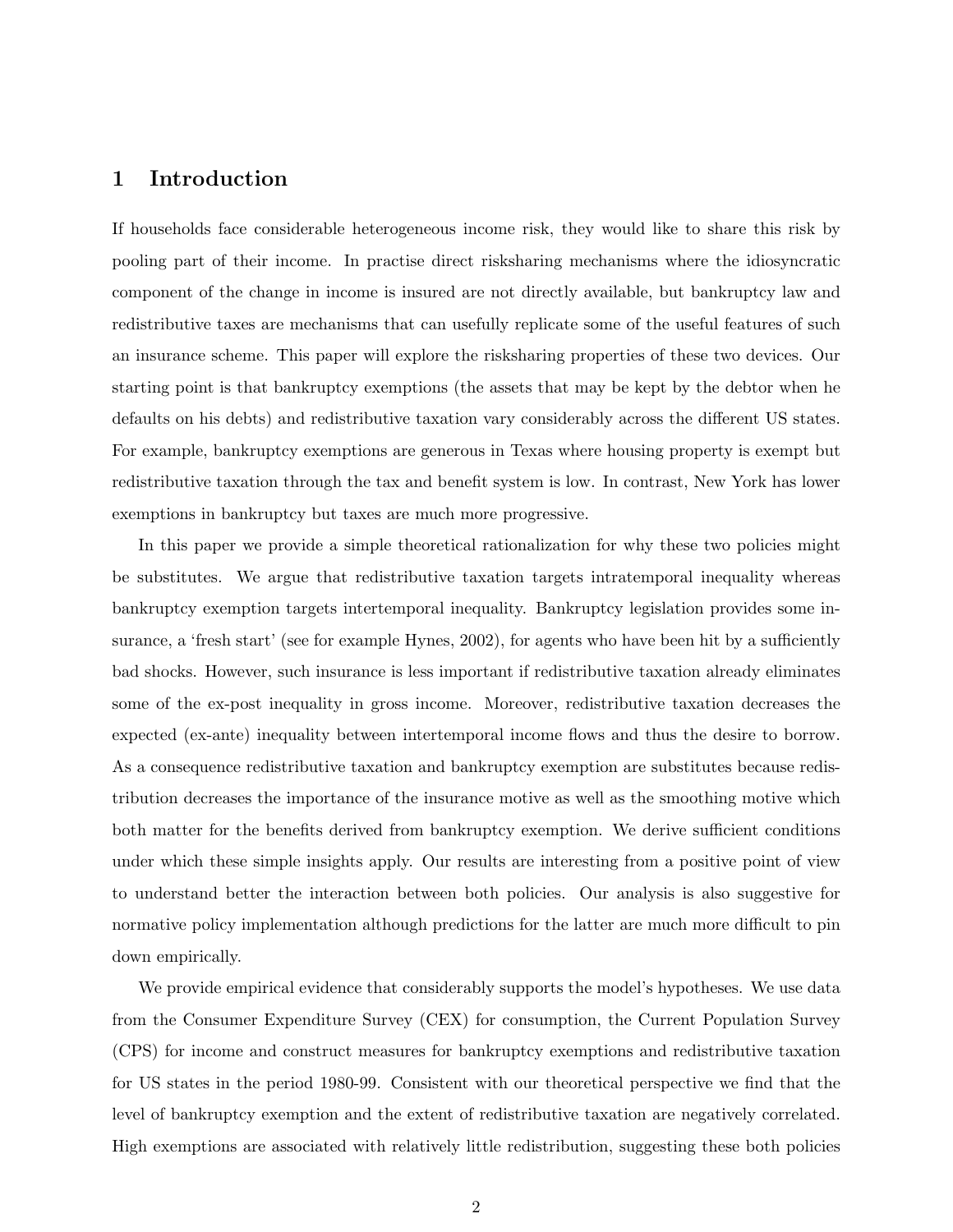are substitutes. Moreover, we find evidence that both policies are important for the smoothing and insurance motive as predicted by the model. Borrowing is lower if the tax and benefit system is more redistributive or bankruptcy exemptions are larger, and both the bankruptcy exemption and redistributive taxation are associated with less cross-sectional consumption inequality.

Of course, we are not the first to analyze bankruptcy or redistributive taxation in the US. For example, Gropp et al. (1997) investigates the effect of personal bankruptcy on the amount household's borrow, while Zame  $(1993)$  and his references show theoretically how bankruptcy can provide partial insurance against income fluctuations (see also Grant, 2001, for empirical evidence). In the context of the recent bankruptcy reforms Athreya (1999) and Chaterjee et al. (2002) provide numerical models to gauge how the benefits of bankruptcy compare with the costs, such as higher interest rates. It is also well-known that redistributive taxation provides partial insurance quite similar to bankruptcy if financial markets are incomplete (see the seminal paper of Varian, 1980, and the empirical evidence in Grant et al., 2003, and their references). However, to the best of our knowledge this paper is the first attempt to jointly analyze redistributive taxation and bankruptcy exemption levels focussing on the intra- and intertemporal channels of policy interaction. Most related in this respect are the analyses of Athreya and Simpson (2003) and Bertola and Koeniger (2004). As in this paper, Bertola and Koeniger analyze interactions between redistribution and financial market imperfections. They argue that in a second-best world of incomplete financial markets, more compressed labor income can mitigate the adverse welfare effect of credit constraints. The interactions between redistribution and bankruptcy in this paper through the insurance and smoothing motive are similar in spirit. But since we allow for bankruptcy and not only for a riskfree asset, in this paper the interactions between financial market imperfections and redistribution work themselves out both through prices and quantities. Allowing for bankruptcy has the additional advantage that we are able to test the predictions of the model with data on US states in which regulation on bankruptcy and redistribution vary and are available for a substantial time span.

Whereas our simple model allows us to derive some analytical results, Athreya and Simpson (2003) numerically solve a fully dynamic model to analyze interactions between public insurance and bankruptcy. In their model market imperfections such as moral hazard play an important role. On the one hand, bankruptcy might reduce search effort of unemployed agents because it shelters consumption of agents from long-term shocks. On the other hand, lower unemployment insurance increases search effort, reduces the unemployment rate and thus also lowers default rates.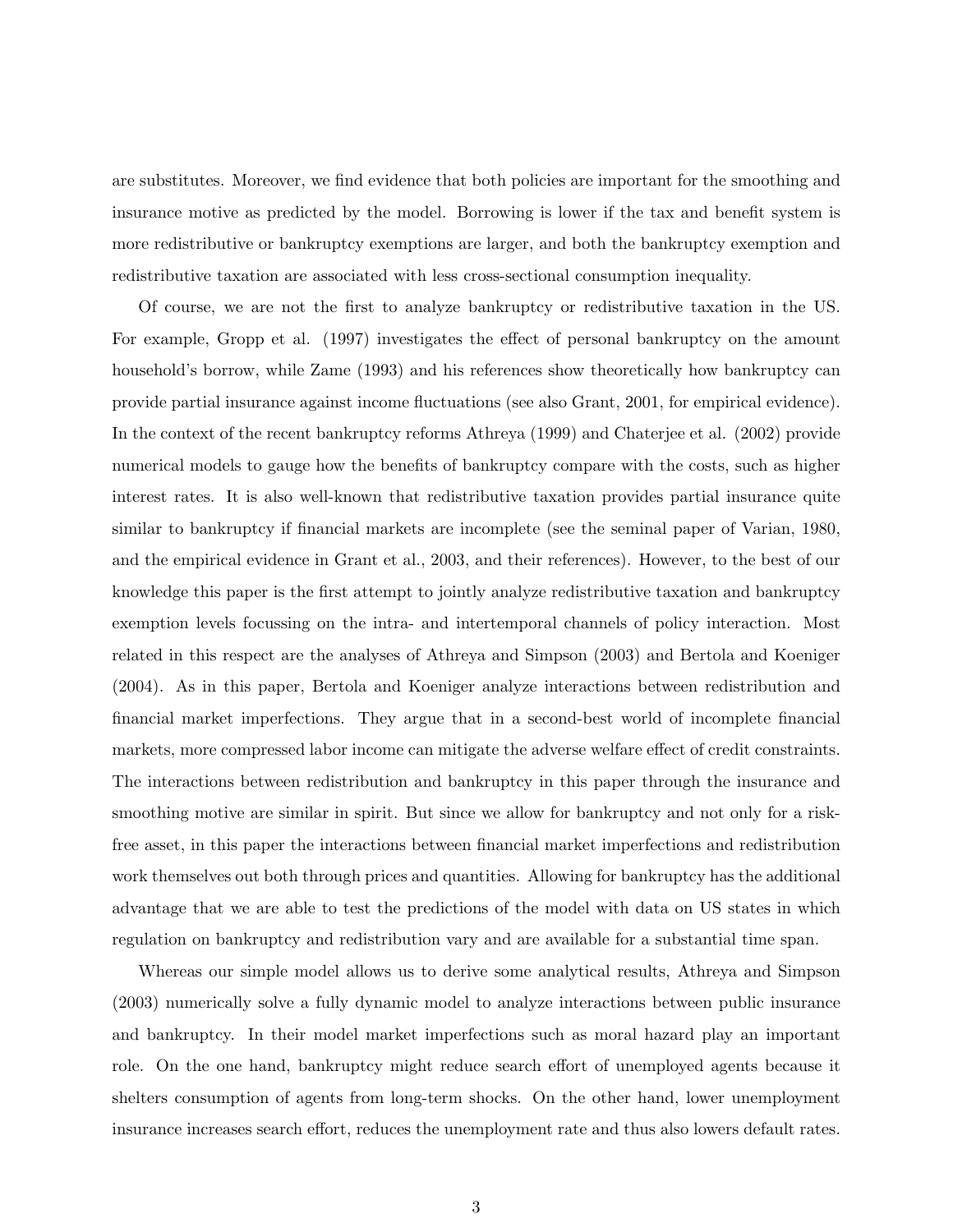Although problems of hidden action or asymmetric information are certainly important in reality, we show in this paper that such imperfections are not necessary to rationalize that bankruptcy is less attractive if redistribution is more pronounced. Moreover, we do not have the data to exploit a richer modelling framework in the empirical part. Thus, we rather view our approach as complementary to the one chosen by Athreya and Simpson.

The rest of the paper is structured as follows. In Section 2 we present a simple model that analyzes interactions between redistributive taxation and bankruptcy exemption. We describe the data in Section 3 and discuss the econometric specification in Section 4. We present our results in Section 5 before we conclude in Section 6.

### 2 A model

We construct a simple two-period model with full information in which bankruptcy is modelled in a standard way (see for example White, forthcoming). The simple model structure allows us to derive analytic results that illustrate the interactions between redistributive tax policies and bankruptcy law focussing on the insurance motive and the consumption-smoothing motive.

Concerning the insurance motive, we provide sufficient conditions under which bankruptcy exemption is a substitute to a subsidy that conditions on the endowment of the agent (taken the amount borrowed as given). We then show under which conditions the two policies are also substitutes with respect to the smoothing motive (taking the interest rate as given). Finally, we provide a numerical illustration of the main insights allowing both for endogenous borrowing and interest rates. In particular, we argue that taxes and bankruptcy exemption target different types of inequality. Whereas taxes target intratemporal inequality, exemption levels in bankruptcy procedures target *inter* temporal inequality. The two policies interact since more intratemporal redistribution reduces also intertemporal inequality and thus the smoothing motive.

Agents live for two periods. They are risk averse and borrow from a risk neutral bank. Agents have gross endowment  $\omega_1$  and  $\omega_2$  in period 1 and 2, respectively. Agents know their endowment  $\omega_1$ whereas the gross endowment in the second period is uncertain:

 $\omega_2 = \mu + \varepsilon$ ,

where  $\varepsilon$  is i.i.d. with density  $f(.)$  and cumulative distribution function  $F(.)$ . The term  $\mu$  is the second period income expected in period 1. If  $\mu > 0$ , the endowment in the second period is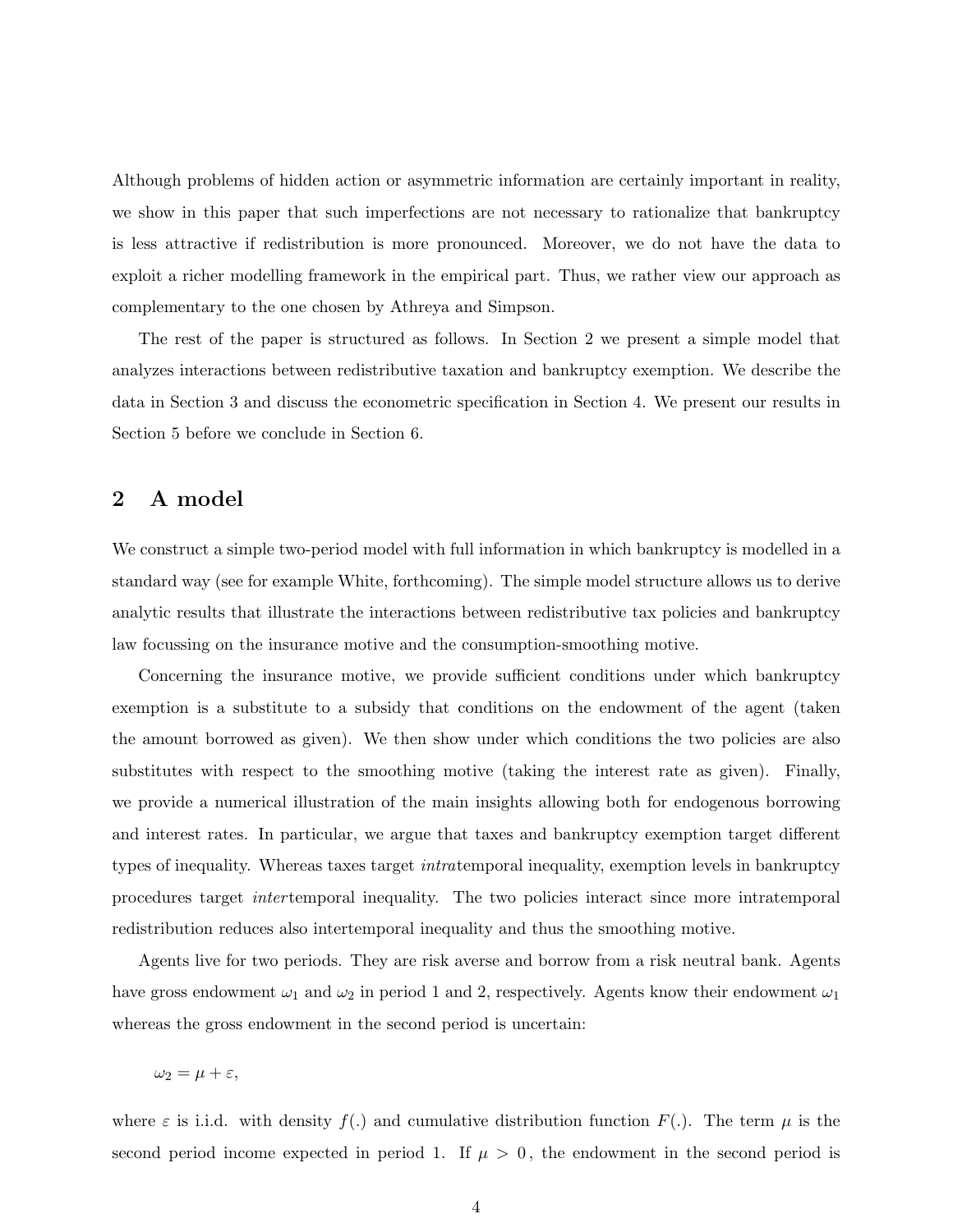expected to be higher than in the first period.

One policy in the model is a lump-sum tax schedule  $\tau$ . If  $\tau < 0$  the agent receives a subsidy. The other policy is the amount  $x$  of the second period income that is exempt from repayment obligations if bankruptcy is declared. Both policies have a deadweight cost: we assume that tax collection is costly because it distorts choices such as labor effort. We model this as a fraction  $\lambda \in (0,1)$  of the total tax revenue that can be redistributed with subsidies. Moreover, agents incur a cost C when declaring bankruptcy. Without loss of generality, we assume that this cost is paid before the bankruptcy procedure starts so that it is passed on to banks.<sup>1</sup>

We now proceed to show that the insurance provided by the exemption level  $x$  is a substitute to a suitably targeted subsidy  $\tau < 0$ .

#### 2.1 The insurance motive: policy substitutability for given borrowing

Since bankruptcy matters only for agents who borrow in the first period we focus on agents who find it optimal to borrow:

$$
u'(\tilde{\omega}_1) > \beta(1+r) \int_{\omega_2^*}^{\infty} u'(\tilde{\omega}_2) f(\varepsilon) d\omega_2 , \qquad (1)
$$

where  $\tilde{\omega}_t = \omega_t - \tau_t(\omega_t)$  denotes the net endowment in period t,  $\beta$  is the discount factor, r is the interest rate at which the agent can borrow and  $\omega_2^*$  is the threshold of the endowment in the second period below which the agent declares bankruptcy. Both r and  $\omega_2^*$  are endogenous and will be determined below.

The inequality (1) results from the Euler equation evaluated at the net endowment where below we will assume that the tax (or subsidy) depends on the endowment and whether an agent saves or borrows. The latter is done for clarity but it is not difficult to add more realism relaxing this assumption. In the following we drop time indices for taxes and set  $\mu = 0$  because the focus in this section is only on the insurance provided in the second period.

<sup>&</sup>lt;sup>1</sup>If the cost was borne by the agent, for example as pure utility cost, the bankruptcy cost would affect the bankruptcy threshold derived below. The cost would enter in the banks' arbitrage equation (3) below only through its effect on the bounds of the integral but no longer by lowering the agent's payment. Under this assumption the sufficient condition in Remark 1 simplifies to the decreasing hazard property without additional restrictions on the bankruptcy cost. Instead, the derivative of  $db/dx|_r$  would have an additional term since the inner derivative  $\partial \varepsilon^* / \partial x$ is no longer 1. We prefer to model bankruptcy cost in its current form so that we do not need to make an assumption on the functional form of the utility cost such as convexity.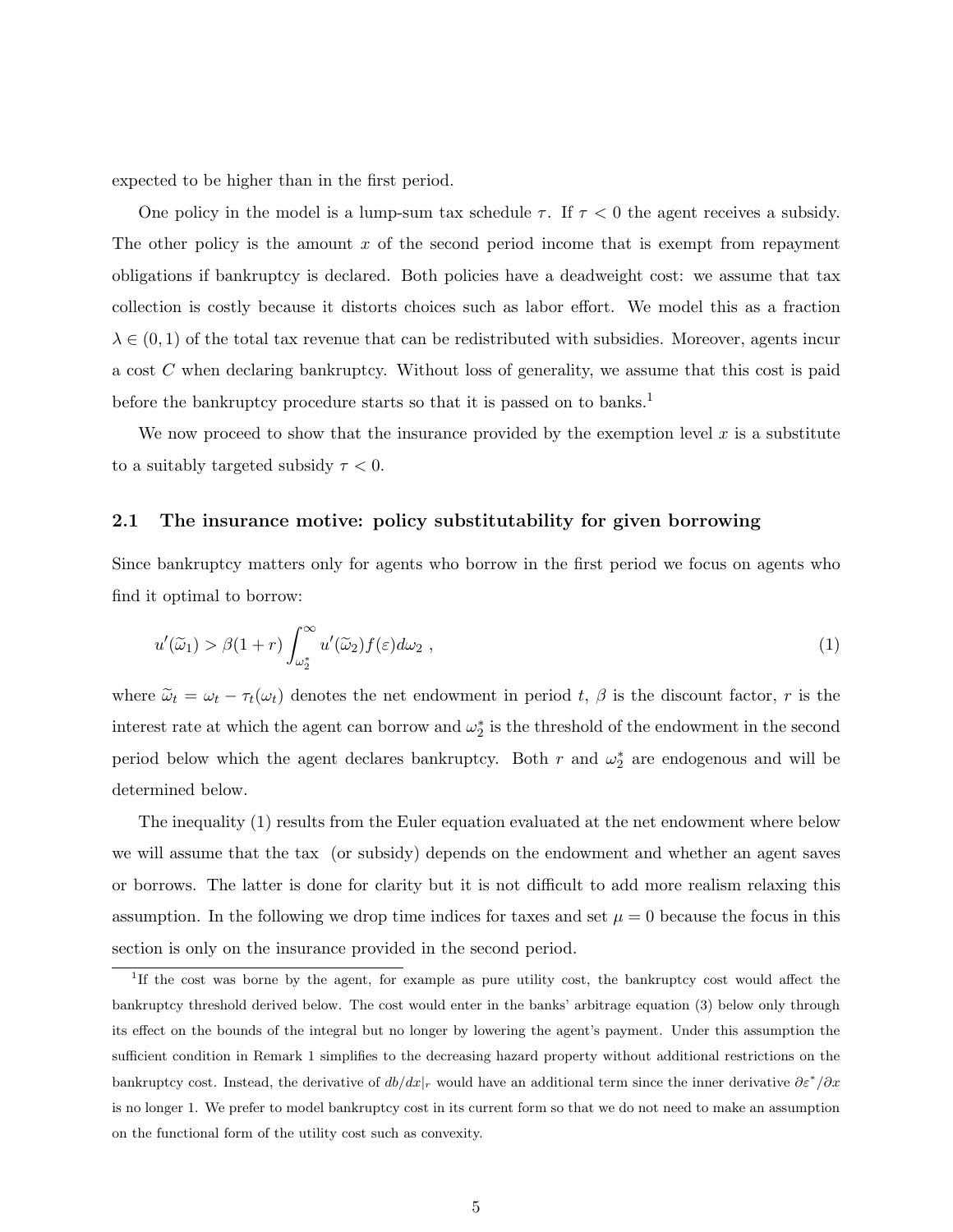The agent declares bankruptcy<sup>2</sup> if his second-period net endowment falls below the exemption level  $x$ ,

$$
\omega_2 - \tau - (1+r)b < x \; ,
$$

where  $b$  is the optimal amount borrowed in the first period. This implies that the threshold of the gross endowment in the second period below which the agent declares bankruptcy is

$$
\omega_2^* = x + \tau + (1+r)b.
$$

Thus, the agent's utility over the two periods is

$$
U = u(\widetilde{\omega}_1 + b)
$$
  
+  $\beta \int_{\omega_2^*}^{\infty} u(\omega_2 - \tau - (1+r)b) f(\omega_2) d\omega_2 + \beta \int_{x+\tau+C}^{\omega_2^*} u(x) f(\omega_2) d\omega_2$   
+  $\beta \int_{-\infty}^{x+\tau+C} u(\omega_2 - \tau - C) f(\omega_2) d\omega_2$ . (2)

where the density of the distribution is assumed such that expected marginal utility remains finite on the support of the distribution. Note that bankruptcy exemptions provide consumption insurance in the interval  $(x + \tau + C; \omega_2^*)$ . This insurance has a price: it increases the interest rate if the borrower repays. We now briefly mention how the interest rate is determined and depends on the policy parameters.

#### Determination of the interest rate The bank's arbitrage equation is

$$
\int_{x+\tau+C}^{\omega_2^*} (\omega_2 - \tau - x - C) f(\omega_2) d\omega_2 + \int_{\omega_2^*}^{\infty} (1+r) b f(\omega_2) d\omega_2 = b(1+r_f), \qquad (3)
$$

where  $r_f$  is the exogenous risk-free market interest rate and  ${\cal C}$  is the bankruptcy cost.

Total differentiation of the arbitrage equation neglecting feedbacks on the amount borrowed b, results in

$$
\frac{dr}{dx}|_b = \frac{F(\omega_2^*) - F(x + \tau + C) + Cf(\omega_2^*)}{(1 - F(\omega_2^*))b - Cf(\omega_2^*)b} > 0,
$$

where the explicit derivation is given in the Appendix. Quite intuitively, a higher exemption level  $x$ increases the interest rate per unit borrowed  $b$  since banks pass on the higher risk to prices. The size of the effect depends positively on the ratio of the probability of bankruptcy,  $F(\omega_2^*) - F(x + \tau + C)$ over the probability of repayment  $1 - F(\omega_2^*)$ . Moreover,  $C > 0$  increases this effect since the bankruptcy cost is borne by the bank.

<sup>&</sup>lt;sup>2</sup>There is no asymmetric information so that there is no strategic bankruptcy.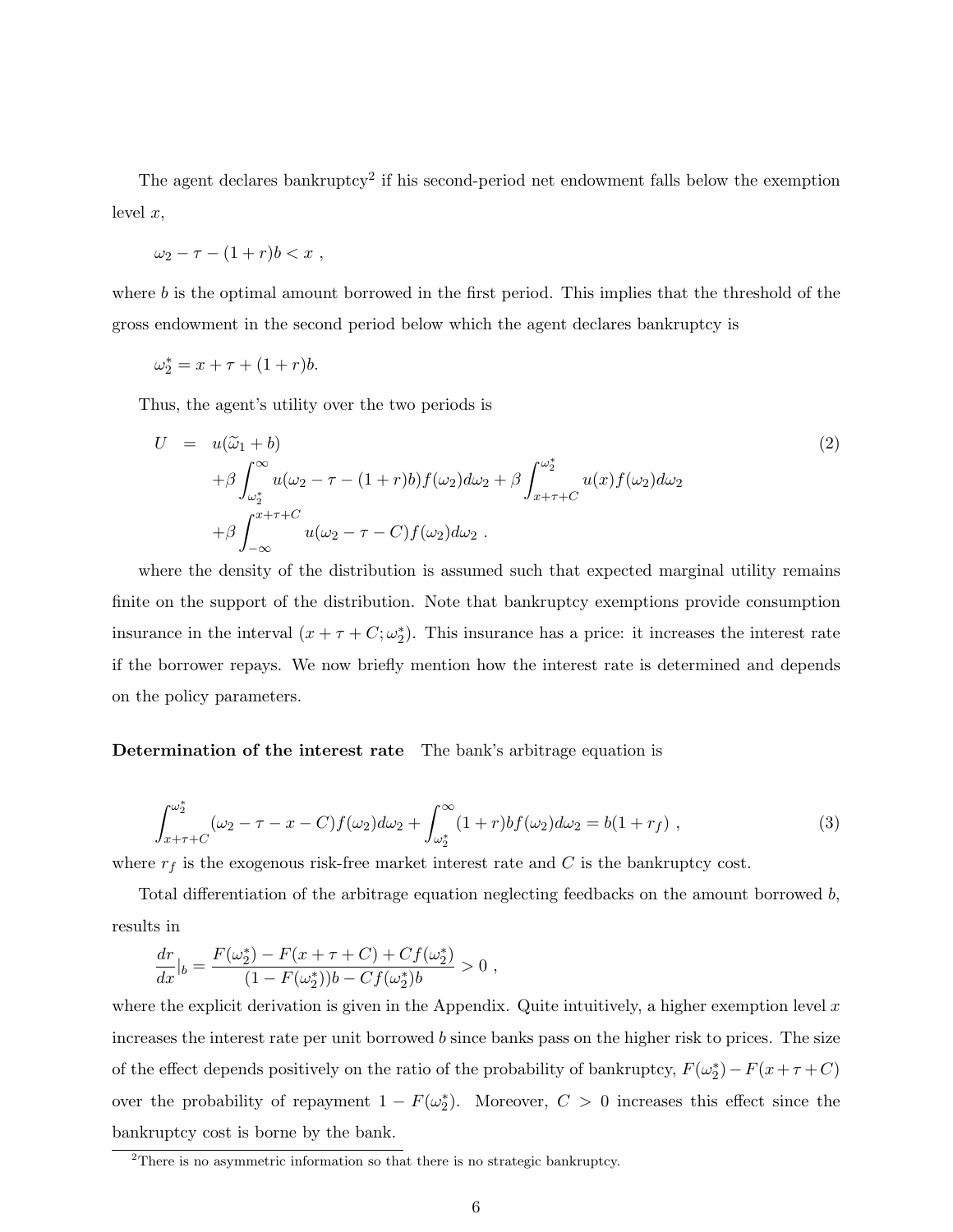**Policy interactions** We now turn to the welfare effect of x and  $\tau$  for borrowing agents. Totally differentiating  $(2)$  with respect to x we find for given b that

$$
\frac{dU}{dx}|_{b} = -\beta \frac{F(\omega_{2}^{*}) - F(x + \tau + C) + Cf(\omega_{2}^{*})}{1 - F(\omega_{2}^{*}) - Cf(\omega_{2}^{*})} \int_{\omega_{2}^{*}}^{\infty} u'(\omega_{2} - \tau - (1 + r)b) f(\omega_{2}) d\omega_{2} \n+ \beta (F(\omega_{2}^{*}) - F(x + \tau + C)) u'(x) ,
$$

where the explicit derivation is in the Appendix. For  $C = 0$ , banks insure agents at an actuarially fair price and the sign of  $\frac{dU}{dx}|_b$  depends on the sign of

$$
u'(x) - \frac{\int_{\omega_2^*}^{\infty} u'(\omega_2 - \tau - (1+r)b) f(\omega_2) d\omega_2}{\int_{\omega_2^*}^{\infty} f(\omega_2) d\omega_2}.
$$

As in White (forthcoming), this expression is positive for risk-averse borrowers with strictly concave utility at all levels of  $\omega_2^*$  since

$$
\omega_2 - \tau - (1+r)b \ge x \text{ for } \omega_2 \in (\omega_2^*; \infty)
$$

and thus

$$
u'(x) > u'(\omega_2 - \tau - (1+r)b) \,\forall \omega_2 > \omega_2^*.
$$

Thus for  $C = 0$ , full exemption is optimal. Instead for  $C > 0$ , insurance is actuarially unfair and the welfare gains from exemptions are bounded. Nonetheless, unless bankruptcy costs are prohibitively high, some exemption will improve the welfare of borrowing agents by reducing consumption fluctuations. However, if redistribution already provides more plentiful resources in the bad states of the world, these welfare gains will be smaller. To make this point formally as simple as possible, we investigate under what conditions a subsidy  $\tau < 0$  is a substitute to an exemption x, for a given borrowed amount b. We analyze the case in which borrowing agents with  $\omega_2 \leq \omega_2^*$  receive a higher subsidy  $\tau < 0$  financed by agents that save. As mentioned above, we choose this specific tax-scheme for clarity. We show the following:

**Remark 1:** For a given amount of borrowing b, a transfer in the states of the world in which bankruptcy is declared, decreases the welfare gain of borrowing agents derived from the exemption level x. For a subsidy  $\tau < 0$ ,

$$
\frac{\left(\frac{dU}{dx}|_b\right)}{d\tau} > 0,
$$

if the distribution function F satisfies the decreasing hazard property and the bankruptcy cost C is small.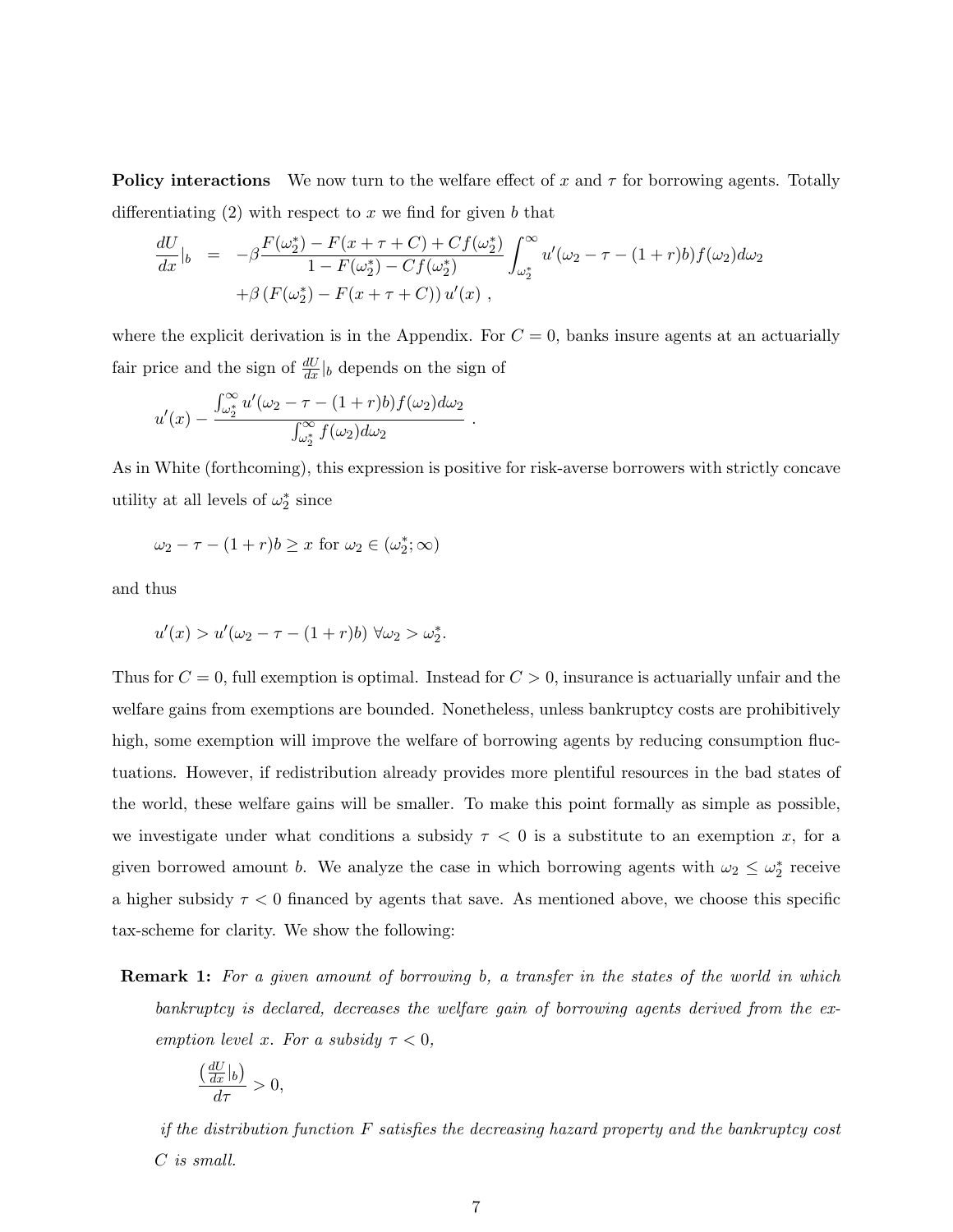Proof: see Appendix. $\blacksquare$ 

The condition mentioned in Remark 1 is sufficient but not necessary.<sup>3</sup> It implies that redistributive transfers and exemption levels are policy substitutes in providing some insurance to the agent in the second period. The decreasing hazard property is certainly satisfied for realistic income distributions such as the Pareto distribution and in the region of the support of commonly used log-normal distributions which is relevant for low-income agents. The decreasing hazard property implies that the expected cost of bankruptcy in terms of a higher interest payment (when repaying) increases if agents receive a subsidy  $\tau < 0$ ,

$$
\frac{\left(\frac{dr}{dx}|_b\right)b}{d\tau}<0.
$$

The subsidy shifts the interval  $(x + \tau + C; \omega_2^*)$  in which bankruptcy exemption provides insurance "to the left". Whether this shift induces the bank to increase its interest rate depends on the change of the relative probability mass associated with bankruptcy and the mass associated with repayment. With decreasing hazard, the deal gets worse for the bank and thus the interest rate has to increase for the bank to break even. In this case both the increase in the interest cost and the lower marginal utility gains after receiving the subsidy make bankruptcy exemption less attractive.

To simplify the argument we have assumed that the subsidy is financed by agents that have saved. If we assumed instead that borrowing agents pay taxes in good states of the world,  $\omega_2 > \omega_2^*$ , to finance the subsidy in bad states of the world,  $\omega_2 \leq \omega_2^*$ , an additional effect would strengthen Remark 1: the higher marginal utility resulting from taxation in the good states increases the welfare cost of bankruptcy resulting from higher interest rates.

We have neglected issues such as borrowing constraints because we condition on b. In our model without market failures like asymmetric information or moral hazard such borrowing constraints would become important if interest rates are capped by a usury law. However, such laws are not effective in practice. For example concerning the empirical analysis for the US below, credit card banks tend to locate in states like Delaware where such laws are least binding (see also Hynes and Posner, 2001).

We have shown how intratemporal redistribution in the second period provides insurance similar to exemption levels granted by bankruptcy laws. Since the policies are substitutes from a secondperiod perspective, so far the policy implementation entirely depends on which policy implies less

 $3$ As mentioned in footnote 1 above, the additional restriction on C in Remark 1 is not required if the borrowing agent bears the cost of bankruptcy.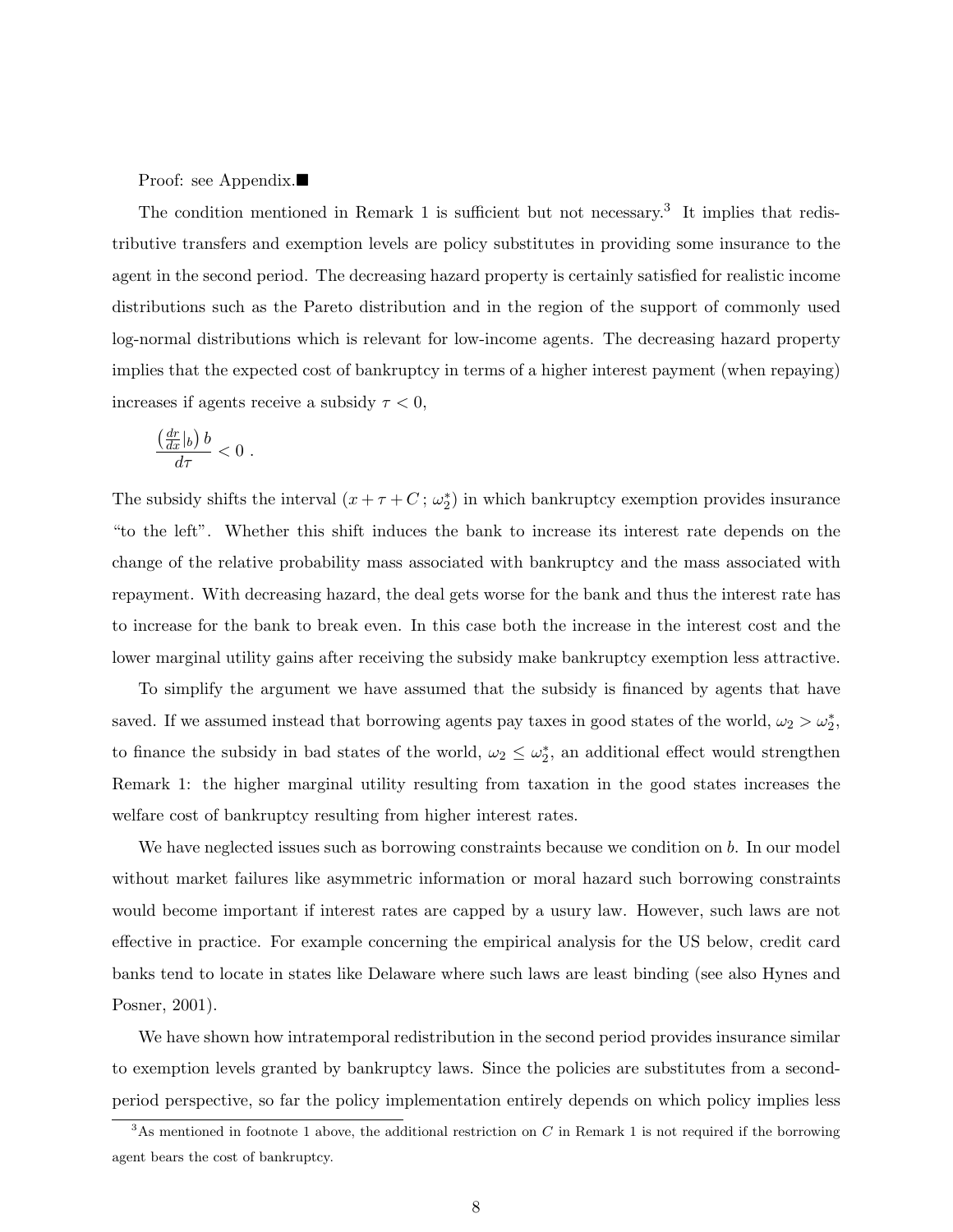deadweight losses. We now analyze whether these policies are also substitutes if we allow agents to adjust the amounts borrowed in the first period. The attractiveness of each policy then depends on the degree of intratemporal inequality and expected intertemporal inequality.

#### 2.2 The smoothing motive: policy substitutability for a given interest rate

Exemption of income in bankruptcy procedures and redistributive taxation might not only be substitutes in terms of providing insurance. For exemption levels to matter, it is essential that agents borrow to smooth consumption intertemporally. However, redistributive taxation affects the smoothing motive and thus also the welfare gains derived from exemption levels in bankruptcy procedures. In this section we want to analyze this interaction in more detail.

In the previous section we have neglected the effects of x and  $\tau$  on borrowing in order to derive analytic results. It is well known that no closed form solutions are obtainable unless strong assumptions are imposed on the utility function such as constant absolute risk aversion. The qualitative effect of exemption on borrowing is a priori unclear: as mentioned in White (forthcoming), for given interest rates exemption shifts the demand for borrowing up since the precautionary motive becomes less important. But the implied increase in interest rates will decrease borrowing along the credit demand function. In the following analysis we first derive some analytic results conditioning on the interest rate before we provide some numerical examples in which we allow the interest rate to adjust.

We proceed to characterize the effects of taxes or subsidies that redistribute intratemporally. Of course, as long as Ricardian equivalence fails the government can redistribute intertemporally by financing redistribution with debt and postponing taxation. However, it is hard to commit to such intertemporal redistribution ex ante. Thus we focus on bankruptcy exemption as an instrument for *inter* temporal redistribution (across agents in the same financial system) and taxation as an instrument for intratemporal redistribution (across agents in the same tax system). We start with two examples to illustrate the different scope of the two policy instruments and their interaction.

**Example 1:** No intertemporal inequality Assume that income is perfectly persistent,  $\mu = \omega_1$ , and that agents face no uncertainty,  $\varepsilon = 0$ . It is well known that in equilibrium the agent's discount rate equals the market interest rate in this case. For simplicity assume that the discount factor  $\beta = 1$  so that agents consume their current income in each period.

In this scenario, agents do not borrow at all so that an exemption level granted in the case of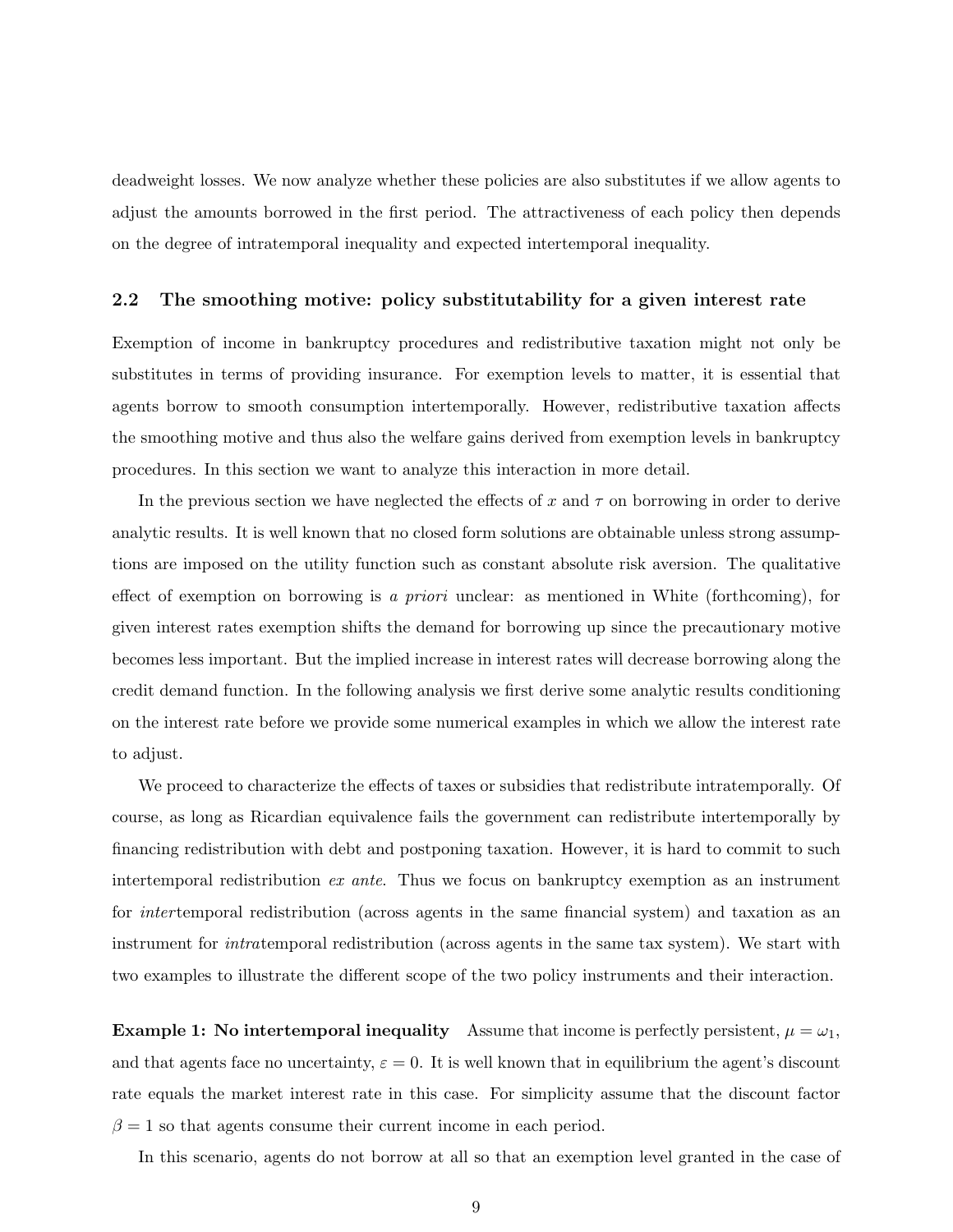bankruptcy is useless. However, as long as there is some heterogeneity in the agent's income, at least some redistribution is optimal from an ex ante perspective (before  $\omega_1$  is known). Thus, in the extreme case of pure intratemporal inequality, there is scope for redistribution via taxation but not for exemption in bankruptcy procedures.

Example 2: No intratemporal inequality Now consider the opposite extreme case. Let us assume that agents have identical endowments in each period but that the endowment differs in the two periods. There is no individual but only aggregate uncertainty. Clearly, in this case there is no scope for intratemporal redistribution but exemption levels in bankruptcy procedures can insure some of the aggregate uncertainty since the risk-neutral bank absorbs some of the risk.

Of course, the interesting case is the one with individual differences in intertemporal inequality: some agents expect to earn a higher income in the future whereas other agents do not. It is in such an environment that intratemporal and intertemporal redistribution interact since intratemporal redistribution also eliminates part of the intertemporal inequality and thus the need for bankruptcy regulation. This interaction is similar in spirit to Bertola and Koeniger (2004) where intratemporal redistribution alleviates capital market imperfections. However, in this paper there are no credit constraints and we allow for bankruptcy.

We now proceed to show that more compressed net income reduces the desire to borrow for workers who expect higher gross income in the future. To make this point formally, we characterize the amount borrowed when the Euler equation

$$
u'(\omega_1 - \tau(\omega_1) + b) = \beta(1+r)\int_{\varepsilon^*}^{\infty} u'(\mu + \varepsilon - \tau(\omega_2) - (1+r)b)dF(\varepsilon)
$$
\n(4)

is satisfied (implicitly we assume that the parameters are such that agents indeed find it optimal to borrow because they are impatient enough or look forward to higher future income). Recall that  $\omega_2 = \mu + \varepsilon$  and take into account that the amount borrowed is only repaid above the bankruptcy threshold  $\varepsilon^*$  (the effect of borrowing on the margins of the integral in (2) cancel in the derivation of equation (4)). The bankruptcy threshold is defined as

$$
\varepsilon^* = x + \tau(\omega_2) + (1+r)b - \mu.
$$

This threshold is smaller, if the agent's income is expected to be higher in the second period,  $\mu > 0$ . We assume that  $\tau(\omega_1) = -\lambda \tau$  and  $\tau(\omega_2 | \omega_2 \ge \omega_2^*) = \tau > 0$  where  $0 < \lambda < 1$  summarizes the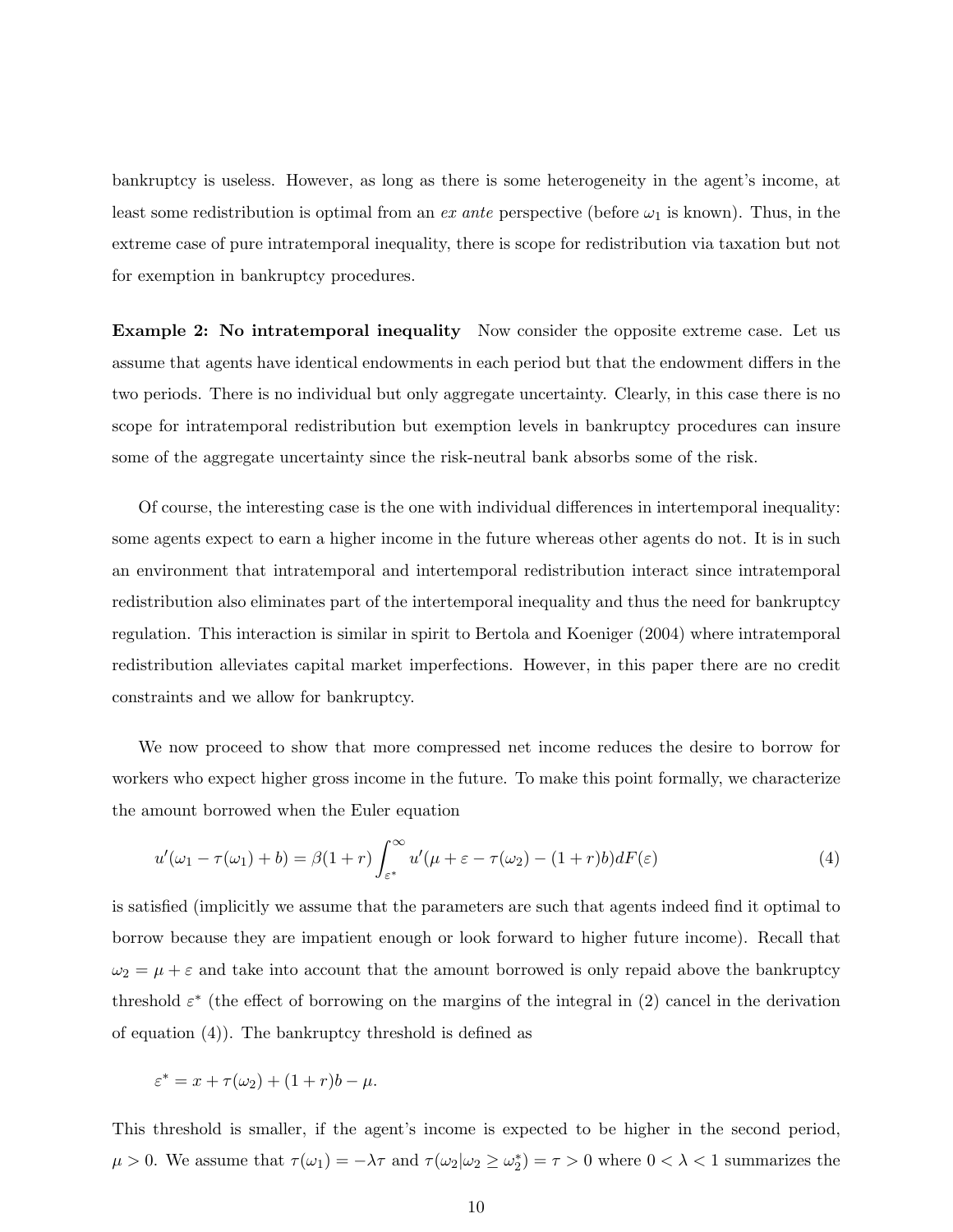deadweight loss associated with taxation. The implicit assumption here is that  $\omega_1$  is small enough so that the agent receives transfers from the rich in period 1. Instead  $\omega_2 \geq \omega_2^*$  implies transfers to the poor in period 2. Other examples could be chosen to convey an analogous qualitative intuition as our example. We show the following:

**Remark 2:** For a given interest rate r,  $db/dx|_r > 0$ ,  $db/d\tau|_r < 0$ ; and  $db/d\mu|_r > 0$  if utility is concave enough.

#### Proof: see Appendix. $\blacksquare$

The sign of the derivatives is quite intuitive. A higher exemption level  $x$  insures the agent in bad states of the world: he will repay the debt only for relatively higher income realizations when the cost of repayment in marginal utility terms is smaller. This makes borrowing more attractive. Instead, taxation in the good states of the world in which the agent repays, increases the marginal utility cost of repayment in the second period. Moreover, transfers in the first period lower marginal utility. Both effects make borrowing less attractive. Finally, a higher predictable second period income (a higher  $\mu$ ) gives agents more resources in the second period to repay the debt which makes agents willing to borrow more. However, if second period income is predictably higher, agents will also declare bankruptcy less often and this increases the marginal utility in the states of the world in which the agent repays the borrowed amount. As long as the curvature of the utility function is strong enough, the former effect dominates and predictably higher second period income increases the desire to borrow for a given interest rate.

Quite intuitively, if redistribution decreases intertemporal inequality, the desire to borrow falls. This also lowers the welfare gains derived from exemption x. Formally, the interval in which bankruptcy exemption provides insurance in the second period depends positively on b. In the extreme case in which taxes and subsidies eliminate intertemporal inequality, agents do not borrow and exemption in the case of bankruptcy is useless. Thus, the insurance motive is affected by the smoothing motive and vice versa.

We have shown that both for the insurance and consumption-smoothing motive, redistributive taxation and bankruptcy exemption are likely to be substitutes. However, for the derivations on the insurance motive we have conditioned on the amount borrowed whereas for the derivations on the smoothing motive we have conditioned on the interest rate. With both b and r endogenous, an interpretable analytic solution is no longer obtainable. We now illustrate the solution numerically for the case of constant relative risk aversion.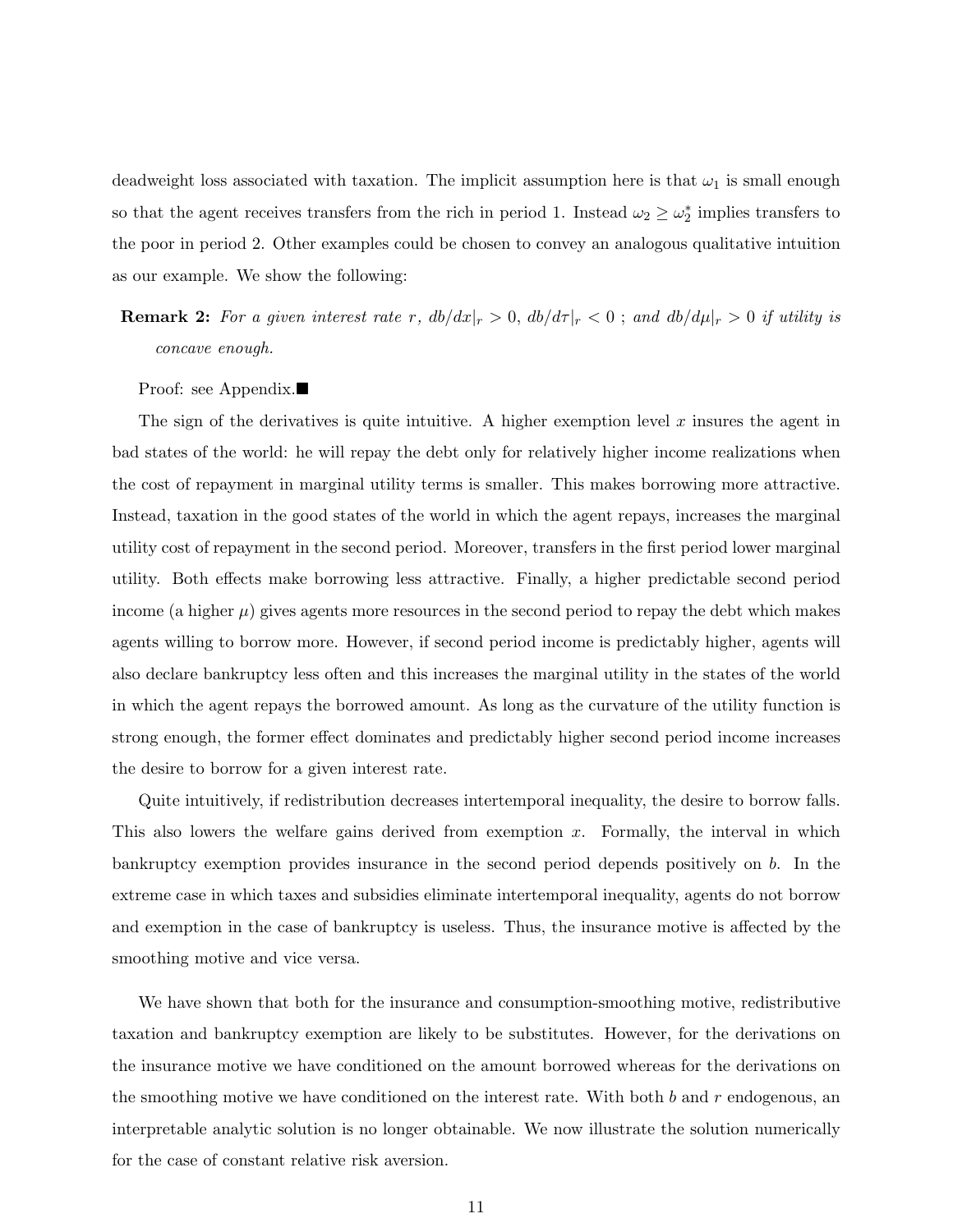#### 2.3 Numerical solution

In this section we provide numerical examples that by-and-large support the qualitative insights obtained above. The numerical algorithm is simple: given starting values for  $b$  and  $r$ , we use the Euler equation (4) to iterate for the optimal b. We then update the bankruptcy threshold  $\varepsilon^*$  and use the arbitrage equation of the bank (3) to solve for r. For the new values of b and r, we restart the algorithm until convergence. Table 1 (displayed at the end of the paper) summarizes the parameter values of the benchmark parametrization.

The parameters are chosen so that borrowing is indeed optimal and the condition on the curvature of the utility function in Remark 2 is satisfied (the agent expects 30% higher income in the second period and is impatient). Instead the condition of decreasing hazard in Remark 1 is certainly violated, since  $\varepsilon$  is normally distributed. Nonetheless, the result of Remark 1 continues to hold in the numerical example below, making explicit that the condition of Remark 1 is sufficient but not necessary. For illustration purposes we choose an exemption level  $x$  of 90% in percent of first-period income. Finally, we parametrize utility as log-utility,  $\sigma = 1$ . This facilitates the interpretation of the numerical results since the income and substitution effect of changes in the interest rate exactly cancel. Thus, interest rates only affect borrowing through the wealth effect.

Table 2 summarizes the equilibrium values of interest for the benchmark parametrization in column (1). Columns (2)-(6) display the results for some parameter changes. Since  $\omega_1 = 1$ , borrowing is expressed in percent of first-period income. In the benchmark case, the agent borrows an amount equivalent to 18% of this income and defaults on the debt with a probability of .05. The interest rate on the debt is .035, 75% higher than the risk-free rate  $r_f$ .

As in Remark 2, more redistribution through taxes and subsidies decreases the amount borrowed (see column (2)). Moreover, the default probability and thus also the interest rate fall. For log-utility, the direct negative effect of redistribution on borrowing dominates the feedback effect through the interest rate.

Instead, in column (3) a fall in the exemption level leaves the amount borrowed unchanged and does not decrease it as in the comparative statics of Remark 2. The reason is that in our numerical example, lower exemption decrease the probability of default by so much that the interest rate falls substantially. The resulting wealth effect makes borrowing more attractive and cancels the direct negative effect on borrowing.

In column (4) we display the effect of higher second-period income. Not surprisingly, borrowing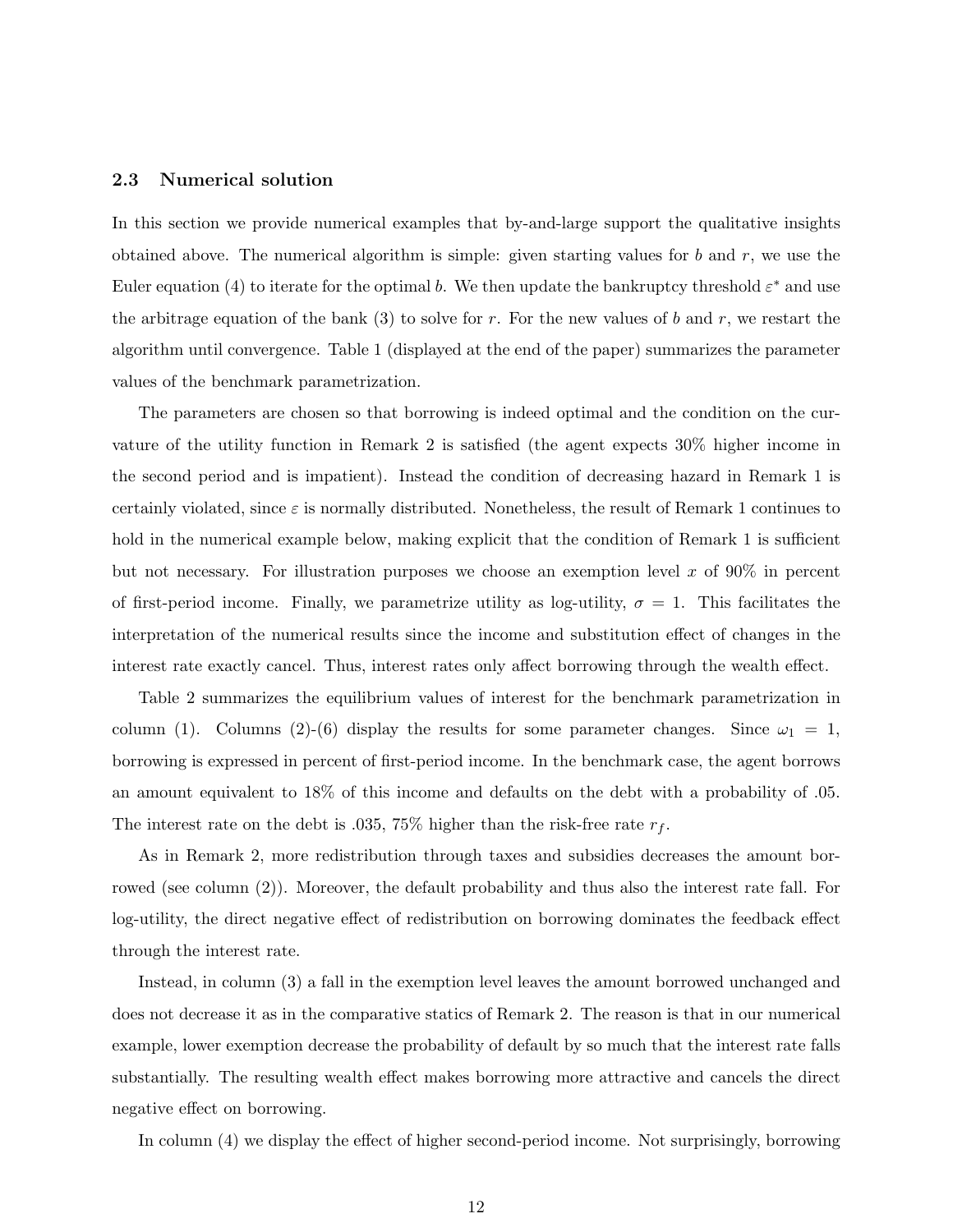increases. However, the more plentiful resources in the second period also decrease the probability of default so that the interest rate falls. In column (5) we increase the cost of bankruptcy that is borne by the bank to 5% of first-period income. Quite intuitively, this increases the interest rate charged by the bank, slightly decreases borrowing and also default. Finally, in column (6) we increase risk aversion of the agent. This decreases the amount borrowed, the probability of default and thus also the interest rate.

We also illustrate the prediction on the welfare gains of exemption and its interaction with redistribution. Figure 1 (displayed at the end of the paper) plots utility as a function of exemption on the interval  $x \in [.85;1]$  for two different values of  $\tau$ . As predicted by Remark 1, the Figure shows that the slope of  $U(x)$  becomes flatter as redistribution increases. Also, redistribution decreases utility since we assume that the agent pays a tax  $\tau$  in the good states of the world in which he repays the debt and receives a subsidy  $\lambda \tau$  in the bad states in which he declares bankruptcy. For the parameters we chose in Table 1, the default rate is small so that the redistributive scheme makes the agent worse off. Of course, these are just numerical examples. Whether redistribution and exemption levels granted by bankruptcy procedures are policy substitutes or not is ultimately an empirical issue which we will investigate in some detail below. Before we turn to the empirical analysis, we discuss briefly the potential determinants of policy choice in light of the model.

#### 2.4 Policy choice

After having characterized the policy interactions between redistributive taxation and bankruptcy exemption, we now discuss how the insights above might translate into more aggregate outcomes of policy choice. The analysis above has made quite clear that the policy interaction crucially depends on how much is at stake in terms of the borrowed amounts. However, besides the intensive margin, the policy choice will also be affected by the extensive margin, that is how prevalent borrowing is in the population. In order to capture the latter in a simple way we assume that the first-period income of agents is randomly drawn from the distribution  $F(.)$ . We define as  $\omega_1^+$  as the value of first period endowment at which

$$
u'(\omega_1^+ - \tau_1(\omega_1^+)) = \beta(1+r)\int_{\varepsilon^*}^{\infty} u'(\mu+\varepsilon-\tau_2(\omega_2))f(\varepsilon)d\varepsilon.
$$

This equation defines the level of gross endowment in the first period at which agents find it optimal to hold no assets at all,  $b = 0$ . The mass of the population that finds it optimal to borrow is given by  $F(\omega_1^+ - \tau_1(\omega_1^+))$ . Trivially, if poor agents in the first period with  $\omega_1 \leq \omega_1^+$  receive a subsidy in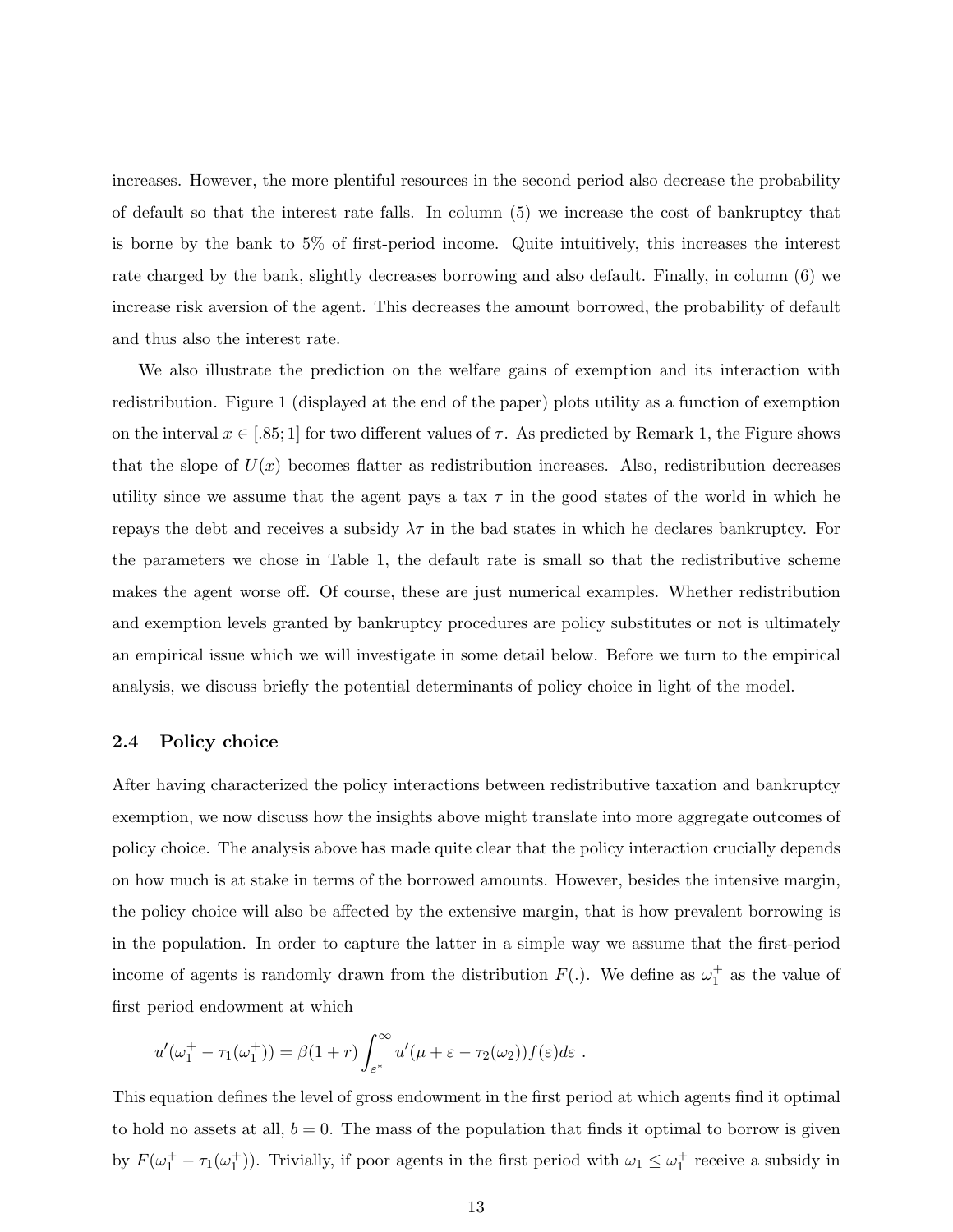the first period,  $\tau_1(\omega_1^+)$  < 0, the mass of the population that borrows decreases, ceteris paribus. Thus, the effect of redistribution makes bankruptcy regulation less attractive both at the intensive and extensive margin. This interaction will affect aggregate policy choice as long as borrowers have a positive weight in the political choice mechanism.

Empirically we will first try to detect the conditional correlation between the policies across US states. It is more difficult to get at the deeper problem how the policy mix is determined in the first place. This would be even so if we found exogenous shifters of inequality related to the examples at the beginning of the last section. For example, in states in which intratemporal permanent inequality of gross income increases for exogenous reasons, taxes should become more desirable ex ante. However, ex post more agents with persistently high income imply a stronger resistance to redistributing income whereas granting insurance through bankruptcy exemption levels is feasible. Instead in states with more intertemporal inequality, bankruptcy exemption is more attractive. We will discuss these issues further below after we have presented the data.

### 3 Data

In this second part of the paper we present empirical support for the model's hypotheses after we have discussed the data sources and the econometric specification. The Consumer Expenditure Survey (CEX) is used to construct a measure of consumption. This is a widely used survey of US households that has operated on a continuous basis since 1980. It contains detailed information on both consumer expenditure and the demographic and other characteristics of the household, but it contains less accurate information on saving and secured borrowing. The Bureau of Labor Statistics (BLS) collects the data to construct the consumer price index and hence the data-set contains extremely detailed information on the sub-components of consumption and, crucially, the state of residence of the household. The survey is designed as a rotating panel, with households being interviewed 5 times at quarterly intervals (although the first is a contact interview from which no information is made available). Each quarter, households reaching their fifth interview drop out and are replaced by a new household. Since the survey records detailed information on several expenditure items, we can construct a measure of non-durable consumption which includes food and beverages, tobacco, housekeeping services, fuel, public utilities, repairs, public transport, personal care, entertainment, clothing and books, each deflated by the appropriate price index. We restrict the sample to those households for which full state information is available, who were interviewed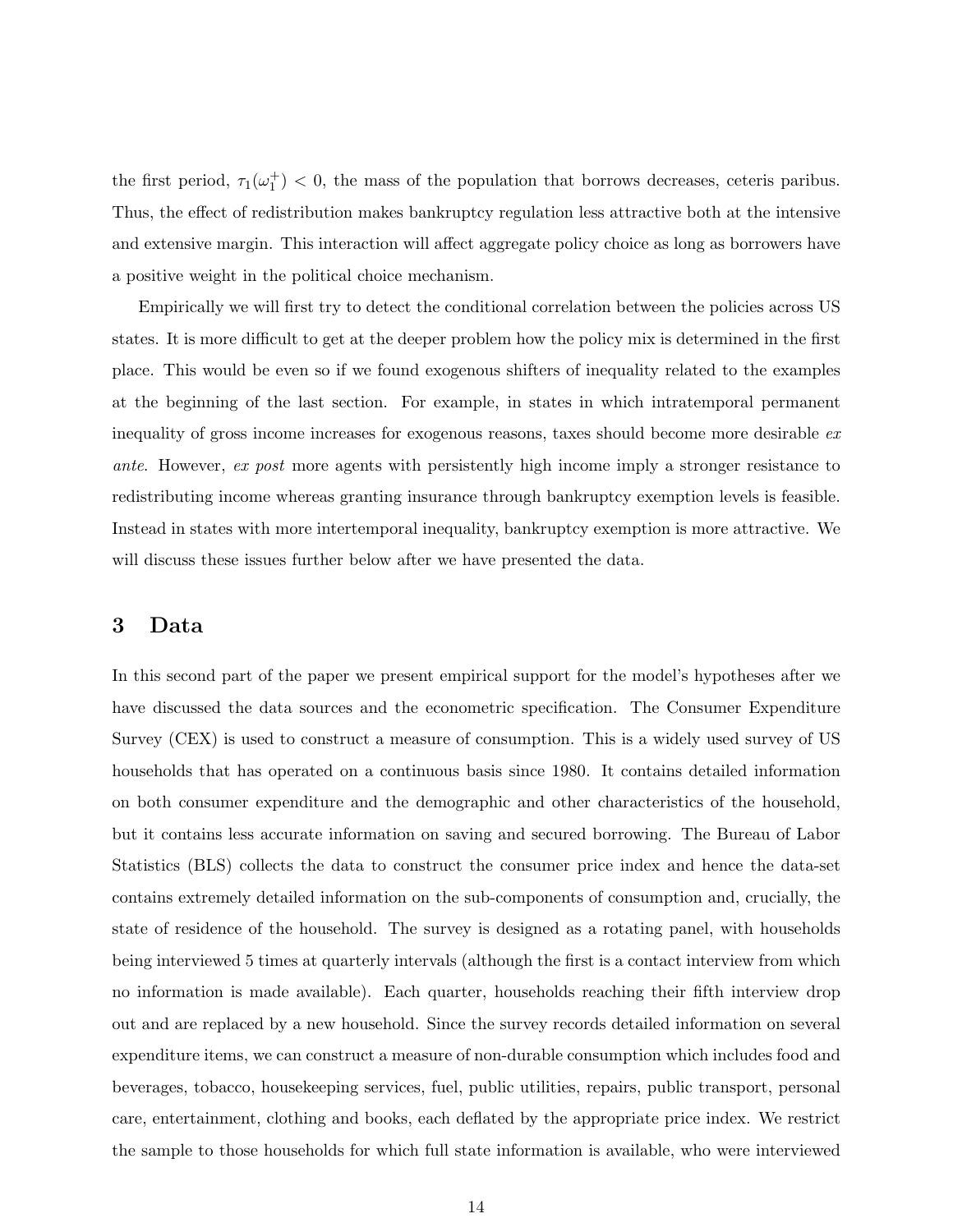between 1980-1999 and where the head is between the ages of 25 and 55. For confidentiality reasons, state information is sometimes suppressed in the survey, and moreover, in some states relatively few households are sampled. For reasons that will become apparent attention is restricted to households resident in the 24 largest states only. Farming households are excluded since they have a specific chapter of the bankruptcy code that applies to them. We also exclude the self-employed for two reasons: differences between business and personal income and consumption are hard to distinguish; and our exercise is aimed at looking at the role of consumption is insuring consumers risk, not entrepreneurial risk.

Information on household level income and transfers is obtained from the March supplement of the Current Population Survey (CPS), also managed by the BLS, which is designed to give very detailed and accurate information on the household's current income and demographics. Income is defined as total household labor income. We use income data from the CPS because it has the advantage of being a much larger survey than the CEX. Another advantage is that measurement error from income and consumption are likely to be uncorrelated when they are measured in two different surveys. This point will be discussed further below.

The CPS also contains information on transfers, which includes social security and railroad retirement income, supplementary security income, unemployment compensation, worker's compensation and veterans payments, public assistance or welfare, and the value of food stamps received, and some summary statistics of the annual amount that households receive are reported in table 3. The table shows that 94.3 percent of the sample households were receiving at least some wage income, and that the average level of wage income was \$34,700. The average wage among wage-earners was slightly higher, amounting to \$36,800. On average the households in the sample received just under \$1,000 of public transfers, although amongst the 23 percent of households that received at least some income, this amounted to \$4,250. The table also shows some of the most important components of this transfer income, which shows that when this type of income is received, 'social security' amounts to \$6,600 while the other categories are smaller. However, less than four percent of households receive this category of transfer, and the most widely received transfer is unemployment benefit or workers compensation, where an average amount of nearly \$2,700 is received by over 13 percent of households. Among all households in the sample, the average level of unemployment benefit was around \$350 dollars, and amounts to more than one third of all the public transfers that were received.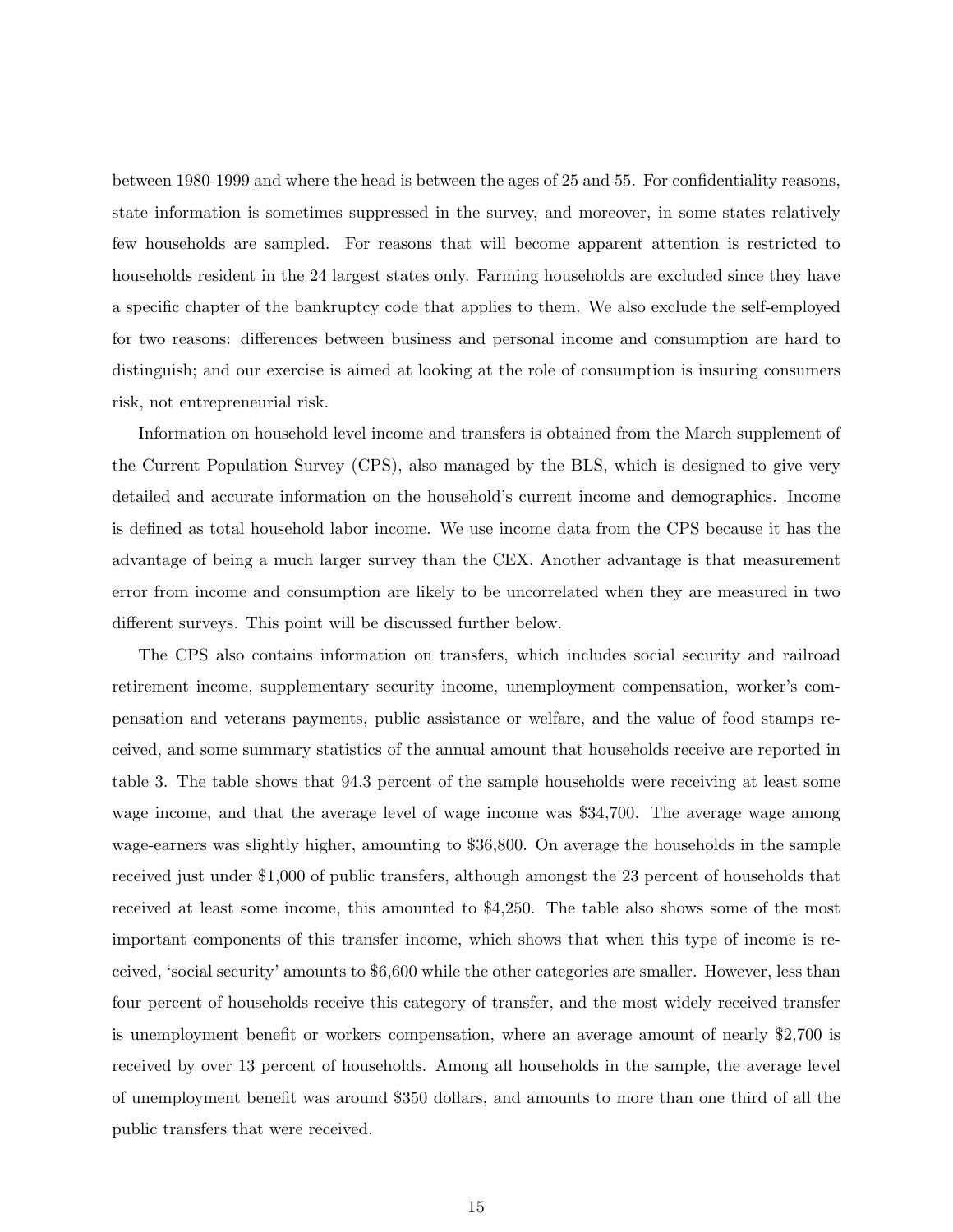#### 3.1 Measuring taxes

Constructing a measure of the tax burden in each state is not a trivial task and a number of problems must be addressed in the process. US households are subject to taxes levied at the federal and state levels, by county administrations, and by schoolboards; these taxes include income taxes, sales taxes, property taxes and duty. We concentrate on income tax, which is raised at both the federal and state level. Property taxes and sales taxes are not included in our assessment of the tax system since they are largely levied at the county, schoolboard, and city level, which we can not identify in our data. Moreover, sales taxes are paid at the place of sale and not that of residence, which makes it extremely difficult to devise a measure of sales taxes levied on the households within the state if cross-border shopping takes place. We do not believe that excluding sales taxes is too problematic since the spending figure recorded in the CEX excludes sales taxes, making the recorded level of spending comparable across states.

Table 4 (displayed at the end of the paper) shows the federal tax schedule in 1998, the second last year in our sample. The marginal tax rate varies from 15 percent for single filers whose income is below \$26,250 to 39.6 percent for incomes over \$288,350. The income at which these rates applied are slightly lower for couples filing separately, while if the couple filed jointly the brackets started at twice the income of the couple filing separately. These tax rates, and the tax brackets themselves vary substantially from year to year. Prior to 1996 the bottom bracket was set at zero, which meant that between 15 and 20 percent of the lowest income households paid no federal income tax. Furthermore, in 1987, the number of brackets was considerably reduced.

Columns two, three and four of table 6 displays the 1998 tax rates applicable in some of the different US states. Eight US states, including Texas and Florida in the table, do not levy any income tax on their residents. Two others which are not in the table, New Hampshire and Tennessee only charge tax on dividend and interest income. The other states have a variety of income tax bands that are applicable. Of those states that charge income tax, these taxes differ in their progressivity. In California, the lowest tax bracket is at one percent, and the highest is at 9.3 percent. In contrast, Pennsylvania has a flat rate income tax rate of 2.8 percent, and there is no exempt income. However, in most states the marginal tax rate increases with income, and in many states there are a variety of tax allowances (which will depend on such things as whether the taxpayer has a spouse or other dependents) to which households are entitled, although some states, such as California, have a tax credit, rather than a level of exempt income. These exemptions can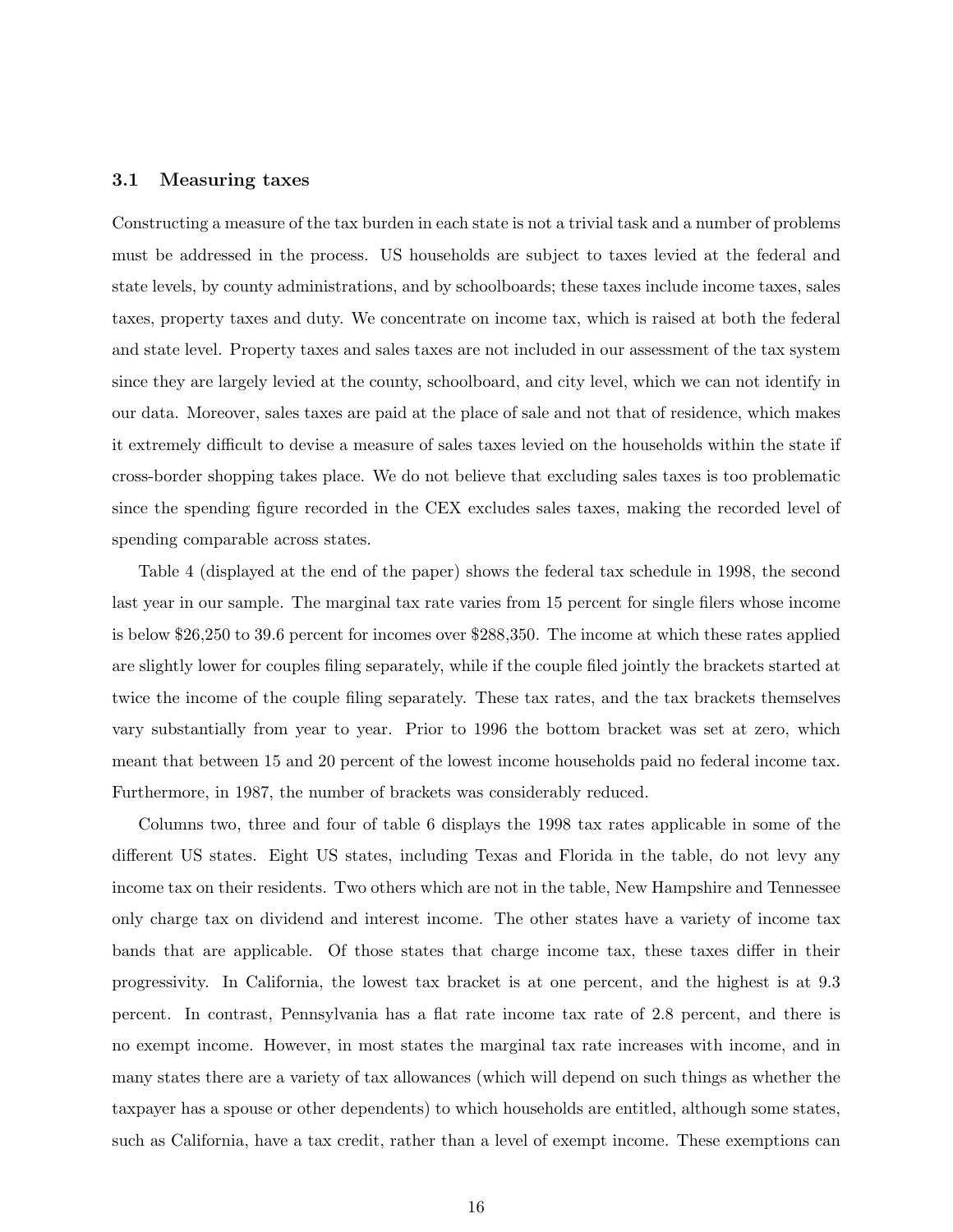sometimes be quite large: Minnesota allows the first \$2,900 to be exempt for single filers.

To construct the level of taxes that each household pays on their income we exploit the TAXSIM 4.0 program developed by Freenberg (see Freenberg and Coutts (1993) for details) that is available for use from the NBER. This programme uses a variety of household variables, including a husband's and wife's earnings, interest, dividends and other income, and information about the household's characteristics (such as the number of dependant children) and other deductibles (like property costs) as well as the year and state of residence as inputs, and calculates both the state and the federal tax bracket, tax liability, and marginal tax rate for each household in the sample, while explicitly controlling for a variety of allowances to which the household is entitled.

Having constructed each household's tax liability, the problem is to summarize the tax system in each state. If the marginal tax rate was the same for all households in the state in each given year, then this would be the natural measure of redistributiveness. However, marginal taxes differ substantially across agents even in the same year and state. Furthermore, agents have many exemptions, allowances, and transfers available to them that depend upon their characteristics. Rather than explicitly model all the different effective marginal taxes (and transfers) that are available, we will instead reduce the problem to constructing an index that summarizes how much redistribution there is in each state in each year. Given the heterogeneity across agents, no completely satisfactory measure of redistributiveness exists, but several measures are possible from our information on each household's tax liability. One obvious measure is the mean marginal tax rate across all the households within each year t and state s. Table 6 shows how these rates vary across some of the largest states, where the measure of the marginal tax rate accounts for both federal and state taxes. Texas and Florida have the lowest mean marginal tax rates in the table, reflecting the fact that there is no state income tax in these states. Rates are higher in Maryland and Minnesota, at around 25 percent rather than 19 percent in Texas. This shows that there is substantial variation across states.

However, a problem with using the mean marginal tax rate is that it does not account for heterogeneity amongst household tax rates. For instance, a mean marginal tax rate of 20 per cent could be due to all paying a marginal tax rate of 20 per cent; or to the bottom fifth of the population paying 100 percent and the rest nothing; or to the top 20 per cent paying 100 percent and the rest nothing. These three cases have substantially different implications for the amount of redistribution within the state and year, something that we would like the tax measure to capture.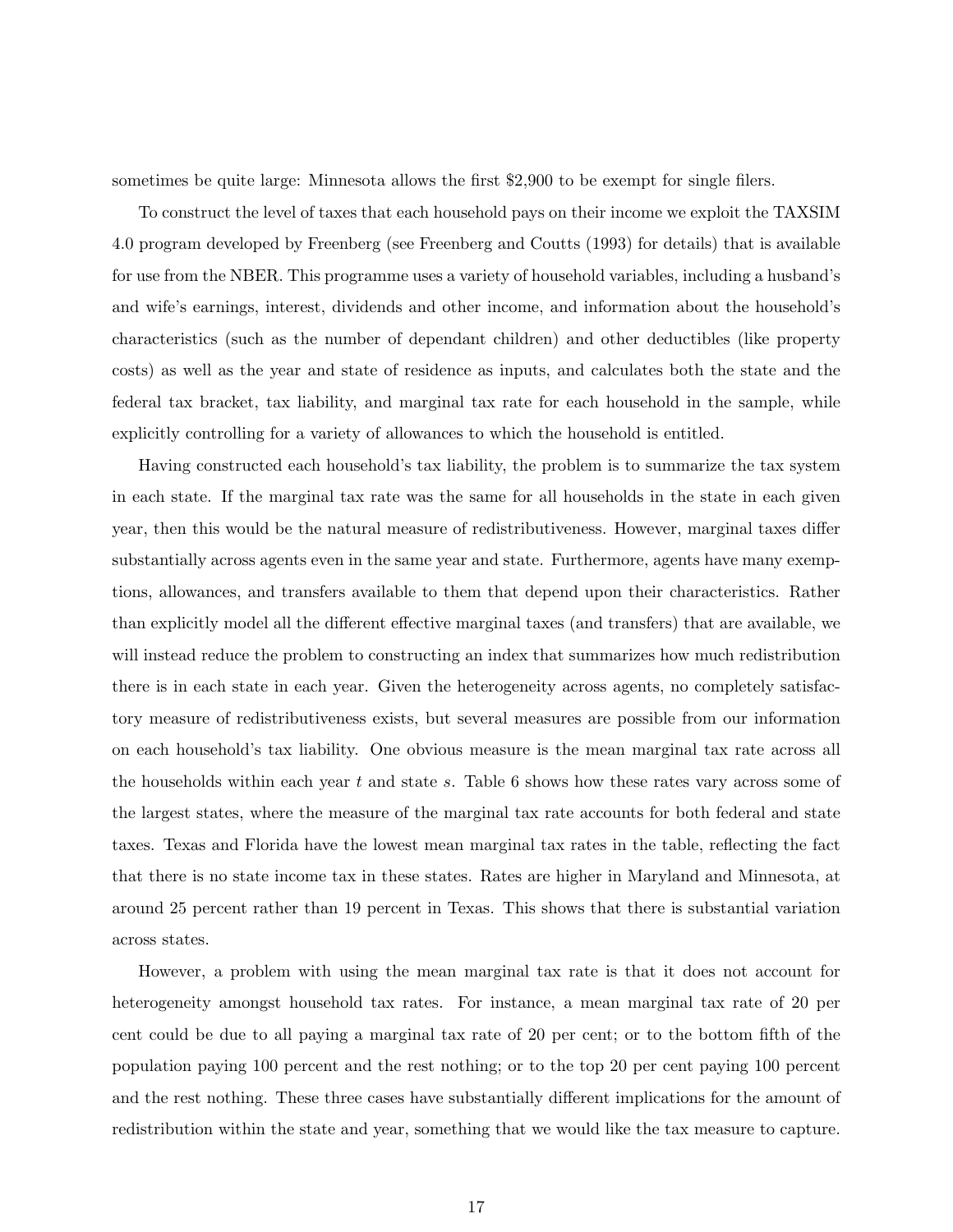Moreover, the mean marginal tax rate completely ignores the level of transfers that households might be receiving. In order to better account for this heterogeneity in taxes, we also construct a more direct measure of how much the tax system redistributes income, which we call the 'income compression measure:

$$
1 - \frac{s.d_{\text{st}}\left(\text{income}_{\text{ist}} - \text{tax liability}_{\text{ist}} + \text{transfer}_{\text{ist}}\right)}{s.d_{\text{st}}\left(\text{income}_{\text{ist}}\right)}\tag{5}
$$

where i denotes the household. The above measure, computed for each state s and year t is constructed as one minus the ratio of the standard deviation of income after tax and transfers compared to the standard deviation of income before tax and transfers. If all households faced the same marginal tax rate, and there were no allowances, then this constructed measure would exactly equal the marginal tax rate (and also the average tax rate), and it would not matter which measure was used. However, given the variation is marginal tax rates and transfers across households, we prefer this income compression measure as a measure of how redistributive the tax system is in each state and year. Table 6 shows that of the states tabulated, Texas and Florida again have the lowest level of redistributiveness, while the figure is highest in New York, Minnesota, and California. These highest states have values nearly a third higher than in the lowest states. The ordering of states is similar across the two measures (the correlation coefficient is 0.78), but there are some differences. California and New York have more redistribution than is implied by the mean marginal tax rate since they are two states which have a much more progressive tax system (their marginal tax rates increase with income) than some of the other states. We will nevertheless report results for both the measures discussed in this section.

#### 3.2 Federal Bankruptcy Law

Within the United States, bankruptcy is regulated by the Federal Bankruptcy Act of 1978 which contained two chapters specific to non-farming households. Individuals could choose to file for personal bankruptcy under either Chapter 7 or under Chapter 13, in cases which were not deemed a 'substantial abuse' of the bankruptcy regulations. That is, it was the right of the debtor to file for bankruptcy, and to choose under which chapter he preferred to file. The aim of the act was to allow households to discharge their debts and make a 'fresh start', but in contrast to other legal jurisdictions, there was no regard to whether the household was genuinely unable to pay or whether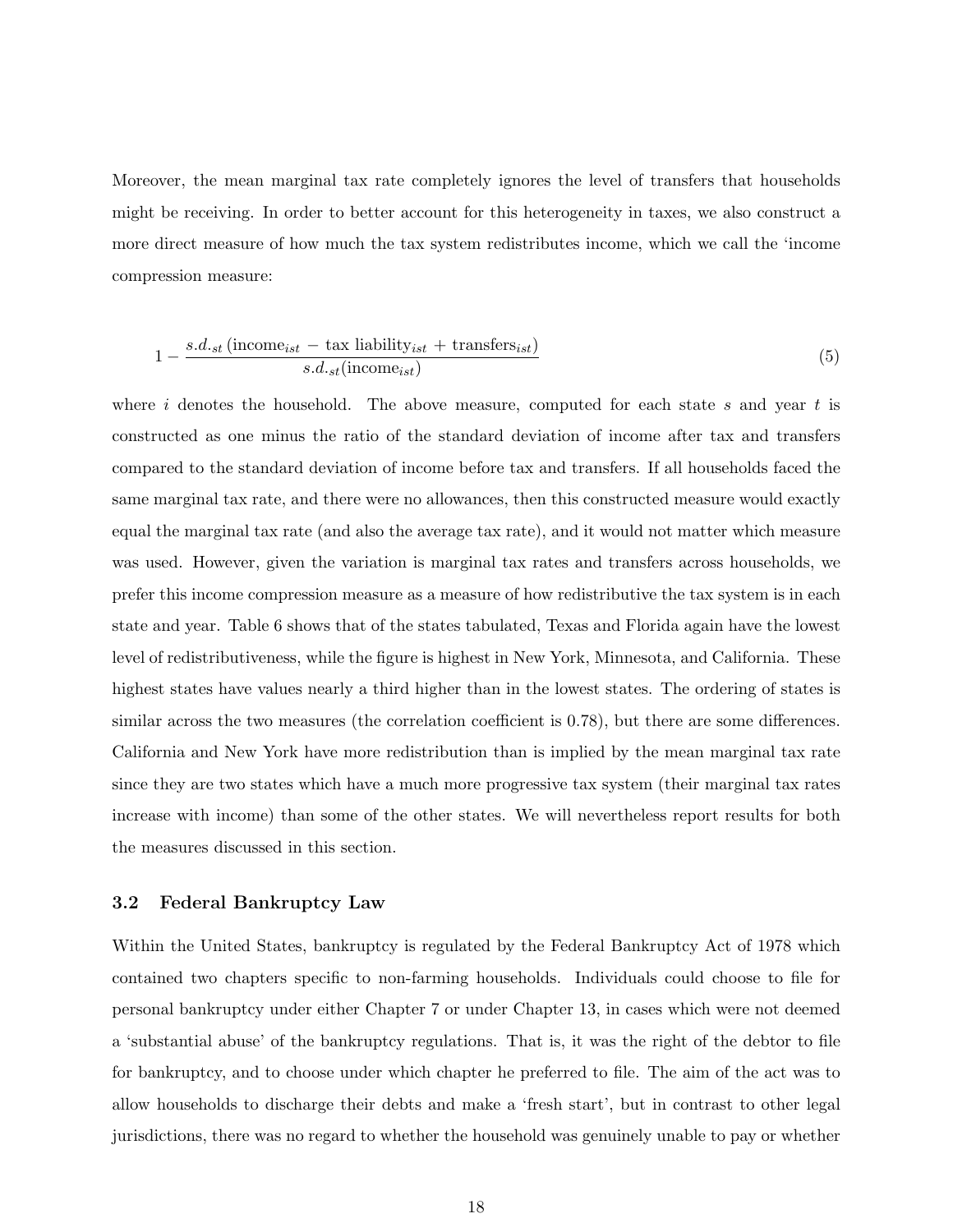repayment would result in substantial hardship.<sup>4</sup> Under chapter 7 of the act, the debtor had all his debts expunged, but had to surrender all his assets except those deemed by the court necessary for him to make his 'fresh start'. This necessary amount is the 'exemption'. Where the asset value was in excess of this exemption, it would be sold and the excess amount went to satisfy the debt. Cash up to the value of the exemption is retained by the debtor, although in some cases the courts insisted that the money had to be re-invested in an exempt asset within a certain amount of time. Under Chapter 13, the debtor agreed a repayment schedule for part or all of the debt: in practice a ceiling to how much was going to be repaid under Chapter 13 was set by the amount that the debtor could be forced to surrender under Chapter 7, since the debtor could choose to file under that chapter. Many courts preferred the debtor to file under chapter 13, but enforced purely nominal repayment schedules. Around 70 percent of personal bankruptcy cases resulted in a filing for Chapter 7, with the remainder under Chapter 13.

The federal exemptions are shown in table  $5<sup>5</sup>$  As the table shows, the level of exemptions has been revised from time to time, and from April 1998 the bankruptcy act was amended to allow the dollar amounts to be increased in line with the retail price index. The federal exemption shows that the 1978 Act allowed the house or homestead to be exempt up to the value of \$7,500 while other exempt assets included a car of \$1,200, household goods to \$200 for each item, jewelry to \$500, other property to \$400 and any unused homestead exemption, and 'tools of trade' to \$750. This last item refers to work material or assets needed in order to practise professionally (although some, but not all jurisdictions allowed transport to and from work to be included in this category). Throughout the analysis, we will exclude the 'tools-of-trade' exemption since, it does not give rise directly to consumption. Including it in our analysis does not substantively change the results. The table shows that these dollar amounts have been revised periodically. The 1984 reform placed an upper limit on the total value of assets that could be claimed as exempt in the household goods category, and reduced the amount of unused homestead that could be claimed in the other goods category. The 1994 revision doubled the dollar amounts in each category, while from starting in 1998, the amounts have been revised upwards with the inflation rate every three years. In households headed

<sup>4</sup>However, debts arising from court orders (such as alimony and child support but not tort judgements), taxes or student loans could not be evaded through bankruptcy. Nor could the household avoid surrendering their security when the debt was secured.

 $5$ The latest legislation on bankruptcy was passed in 2003, but this year lies outside our sample period and hence it will not be discussed.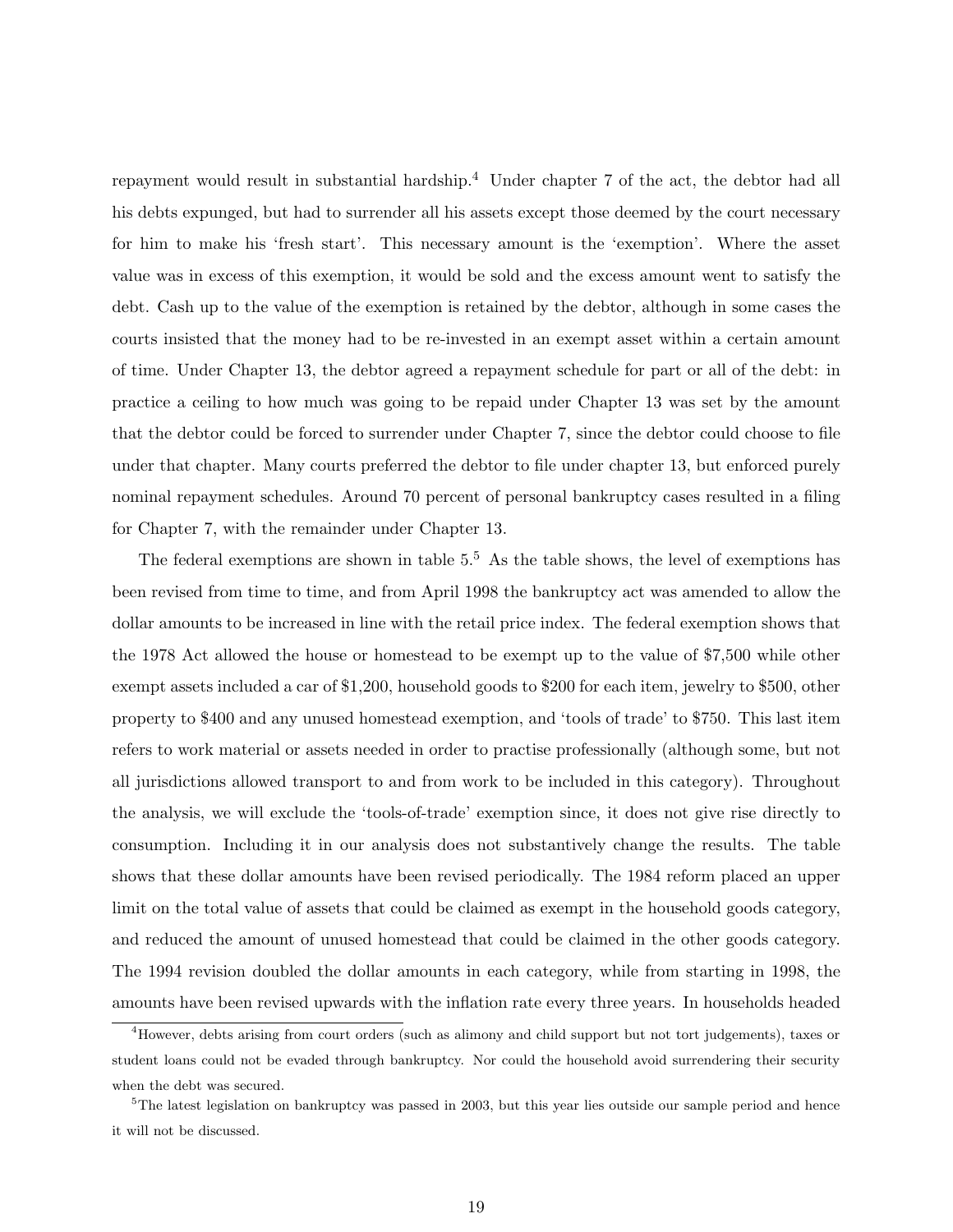by a married couple who filed jointly, they were each separately allowed to claim the exempt amount in each category.

#### 3.3 State Exemptions

Since bankruptcy had traditionally been regulated by the individual states, the 1978 Act allowed states to set their own level of exemptions and to disallow the federal exemption levels (California has two separate exemption levels, either of which may be chosen). As for the federal exemptions, each state has set a variety of things that are exempt from seizure or forced sale for the satisfaction of a debt. The federal law demanded that the state exemptions should act in the same way as the federal exemptions, except in regard to what was exempt, and to what value. In many cases the courts have chosen to interpret legislation in slightly different ways. Naturally, in cases where he had the option, the debtor would choose the larger of the state and the federal exemption. These differences across states, and across time, allows us to empirically test the implications of changing the punishment for default. Table 6 gives some details of the exemption levels in seven large states for single filers (many states allowed larger exemptions for couples and for dependents). It shows the exemption level on the homestead, and on other assets (excluding the 'tools-of-trade' exemption) in 1985 and 1997. The table shows that in Florida and Texas, the homestead was fully exempt from seizure (although there is an acreage limit). However, these two states differ as to what other assets may be exempt. In 1995, Texas allowed \$30,000 worth of other assets to be exempt, and this was doubled for a couple filing jointly. Florida, in contrast, allowed only \$1,000 worth of personal property and a car worth up to \$1,000 in value. It also did not allow the federal exemptions to be claimed. Obviously, bankruptcy would be a poor option to renters in Florida, but much more attractive to home-owners. Minnesota allowed the homestead to be fully exempt in 1985, but in 1993 this was changed to a value of \$200,000. The non-homestead exemption increased from \$6,500 to 11,050 during the same period, Minnesota upgraded the exemption level in line with the retail price index every two years. Other states set the exemption level much lower. The table shows that in Pennsylvania, only \$300 of property was exempt from seizure in bankruptcy, although such things as clothing was also exempt. However, Pennsylvania allowed households to claim the federal exemption, and obviously they would do so. Maryland also has low exemptions, allowing \$2,500 of real or personal property to be exempt, \$3,500 in other items. The real or personal property exemption is actually a reduction from \$4,500 that was enacted in 1982. Moreover, Maryland does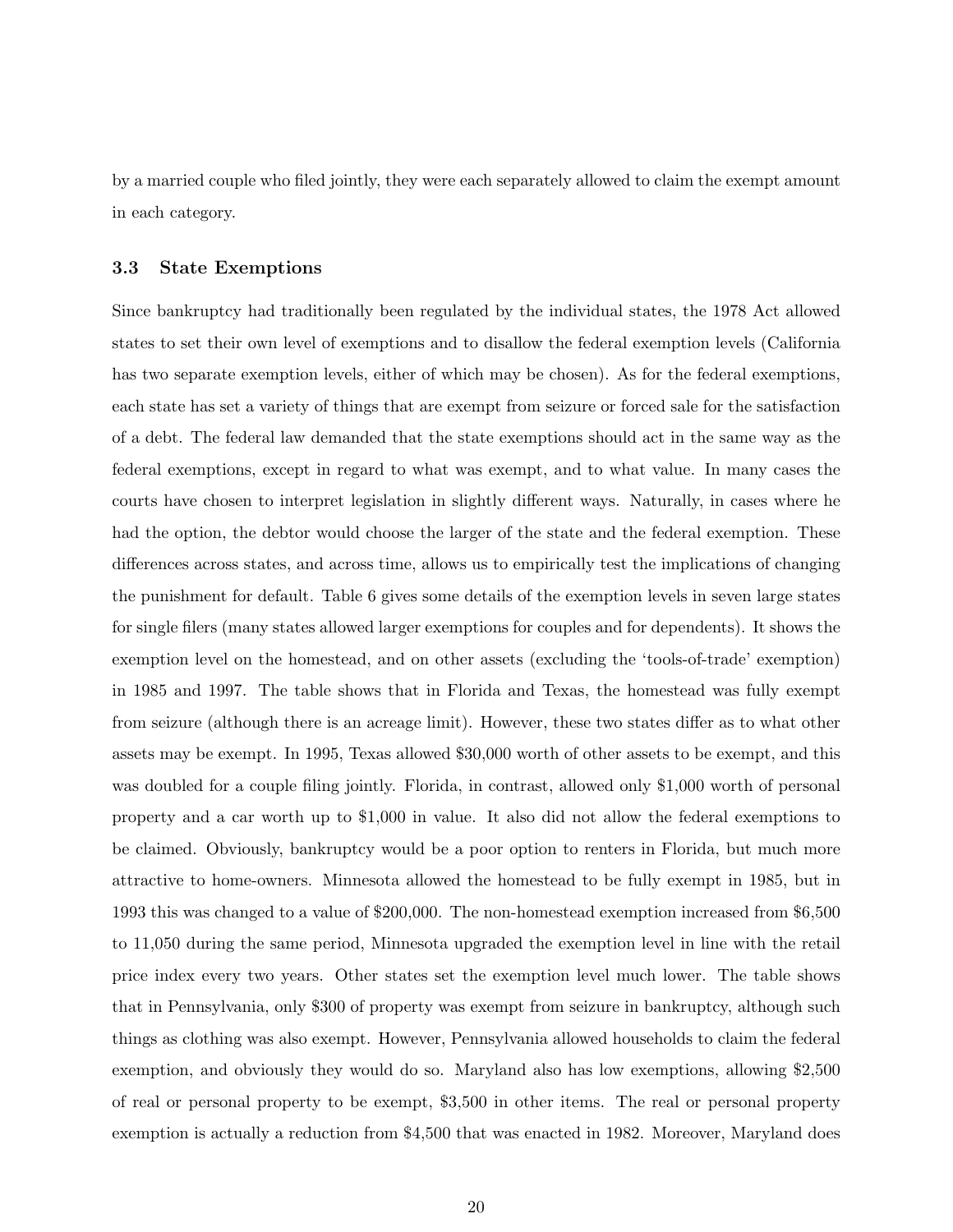not allow the federal exemptions.

The courts have also allowed debtors substantial room for manoeuvre in fully exploiting all the exemptions available: in most cases they have allowed the debtor to re-arrange his portfolio of assets prior to default and substitute exempt assets for non-exempt assets (some limit is placed on the ability to re-arrange assets by 'abuse/fraud' provisions). Since there is considerable scope for substituting between assets when filing for bankruptcy, the exemptions have been added together, to arrive at a total money value of the exemption for each state. Households were only allowed the housing exemption if they owned their own house (either outright or through a mortgage). This paper has summed the exemption on the homestead (if they owned their house) to the exemption on all other assets. A more detailed assessment of the household's asset position is not possible given the information in the CEX. In cases where no specific monetary limit was put on a category of goods (for instance Pennsylvania allowed "all necessary wearing apparel") a value was assigned to the exemption of the good which roughly corresponded to the maximum amount allowed in that category in those jurisdictions that had a limit (see Grant, 2001 for details). The exception to this was the homestead exemption, where a dummy was included in the regression where there was no limit. The calculated exemption level took cognizance of the household's age, the number of dependents, and whether the household was headed by a couple. If the federal exemption is allowed, and is higher, then the household was assigned this exemption rather than the state exemption.

### 4 Econometric Specification

We will estimate three different equations with different dependent variables but otherwise similar controls. The dependent variables are household debt, cross-sectional inequality and its changes, and a measure of redistributive taxation. The first estimated equation shall give some insight on the effect of the two policies on the smoothing motive. The second set of equations are estimated to show how both policies matter for the insurance motive. Finally, we directly look at correlations between redistribution and exemption levels in order to find out whether there is some suggestive evidence that these two policies are substitutes.

Some explanation might be useful to understand why we use both cross-sectional inequality and its changes in the second set of regressions. The cross-sectional level of inequality is not the best measure of the insurance effect since it confuses ex-ante and ex-post inequality. However, insurance will affect the evolution of inequality over time. If markets are complete then the cross-sectional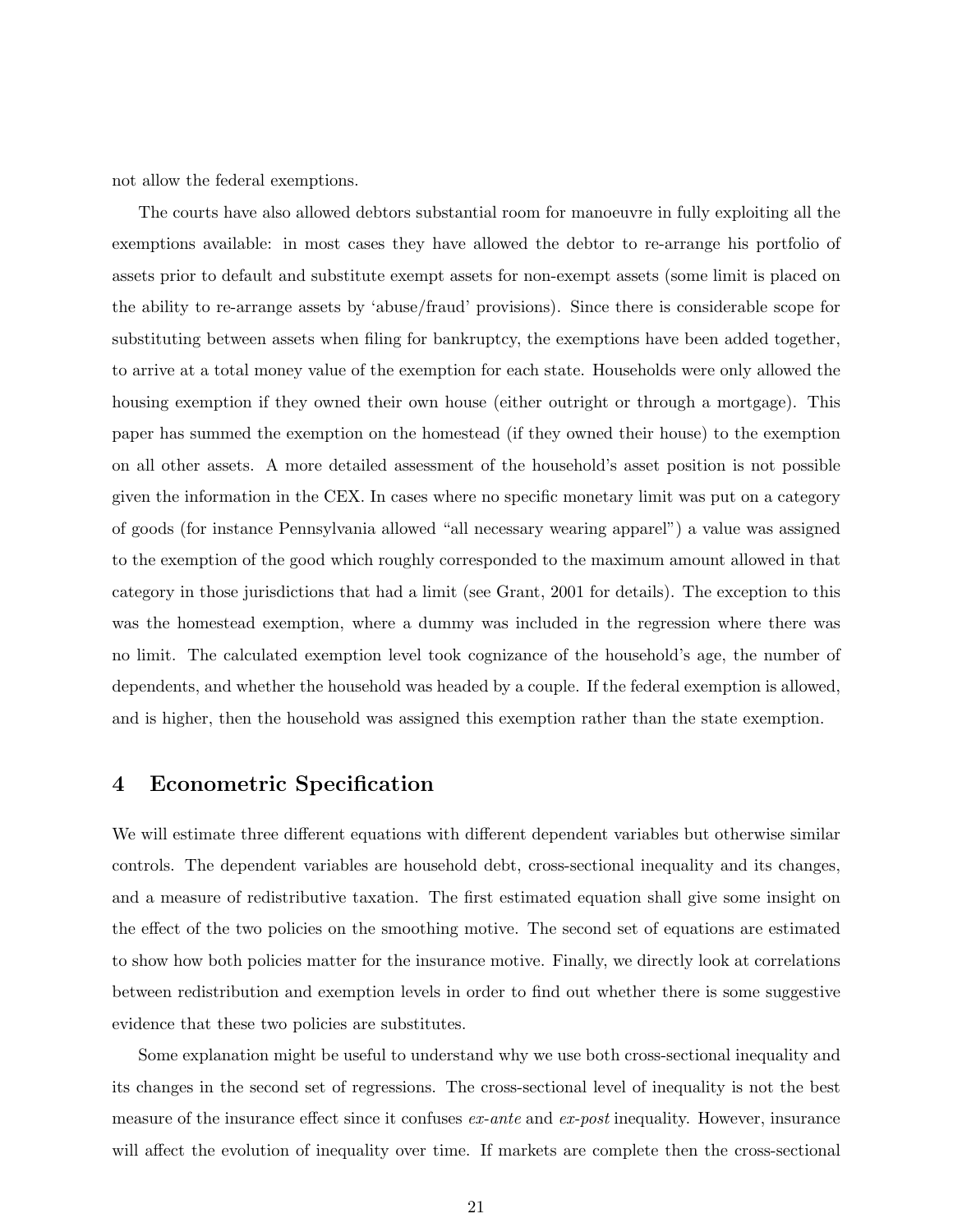distribution of inequality for a fixed membership group should not change over time. Deaton and Paxson (1994) test, and reject, this implication of complete markets. However, a useful corollary is that if markets are incomplete then this cross-sectional measure should increase. Moreover, if the shocks are the same across groups, the rate at which this inequality changes over time should be larger for those groups in which there is less risksharing.

Except in the last set of regressions where the measure of redistribution is the dependent variable, the regressions take the form:

$$
y_{st} = \beta_0 + \beta_1 \tau_{st} + \beta_2 x_{st} + f_s + f_t + \varepsilon_{st} \tag{6}
$$

where s is the state, t is the time period,  $\tau$  is the measure of the tax system, x is the exemption level and  $y_{st}$  denotes the respective dependent variable. The error is composed of a state fixed affect  $f_s$ and an idiosyncratic component  $\varepsilon_{st}$ . The state fixed affect will capture any systematic differences across states in inequality that are not accounted for by the policy variables. Of interest is whether the estimated coefficients on  $\beta_1$  and  $\beta_2$  are negative. The state fixed effects will be estimated by including additional state dummies in the regression; consistent estimation of  $\beta = [\beta_0 \beta_1 \beta_2]'$  thus requires a large number of time periods. Since other developments such as the deregulation of the banking industry might have influenced consumer credit in our sample period (see Stiroh and Strahan, forthcoming), some regressions also control for year effects  $f_t$ .

For each regression, cells have been constructed for each state and year combination and these state averages have been used in the regression. Since this results in small cell sizes for some states, we have selected the 24 largest states for our analysis, where the average cell size over the sample period was at least 40. The sample size is 464. Moreover, we have normalized the bankruptcy exemptions by dividing through by average income in the state in the year the exemptions are in force.

Concerning the problem of measurement error, note that when regressing consumption inequality on a measure of redistribution for example, the measure of the tax system is constructed using the CPS while consumption is taken from the CEX. This has a number of advantages. The CPS survey is larger than the CEX survey. This means when the mean marginal tax rate is constructed, for instance, averaging over a larger sample means that any small sample bias in constructing the cell averages is likely to be reduced. Moreover, if both measures had been taken from the same sample, measurement errors caused by the small when constructing the mean marginal tax rate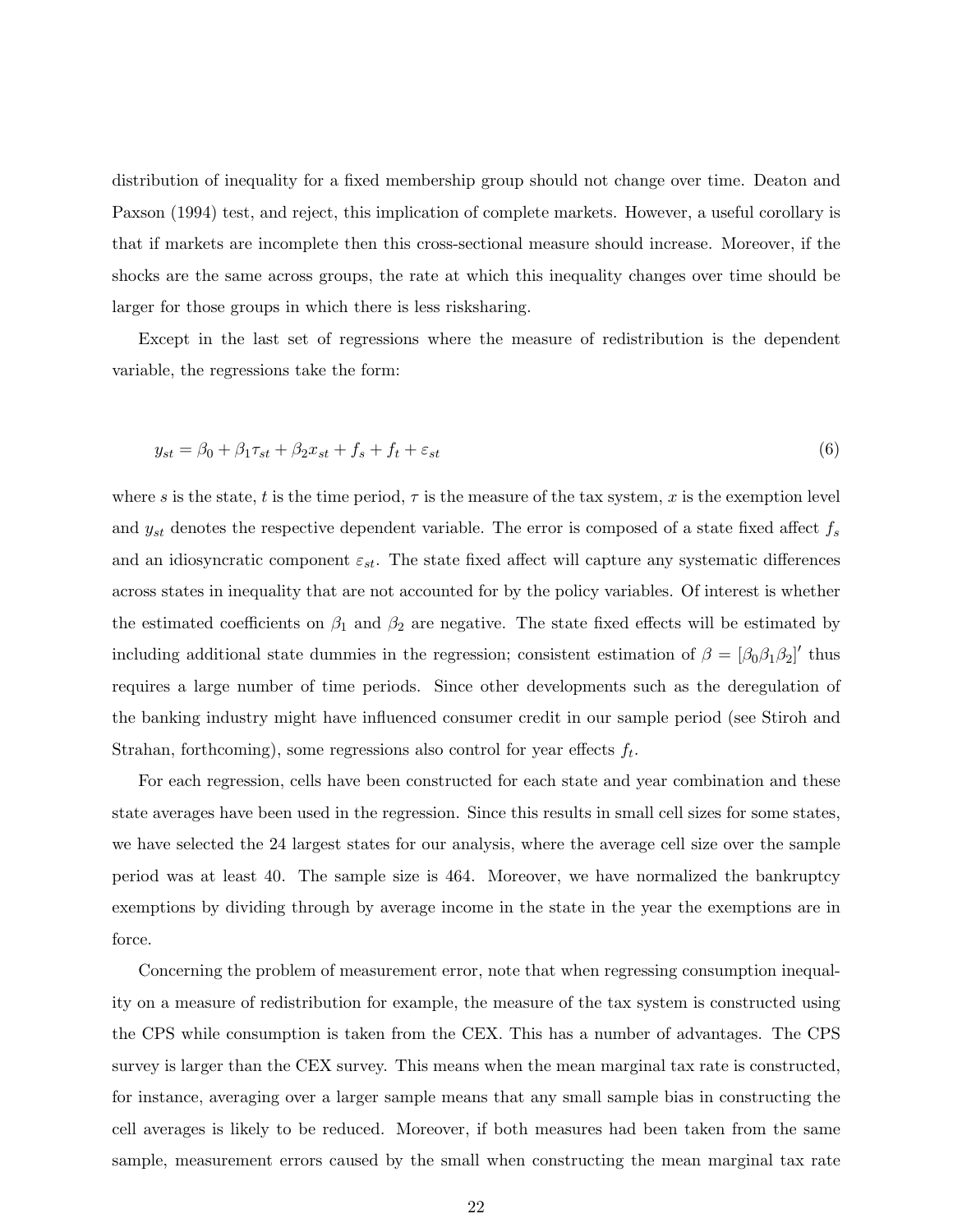and the standard deviation of consumption, for example, would be correlated. Measurement error in both the left hand side and right hand side of a regression that are correlated will not only bias the estimates, but this bias will not be signable in general. By constructing the group averages from different data sets this problem will not appear.

#### 4.1 Instrumental Variables

A problem with estimation of equation (6) is that the policy variables are likely to change at the same time as the left-hand side variables, as is well known in the literature (see for instance Besley and Case, 2000, and in particular Berglöf and Rosenthal, 2000, and Nunez and Rosenthal, 2002, for bankruptcy legislation). For example, if a state received a productivity shock, then this is likely to affect the state's budget (and hence their tax requirements). The productivity shock will also affect the before tax permanent income of the households in the state, and thus the level of consumption of households in that state. That is, some of the changes in the left hand side variables may be due to the same underlying exogenous causes as changes in the right hand side variables, in which case the variables are likely to be co-determined, and any inference about causality derived from the OLS regression is likely to be spurious. That is, we need to use instruments in order to capture the direct affect of changes in the level of the bankruptcy exemptions, and in the amount of redistribution in the state tax and transfer system, on consumption inequality.

Inference can be made if there is some instrument that can predict the policy variables  $\tau$  and  $x$ , that does not itself affect the variable on the left-hand side. We experiment with two possible instrument sets. One possibility is to use lagged values of taxes and the exemption level to their current level. We also experiment with using a set of political variables that aim to capture tastes rather than economic fundamentals, and the efficiency of the local tax system. This will be explained in more detail below.

### 5 Results

The results are contained in Tables 7 to 9 displayed at the end of the paper. Table 7 contains regression results on the relationship of both policies on the level of unsecured debt held by households. Table 8 displays how both taxes and the exemptions are associated with inequality and changes in inequality over time. Finally, Table 9 directly looks at the correlation between the level of the bankruptcy exemptions and the tax and benefit system.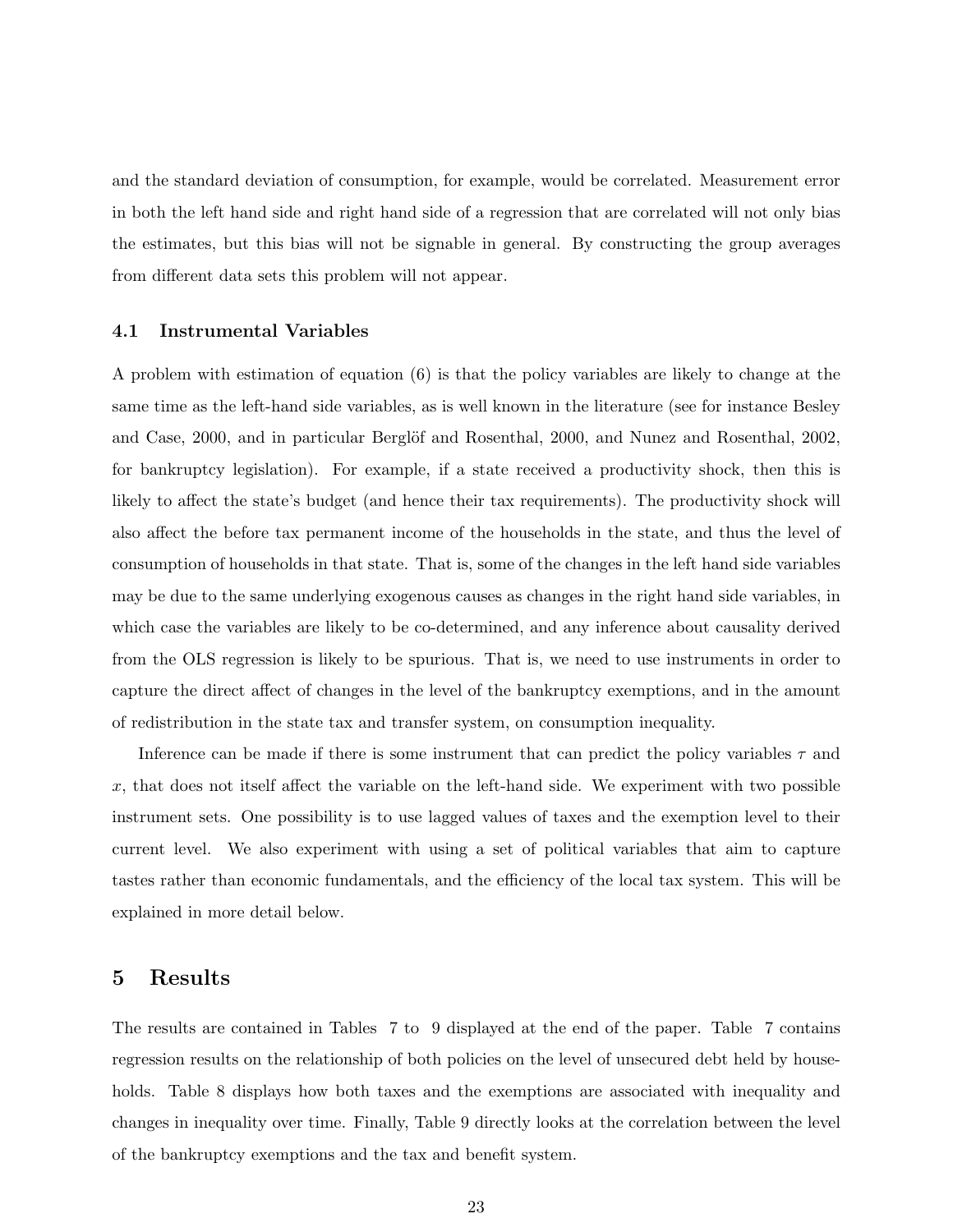#### 5.1 Taxes, the exemption level and household debt

Table 7 summarizes the results when the tax system and the exemption level are both regressed against the mean level of unsecured household debt in the state in each year. The first four columns of the table use our constructed measure of redistribution through the tax and benefit system, while columns 5-8 use the more conventional, but less appealing, mean marginal tax rate as the measure of redistribution through taxes in the state.

Each regression included the level of the exemption, and a dummy for the unlimited homestead exemption, and a constant. All the columns except the first, second, fifth and sixth include state fixed effects in the regression. In the basic regression, in the first column, the tax system (using the income compression measure we discussed earlier), is highly significant and negative. This is in line with our theoretical model in which redistributive taxation decreases intertemporal inequality and thus the smoothing motive. Moreover, we find that the exemption level is not significant, although the coefficient is negative. In light of the theoretical model above this suggests that the direct positive effect of exemption on borrowing is offset by the negative equilibrium effect of higher interest rates. Furthermore, the dummy for those states with the house fully exempt is significant and negative, at the 5% level. In the second column, taxes and the exemption level are instrumented by their lagged values. The results are almost exactly as in the first column. Again, the tax system reduces the level of unsecured debt that is held, and again the dummy for the homestead being fully exempt is significant, but the exemption level on other goods is not significant.

In column three, we add some state fixed effects to the regression. This changes the results for the exemption level. The estimated coefficient on taxes is similar to that in the second column, and it remains significant at the 1% level. However, the coefficient on the exemption is now both larger in absolute size, and significant at the 1% level. This regression suggests that, after controlling for other differences across states (which will be captured by the inclusion of state dummies), a higher level of exemptions significantly reduces the level of borrowing.

Including state fixed effects and the unlimited homestead exemption means that the latter variable is identified only from states in which this unlimited homestead exemption changed over time. The only state which changed this exemption was Minnesota, which abolished their unlimited homestead exemption in 1993 and replaced it by a homestead exemption of \$200,000 instead. Hence, this variable is not likely to be well identified. Indeed, in the regression, the estimated coefficient is no longer significant when state dummies are included in the regression. Since identification is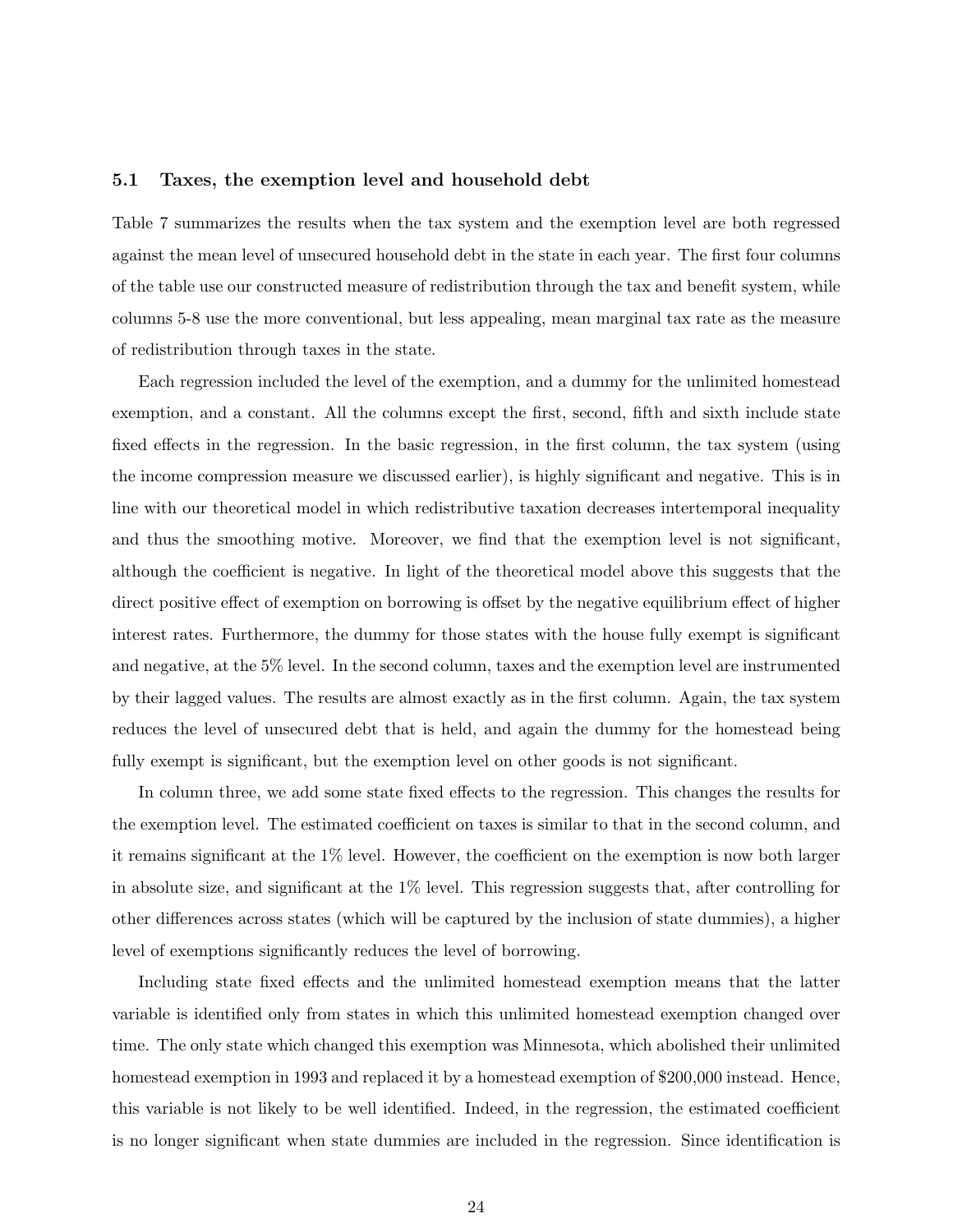so poor for this variable, we will rarely comment on the estimated effect of this variable in the analysis.

In column 4, a set of political variables are included as instruments, as well as the state dummies. The instrument set includes the political affiliation of the state governor and the state legislature, the relative proportion of voters in each state for the democratic rather than the republican party candidate in the presidential elections (all lagged) and two measures of how effective the state is at raising tax revenue: the tax fiscal capacity of the state in each period, and the tax intensity or effort in each period. For the years up to 1991 the data are available from ACIR (Advisory Commission on Intergovernmental Relations, 1993), while subsequent data are taken from Tannenwald (2002), although it was necessary to linearly interpolate the two series for some years. A full discussion of these variables is contained in these two references. The IV results in column 5 show that the exemption level is no longer significant and the estimated coefficient is small.

The political variables make useful instruments because they reflect tastes for taxes, redistribution, and exemptions that are not related to current changes in the economy (since we lag the political variables by one period). The ACIR index is even more natural as an instrument as it measures how efficient the state is at raising tax revenue. A state which is less efficient at raising tax revenue is more likely to resort to a generous bankruptcy exemption rather than attempt to increase redistribution through the tax and benefit system.<sup>6</sup> The results in the fourth column of table 7 are not entirely convincing. While the tax measure enters the regression both negatively and significantly, the coefficient on the bankruptcy exemption is rather small.

The last four columns repeat the analysis but this time for the mean marginal rate as dependent variable. This is despite our caveats about using this measure. The results for the mean marginal tax rate are similar to the results for the income compression measure. For the most part, the tax system enters the regression both negatively and significantly. Moreover, the coefficient is similar to that estimated for the income compression measure.

#### 5.2 Consumption inequality

Table 8 reports results for consumption inequality in each state, where inequality is measured by the standard deviation of log consumption. In the basic regression in column 1, which only includes state dummies, taxes and the exemption level are both negative, but only the bankruptcy

 ${}^{6}$ Lagged values of taxes and the exemptions are also a possible instrument. This is pursued in some of the regressions below.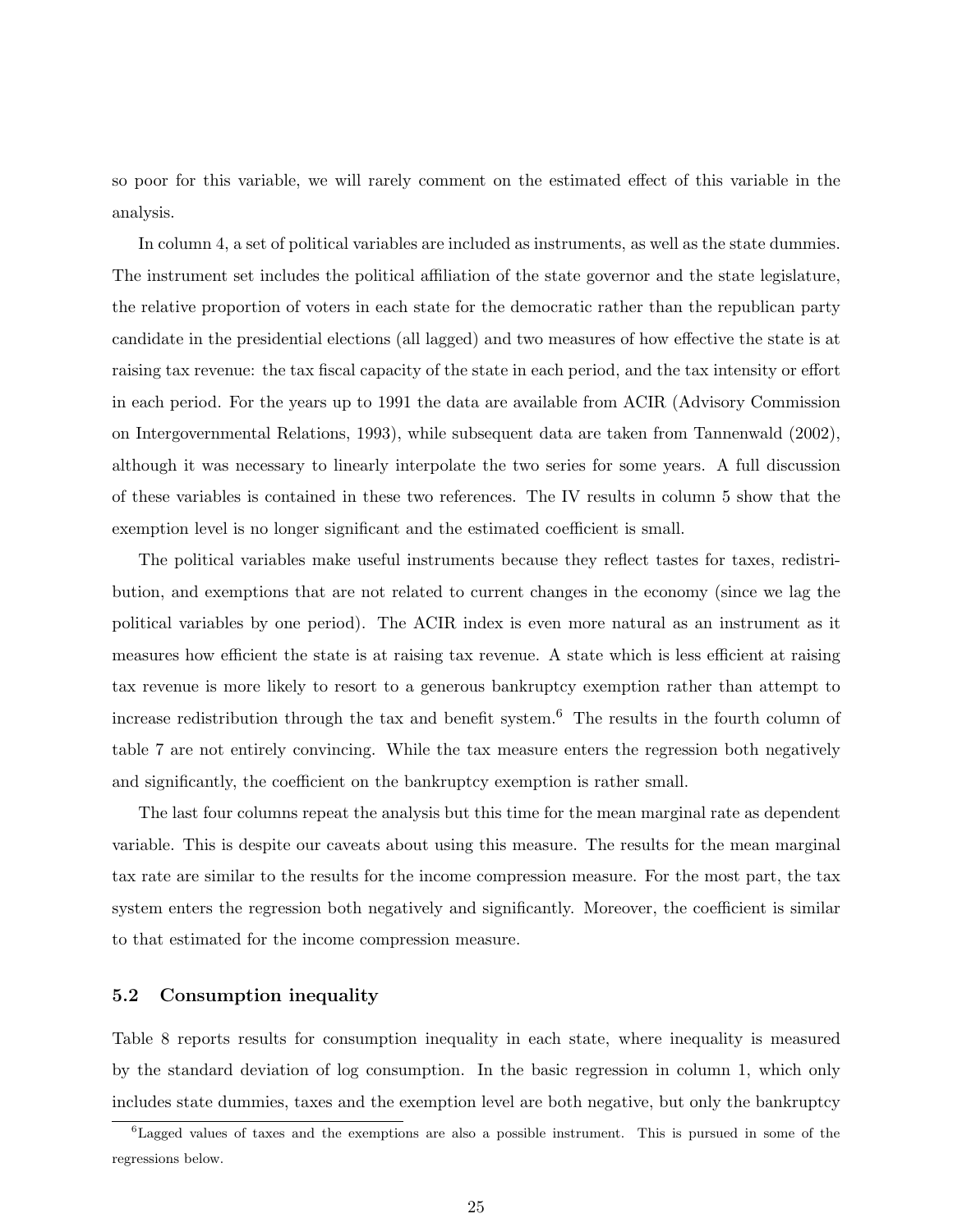exemptions are significant (at the 5 percent level). The second column instruments the tax system and the exemption level by their lags. Now the situation is reversed: again both coefficients are negative but the coefficient of the tax system is significant whereas the coefficient of the exemption level is not. Column 3 includes year dummies as well as state dummies, and the results are very similar to those in the first column. Both the tax system and the exemption level enter negatively, but only the coefficient for the exemption level is significant. Columns 4-6 repeat the analysis of columns 1-3 but use the mean marginal tax rate as dependent variable. As in column 1 (the basic regression with the state dummies only) both the tax system and the exemptions are negative, but only the exemptions enter the regression significantly. When we instrument using lagged values, as in column 5, then the tax system is significant but the exemption level is not. Finally, including both year dummies and state dummies results in both tax system and the exemption level entering the regression significantly at the 5% level. This suggests both are reducing the inequality of consumption.

However, cross-sectional inequality is not the best way to measure insurance. As already stated, changes in consumption inequality are a more direct measure of the relative level of insurance that taxes and the exemption level are providing in each state. In columns 7-10 we report the results of regressions for the standard deviation of the change in consumption. Column 7 shows the result for the basic specification without state fixed effects using the income compression measure of the tax system. The coefficient of the measure for income redistribution is not significant. Instead the coefficient of the exemption level is negative and significant at the 5 percent level. Column 8 is our preferred regression, which includes state fixed effects which will account for other unobserved insurance mechanisms in each state. Now both the tax system and the exemption level are negative and significant. We obtain even more significant results when using the mean marginal tax rate as dependent variable. The results are reported in columns 9 and 10.

#### 5.3 Taxes and Exemptions as Substitutes

We have found that both redistribution and the level of the bankruptcy exemptions are associated with a smaller level of debt, and less consumption inequality. This suggests that both policies are substitutes at least to some extent. In table 9 we directly look at the correlation between these two policies in a controlled regression framework. In column 1 of table 9 we regress the measure of redistribution on the exemption level including a set of state dummies. We find that the exemption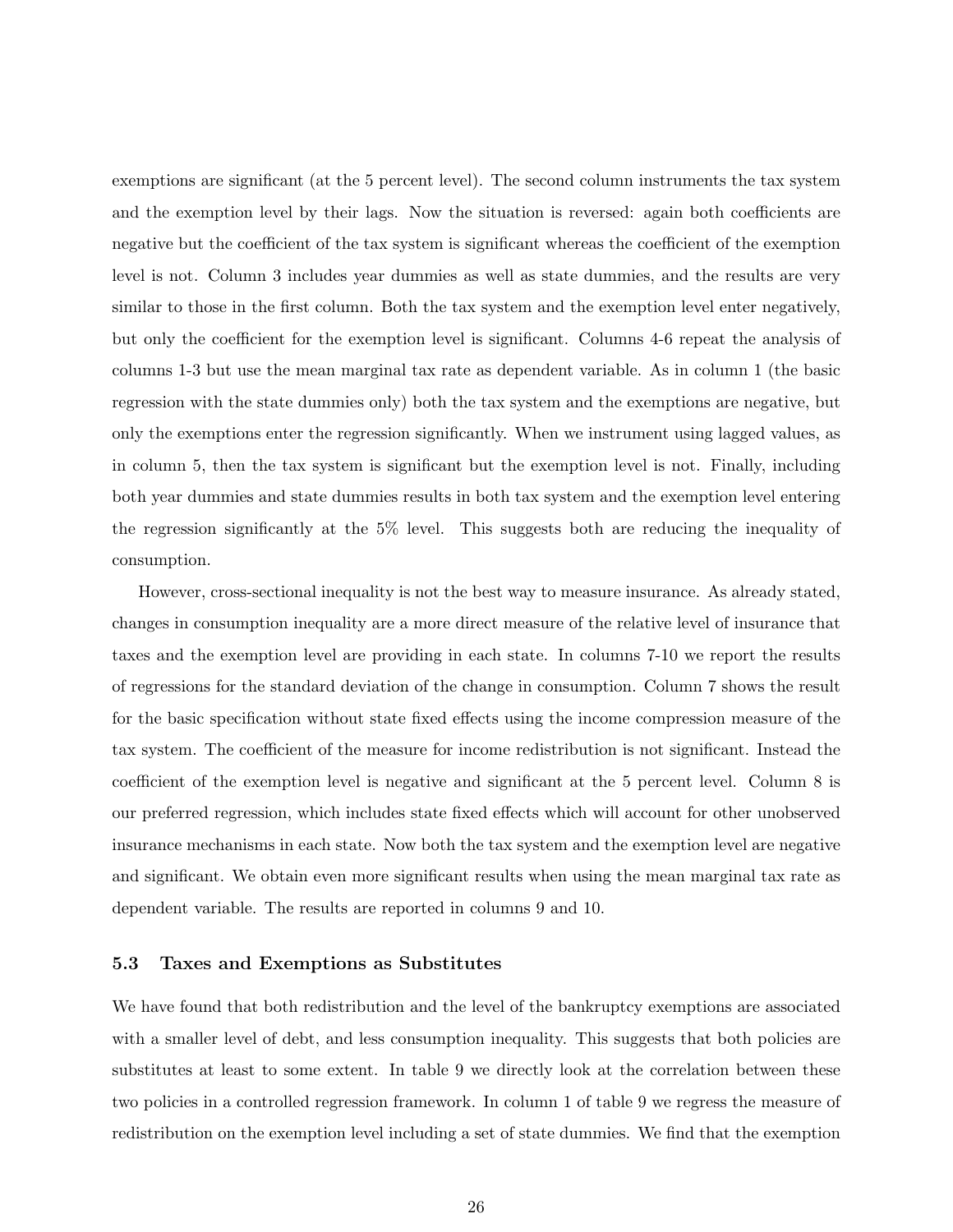level is negatively correlated with the extent of redistribution. That is, having a large amount of redistribution through the tax system is associated with lower levels of exemption. Columns 2 and 3 instrument the exemption level first with lagged values of the exemption, and then with the political variables. The results are similar to the basic result in column 1. In column 2 the result is significant at the 5 percent, but in column 3 the result just fails to be significant at the 5 percent level (although it is significant at the 10 percent level). The last three columns use the mean marginal tax rate, and the exemption level is significant at the 1 percent level throughout.

# 6 Conclusion

We have shown in a simple modelling framework that bankruptcy regulation and redistributive taxation interact in non-trivial ways. Even if redistributive taxation is supposed to reduce intratemporal inequality whereas bankruptcy exemption lowers intertemporal inequality, both policies interact through the insurance and smoothing motive of agents. We provide sufficient conditions under which both policies are substitutes and search for empirical support using data on US states in the period 1980-99. Consistent with our theoretical perspective, we find that (i) more redistribution is associated with a smaller level of household debt; (ii) both redistribution and bankruptcy exemption are correlated negatively with consumption inequality; and (iii) the extent of redistribution and the size of the bankruptcy exemption level are negatively correlated in our sample.

These results suggests that the variation of the two policies in the US states can be rationalized within a simple economic model. Although normative conclusions cannot be drawn with the current empirical evidence, the results of the regressions with instrumental variables suggest that there possibly is an interesting policy trade-off in that bankruptcy exemption is less effective in increasing welfare if redistributive taxation is already quite pronounced.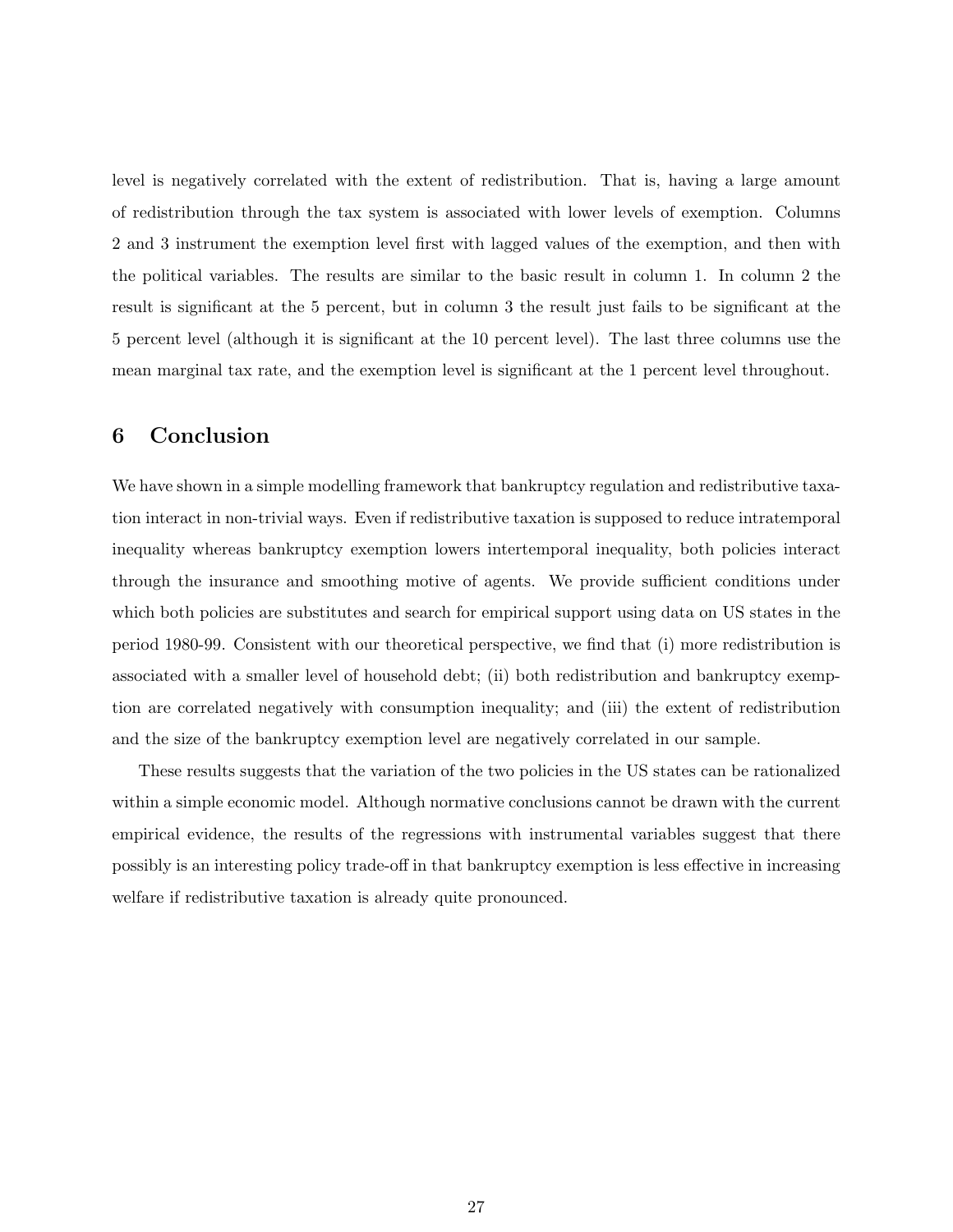### Appendix

# Derivation of  $dr/dx|_b$ :

Totally differentiation of the arbitrage equation (3) yields

$$
\left[\frac{\partial \omega_2^*}{\partial r}(\omega_2^* - \tau - x - C - (1+r)b)f(\omega_2^*) + \int_{\omega_2^*}^{\infty} \left(b + (1+r)\frac{\partial b}{\partial r}\right)f(\omega_2)d\omega_2 - \frac{\partial b}{\partial r}(1+r_f)\right]dr
$$
  
+ 
$$
\left[\frac{\partial \omega_2^*}{\partial x}(\omega_2^* - \tau - x - C)f(\omega_2^*) + \int_{x+\tau+C}^{\omega_2^*} (-1)f(\omega_2)d\omega_2\right]dx
$$
  
+ 
$$
\left[-\frac{\partial \omega_2^*}{\partial x}(1+r)bf(\omega_2^*) + \int_{\omega_2^*}^{\infty} (1+r)\frac{\partial b}{\partial x}f(\omega_2)d\omega_2 - \frac{\partial b}{\partial x}(1+r_f)\right]dx = 0.
$$

Since

$$
\omega_2^* = x + \tau + (1+r)b,
$$

$$
\left[ \left( b + (1+r)\frac{\partial b}{\partial r} \right) (-C) f(\omega_2^*) + \int_{\omega_2^*}^{\infty} \left( b + (1+r)\frac{\partial b}{\partial r} \right) f(\omega_2) d\omega_2 - \frac{\partial b}{\partial r} (1+r_f) \right] dr + \left[ (-C) f(\omega_2^*) + \int_{x+\tau+C}^{\omega_2^*} (-1) f(\omega_2) d\omega_2 + \int_{\omega_2^*}^{\infty} (1+r) \frac{\partial b}{\partial x} f(\omega_2) d\omega_2 - \frac{\partial b}{\partial x} (1+r_f) \right] dx = 0.
$$

and rearranging yields

$$
\frac{dr}{dx} = \frac{F(\omega_2^*) - F(x + \tau + C) - [(1 - F(\omega_2^*)) (1 + r) - (1 + r_f)] \frac{\partial b}{\partial x} + Cf(\omega_2^*)}{(1 - F(\omega_2^*)) b + [(1 - F(\omega_2^*)) (1 + r) - (1 + r_f)] \frac{\partial b}{\partial r} - Cf(\omega_2^*) (b + (1 + r) \frac{\partial b}{\partial r})}.
$$

Neglecting feedbacks on  $\boldsymbol{b}$  this simplifies to the expression in the text.

### Derivation of  $dU/dx|b$ :

Totally differentiating  $(2)$  with respect to x we find

$$
\frac{dU}{dx} = u'(\omega_1 - \tau + b) \frac{db}{dx} - \beta \frac{\partial \omega_2^*}{\partial x} u(x) f(\omega_2^*)
$$
  
\n
$$
-\beta \left( (1+r) \frac{db}{dx} + \frac{dr}{dx} b \right) \int_{\omega_2^*}^{\infty} u'(\omega_2 - \tau - (1+r)b) f(\omega_2) d\omega_2
$$
  
\n
$$
+\beta \left( \frac{\partial \omega_2^*}{\partial x} u(x) f(\omega_2^*) - u(x) f(x+\tau+C) \right) + \beta \int_{x+\tau+C}^{\omega_2^*} u'(x) f(\omega_2) d\omega_2 + \beta u(x) f(x+\tau+C)
$$
  
\n
$$
= u'(\omega_1 - \tau + b) \frac{db}{dx} - \beta \left( (1+r) \frac{db}{dx} + \frac{dr}{dx} b \right) \int_{\omega_2^*}^{\infty} u'(\omega_2 - \tau - (1+r)b) f(\omega_2) d\omega_2
$$
  
\n
$$
+ \beta \int_{x+\tau+C}^{\omega_2^*} u'(x) f(\omega_2) d\omega_2.
$$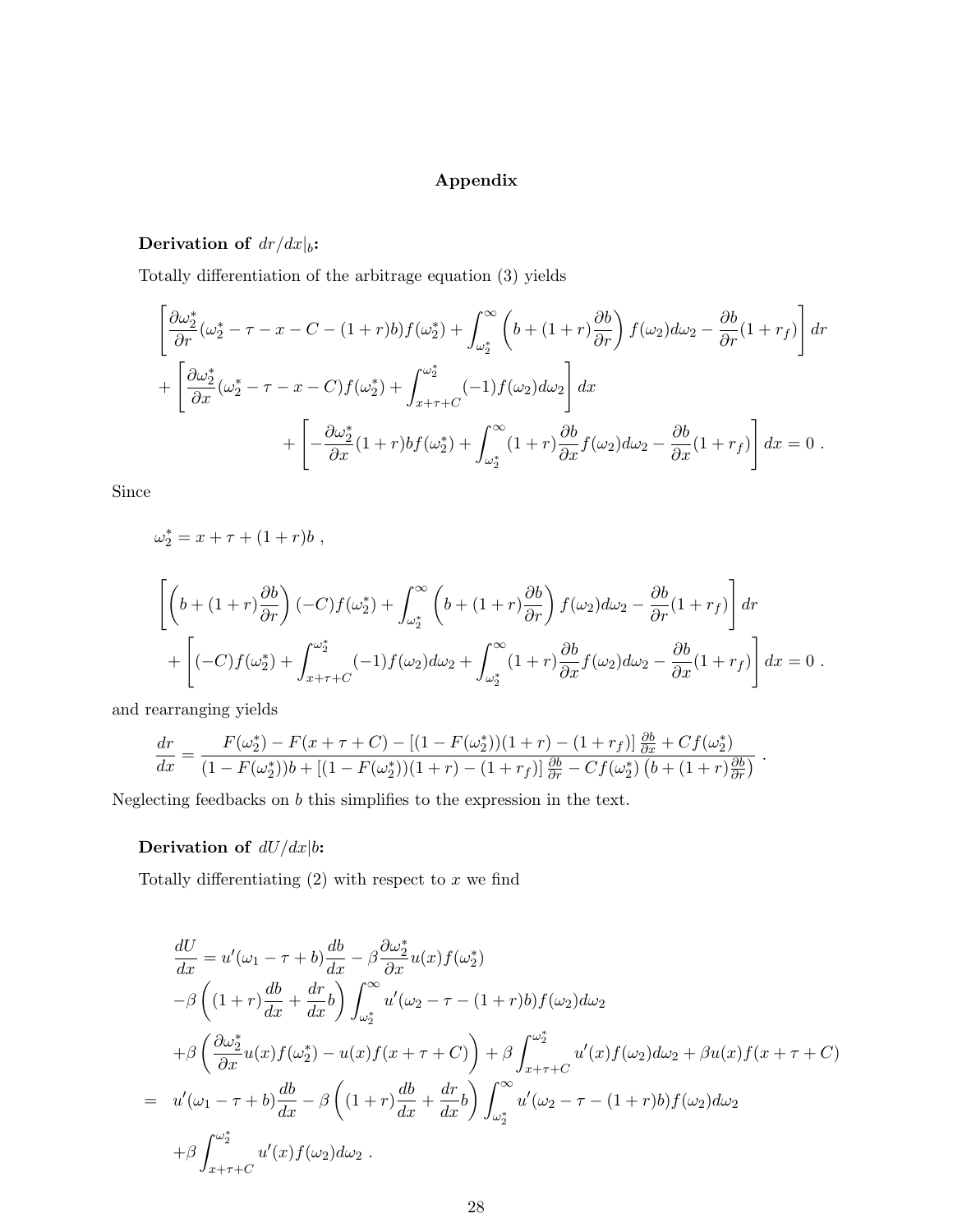Neglecting feedbacks on b this simplifies to the expression in the text.

### Proof of Remark 1:

We drop the discount factor  $\beta$  in what follows since it does not matter for the sign of the derivatives. We now analyze the effect of a change of  $\tau$  for  $\omega_2 \leq \omega_2^*$ :

$$
\frac{d\left(\frac{dU}{dx}|_b\right)}{d\tau} = -\frac{\left(f(\omega_2^*) + Cf'(\omega_2^*)\right)\left(1 - F(x + \tau + C)\right) - f(x + \tau + C)\left(1 - F(\omega_2^*) - Cf(\omega_2^*)\right)}{\left(1 - F(\omega_2^*) - Cf(\omega_2^*)\right)^2} * \int_{\omega_2^*}^{\infty} u'(\omega_2 - (1+r)b)f(\omega_2)d\omega_2 + \left[f(\omega_2^*) - f(x + \tau + C) + \frac{F(\omega_2^*) - F(x + \tau + C) + Cf(\omega_2^*)}{1 - F(\omega_2^*) - Cf(\omega_2^*)}\right]u'(x).
$$

where the derivative of

$$
\frac{F(\omega_2^*) - F(x + \tau + C) + Cf(\omega_2^*)}{1 - F(\omega_2^*) - Cf(\omega_2^*)}
$$

with respect to  $\tau$  is

$$
\frac{\left(f(\omega_2^*)+Cf'(\omega_2^*)\right)\left(1-F(x+\tau+C)\right)-f(x+\tau+C)\left(1-F(\omega_2^*)-Cf(\omega_2^*)\right)}{\left(1-F(\omega_2^*)-Cf(\omega_2^*)\right)^2}
$$

It is easy to see that  $d((dU/dx)|b)/d\tau > 0$  if this term is negative. This is the case if

$$
\frac{f(x+\tau+C)}{1-F(x+\tau+C)} > \frac{f(\omega_2^*) + Cf'(\omega_2^*)}{1-F(\omega_2^*) - Cf(\omega_2^*)}.
$$

For  $C = 0$ , this corresponds to the decreasing hazard property.

#### Proof of Remark 2:

Totally differentiating the Euler equation  $(4)$  holding the interest rate r constant,

$$
\left[ u''(\omega_1 - \tau(\omega_1) + b) + \beta (1+r)^2 \left( \int_{\varepsilon^*}^{\infty} u''(\mu + \varepsilon - \tau(\omega_2) - (1+r)b) dF(\varepsilon) + u'(x) \right) \right] db
$$
  
=  $\beta (1+r) \left[ \int_{\varepsilon^*}^{\infty} u''(\mu + \varepsilon - \tau(\omega_2) - (1+r)b) dF(\varepsilon) + u'(x) \right] d\mu$ 

.

and thus

$$
\frac{db}{d\mu}\Big|_r = \frac{\beta(1+r)\left[\int_{\varepsilon^*}^\infty u''(\mu+\varepsilon-\tau(\omega_2)+(1+r)b)dF(\varepsilon)+u'(x)\right]}{u''(\omega_1-\tau(\omega_1)+b)+\beta(1+r)^2\left(\int_{\varepsilon^*}^\infty u''(\mu+\varepsilon-\tau(\omega_2)-(1+r)b)dF(\varepsilon)+u'(x)\right)}.
$$

Similarly,

$$
\frac{db}{dx}\big|_{r} = -\frac{\beta(1+r)u'(x)}{u''(\omega_1 - \tau(\omega_1) + b) + \beta(1+r)^2 \left(\int_{\varepsilon^*}^{\infty} u''(\mu + \varepsilon - \tau(\omega_2) - (1+r)b\right) dF(\varepsilon) + u'(x)\right)}.
$$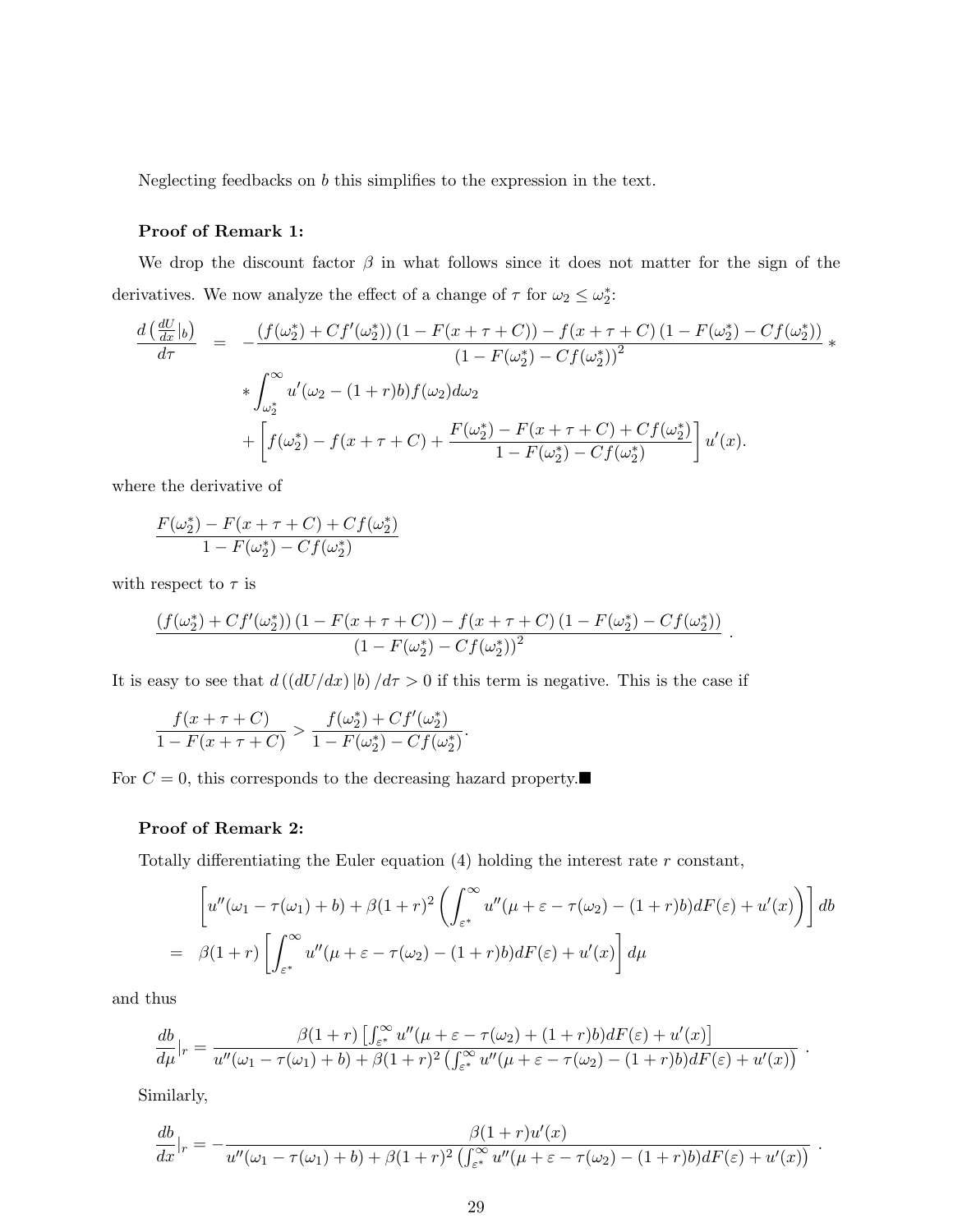Now assume that  $\tau(\omega_1) = -\lambda \tau$  and  $\tau(\omega_2|\omega_2 \ge \omega_2^*) = \tau > 0$ . In this case,

$$
\frac{db}{d\tau}\Big|_{r} = -\frac{\lambda u''(\omega_1 - \tau(\omega_1) + b) + \beta(1+r)\left(\int_{\varepsilon^*}^{\infty} u''(\mu + \varepsilon - \tau(\omega_2) - (1+r)b\right)dF(\varepsilon) + u'(x))}{u''(\omega_1 - \tau(\omega_1) + b) + \beta(1+r)^2\left(\int_{\varepsilon^*}^{\infty} u''(\mu + \varepsilon - \tau(\omega_2) - (1+r)b\right)dF(\varepsilon) + u'(x))},
$$

where  $0 < \lambda < 1$  captures the deadweight loss of taxation.

The Euler equation implies that  $b$  is optimally chosen. Thus, the derivative of the Euler equation with respect to  $b$  is negative for strictly concave utility functions. This implies that the denominator of the total derivatives is negative so that  $db/dx|_r > 0$  and for the tax-subsidy scheme we assumed,  $db/d\tau |_{r} < 0$ , as long as  $\lambda(1+r) \leq 1$ . The inequality only ensures that redistributing one dollar today and taxing one dollar tomorrow is no "money-machine".

The effect of the persistence of labor income on borrowing is less clear. We find that for  $\omega_1 > 0$ ,  $db/d\mu|_r > 0$  if

$$
-\frac{\int_{\varepsilon^*}^{\infty} u''(\mu+\varepsilon-\tau(\omega_2)+(1+r)b)dF(\varepsilon)}{u'(x)} > 1.
$$

Strict concavity of the utility function implies that a necessary condition for this inequality to hold is

$$
-\frac{u''(x)}{u'(x)} > 1
$$

since

$$
\mu + \varepsilon - \tau(\omega_2) + (1+r)b \ge x \text{ for } \varepsilon \ge \varepsilon^*.
$$

 $\blacksquare$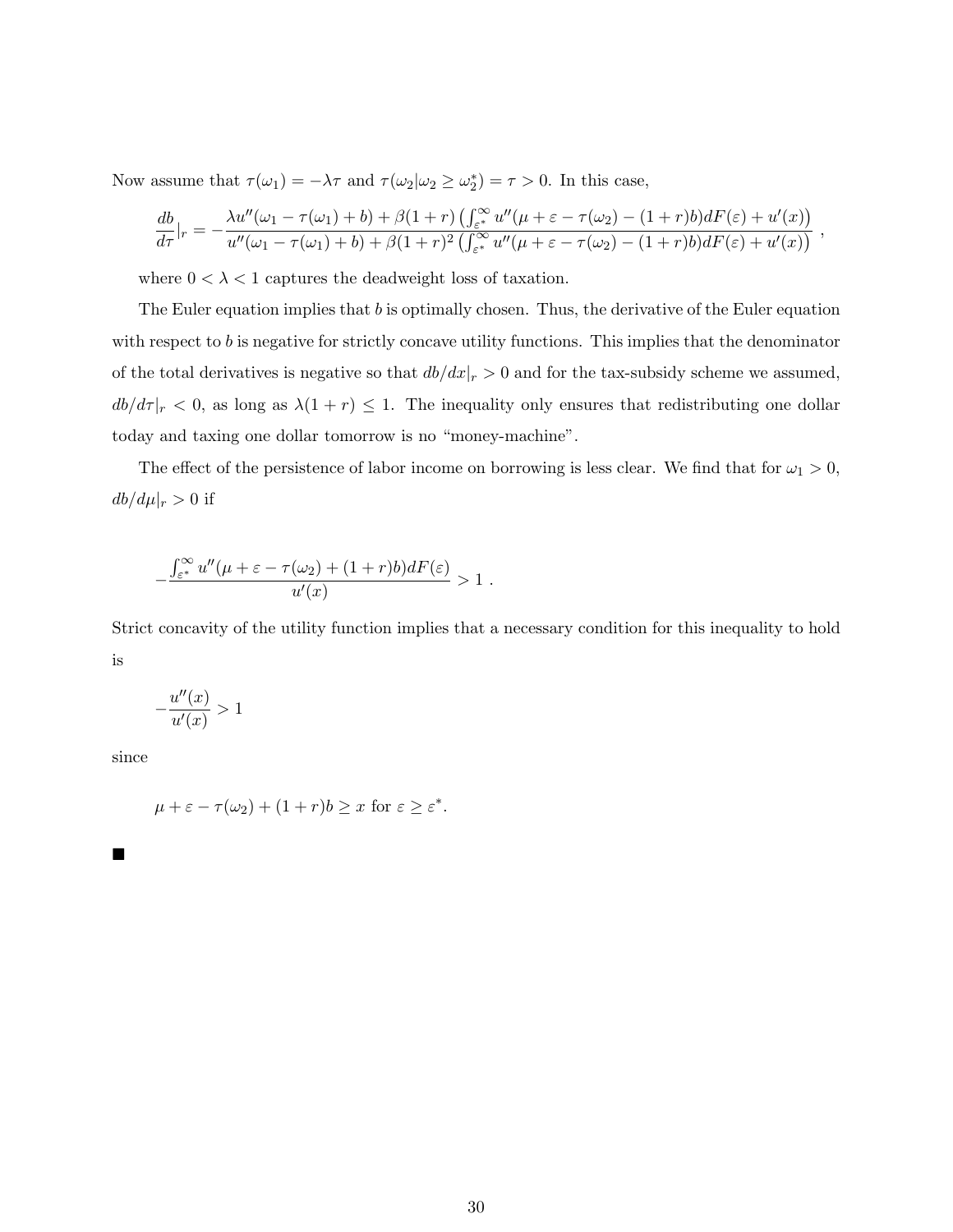# References

- [1] Advisory Commission on Intergovernmental Relations (1993): State Fiscal Capacity and Tax Effort - 1991, Washington, DC: U.S Government Printing Office.
- [2] Alesina, Alberto, and Eliana La Ferrara (2001): "Preferences for Redistribution in the Land of Opportunities," NBER Working Paper No. 8267.
- [3] Athreya, Kartik B. (1999): "Welfare Implications of the Bankruptcy Reform Act of 1999" , Journal of Monetary Economics, vol. 49, 1567-95.
- [4] Athreya, Kartik B. and Nicole B. Simpson (2003): "Personal Bankruptcy or Public Insurance?", Federal Reserve Bank of Richmond Working Paper No. 03-14.
- [5] Berglöf, Erik and Howard Rosenthal (2000): "The Political Economy of American Bankruptcy: The Evidence from Roll Call Voting, 1800-1978", Princeton University, mimeo.
- [6] Bertola, Giuseppe and Winfried Koeniger (2004): "Consumption Smoothing and the Structure of Labor and Credit Markets", IZA Discussion Paper No. 1052.
- [7] Besley, Timothy and Anne Case (2000): "Unnatural experiments? Estimating the incidence of endogenous policies", Economic Journal, vol. 110, F672-F694.
- [8] Chaterjee Satyajit, Dean Corbae, Makoto Nakajima and José-Víctor Ríos-Rull (2002): "A Quantitative Theory of Unsecured Consumer Credit with Risk and Default", University of Pennsylvania, mimeo.
- [9] Deaton, Angus and Christina Paxson (1994): "Intertemporal choice and inequality", Journal of Political Economy, vol. 102, 437-467.
- [10] Freenberg, D. and E. Coutts (1993): "An introduction to the TAXSIM model", Journal of Policy Analysis and Management, vol. 12, .
- [11] Grant, Charles (2001): "Consumer Bankruptcy Law, Credit Constraints and Insurance: Some Empirics", European University Institute, mimeo.
- [12] Grant, Charles, Christos Koulovatianos, Alexander Michaelides and Mario Padula (2003): "Redistributive Policies through Taxation: theory and evidence", European University Institute, mimeo.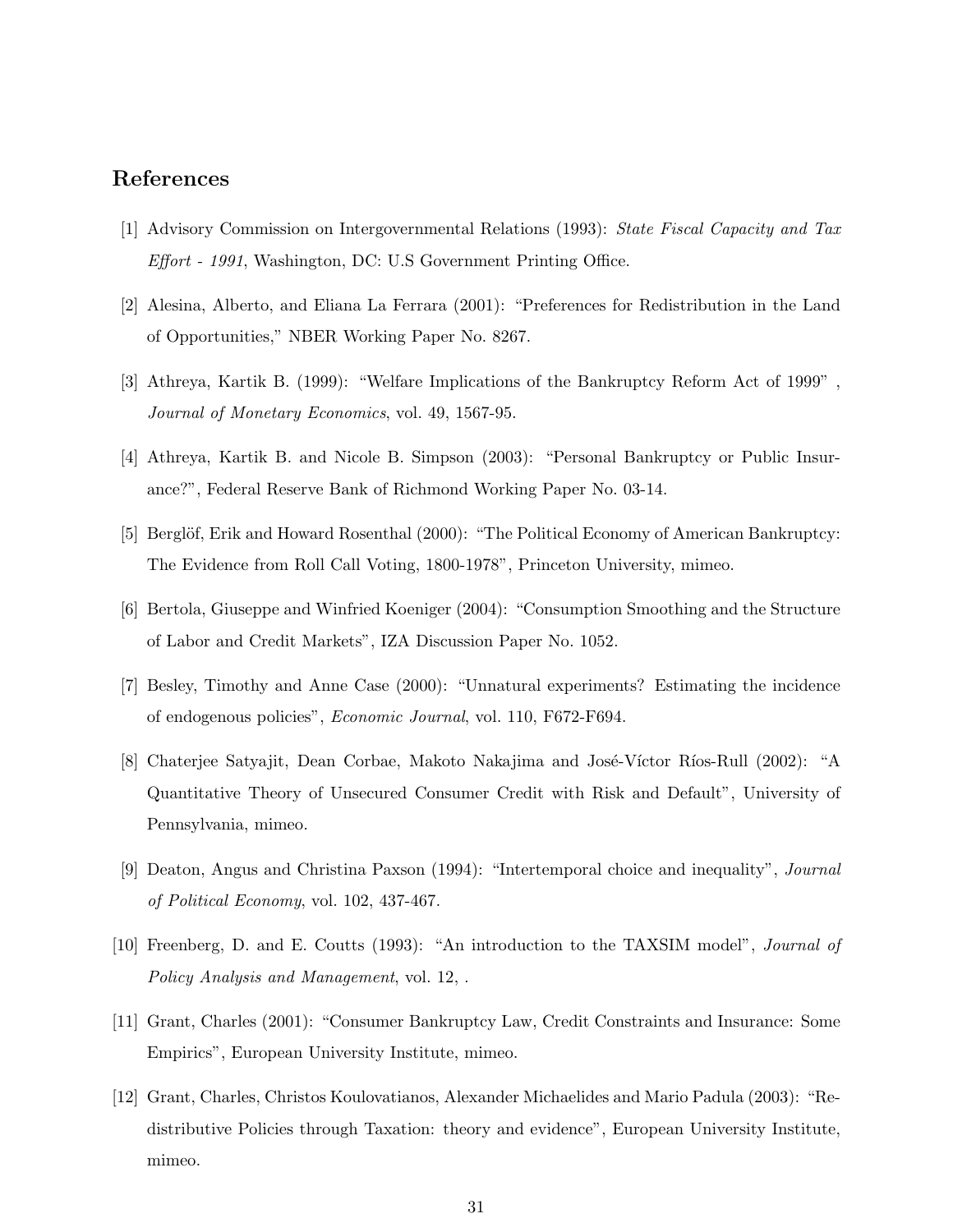- [13] Gropp, Reint, John K. Scholz and Michelle J. White (1997): "Personal Bankruptcy and Credit Supply and Demand", *Quarterly Journal of Economics*, vol. 112, 217-51.
- [14] Hynes, Richard M. (2002): "Optimal Bankruptcy in a Non-Optimal World", Boston College Law Review, vol. 44, 1-78.
- [15] Hynes, Richard M. and Eric A. Posner (2001): "The Law and Economics of Consumer Finance", John M. Olin Law& Economics Working Paper No. 117, University of Chicago.
- [16] Hubbard, Glenn, Jonathan Skinner, and Stephen Zeldes (1995): "Precautionary Saving and Social Insurance", *Journal of Political Economy*, vol. 103, 360-99.
- [17] Nunez, Stephen and Howard Rosenthal (2002): Bankruptcy 'Reform' in Congress: Creditors, Committees, Ideology, and Floor Voting in the Legislative Process", Princeton University, mimeo.
- [18] Stiroh, Kevin and Philip Strahan (forthcoming): "Competitive Dynamics of Deregulation: Evidence from U.S. Banking,", Journal of Money, Credit and Banking.
- [19] Tannenwald, Robert (2002): "Interstate Fiscal Disparity in 1997", New England Economic Review, 17-33.
- [20] Varian, Hal (1980): "Redistributive Taxation as Social Insurance", Journal of Public Economics, vol. 14, 49-68.
- [21] White, Michelle (forthcoming): "Bankruptcy and Consumer Behavior: Theory and US Evidence ", in: The Economics of Consumer Credit, Bertola, Giuseppe, Richard Disney, and Charles Grant, eds., ch. 7, MIT Press, Cambridge.
- [22] Zame, William R. (1993): "Efficiency and the Role of Default when Security Markets are Incomplete", American Economic Review, vol. 83, 1142-64.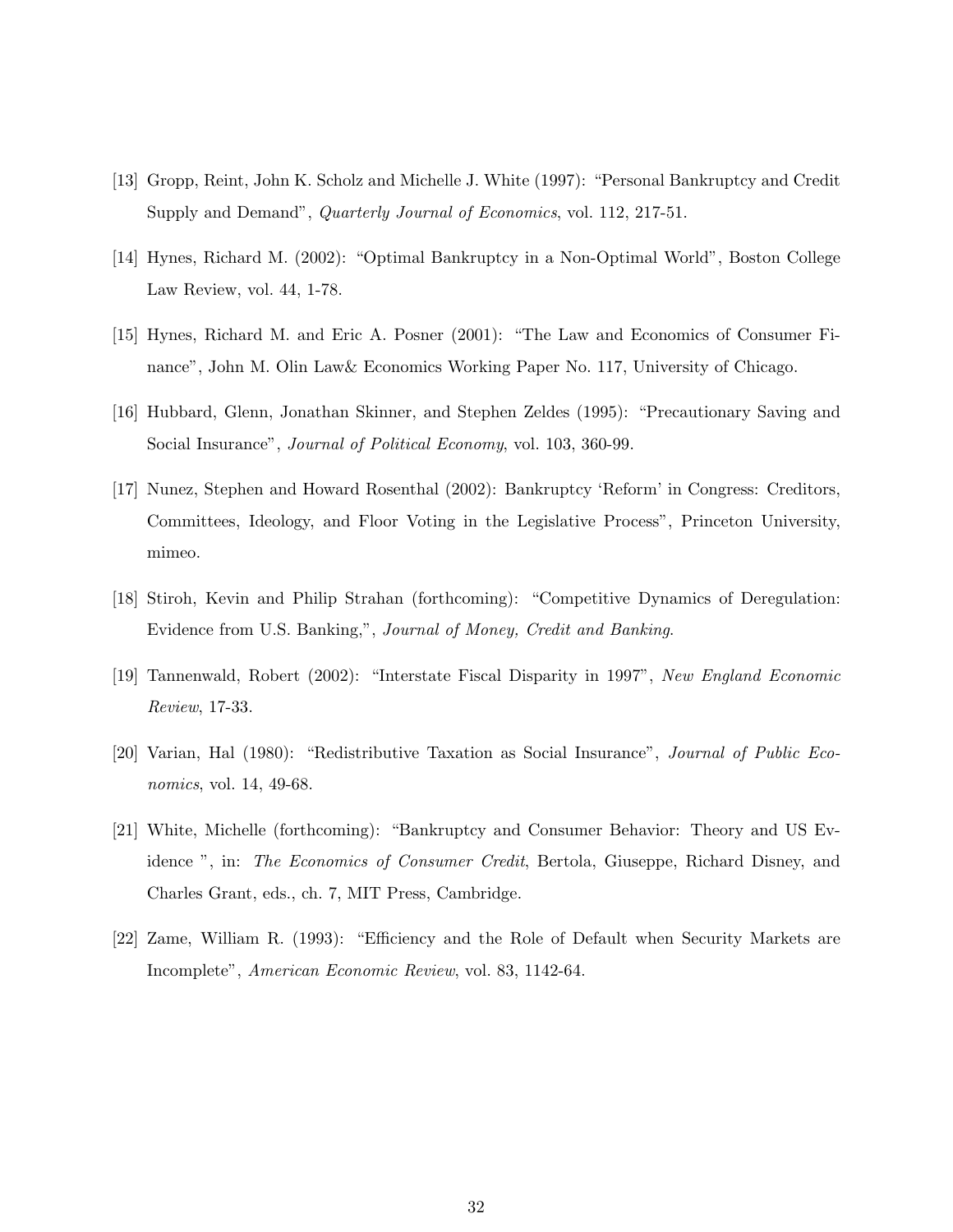

Figure 1: Utility as a function of exemption level x for different taxes  $\tau$ 

|                                     |              | Table 1: Benchmark Parameters |                                      |              |
|-------------------------------------|--------------|-------------------------------|--------------------------------------|--------------|
| $r_f = .02$                         | $\omega_1=1$ | $C=0$                         | $x = .9$                             | $\sigma = 1$ |
| $\beta = (1 + .1)^{-1}$ $\mu = 1.3$ |              | $\tau = 0$                    | $\varepsilon \sim N(0, .1*\omega_2)$ |              |

Table 2: Equilibrium values of borrowing  $b$ , interest rate  $r$ , and default probability

| Variables         | <i>Benchmark</i> $\tau = .1$ $x = .75$ $\mu = 1.4$ $C = .05$ $\sigma = 2$ |       |      |                    |      |      |
|-------------------|---------------------------------------------------------------------------|-------|------|--------------------|------|------|
|                   | (1)                                                                       | (2)   | (3)  | $\left( 4 \right)$ | (5)  | (6)  |
| borrowing $b$     | .183                                                                      | .090  | .184 | .235               | .175 | .162 |
| interest rate $r$ | $.035\,$                                                                  | .0204 | .021 | .028               | .047 | .031 |
| default prob.     | .052                                                                      | .001  | .003 | .032               | .047 | .037 |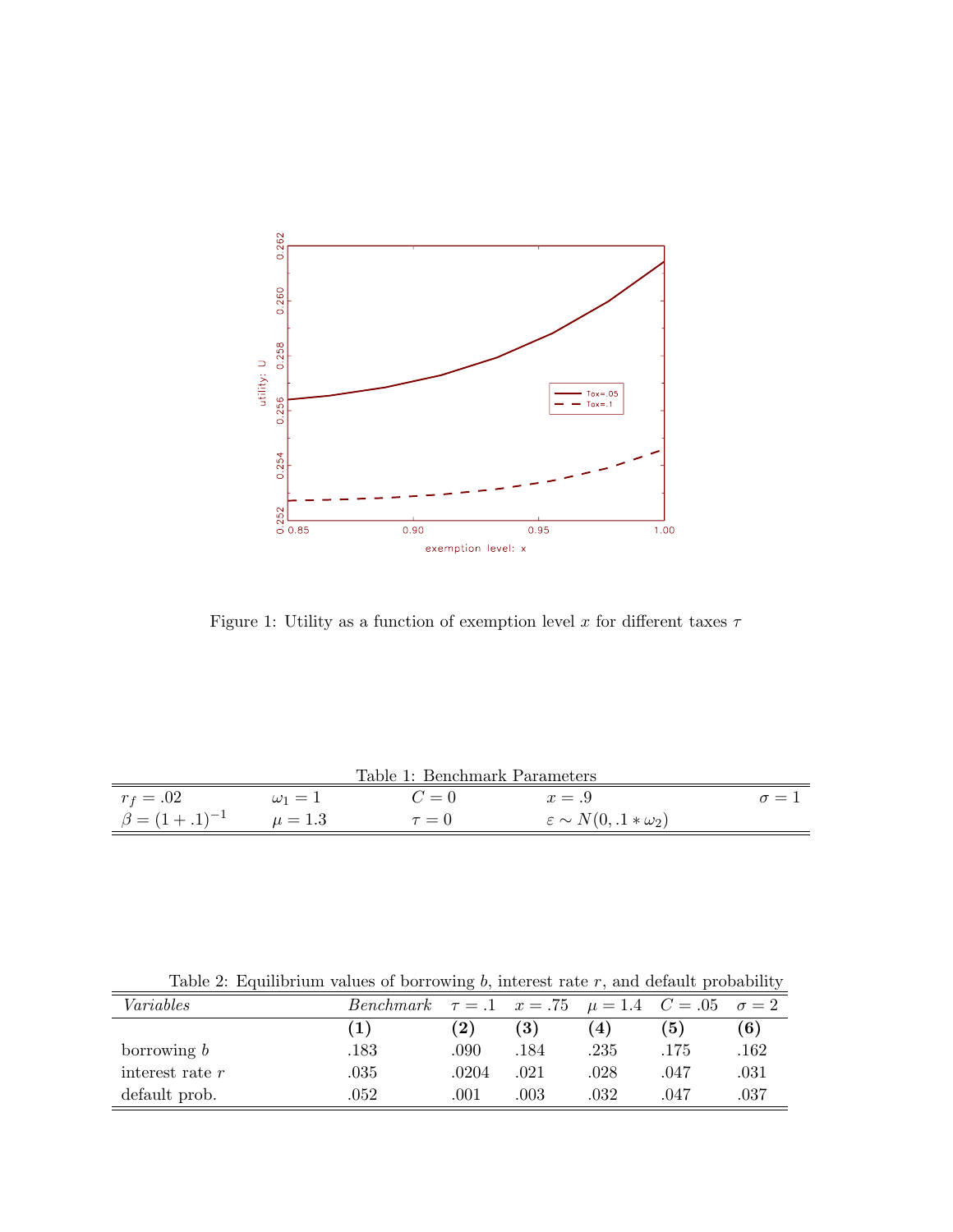|                                   | average | average if received | $\%$ receive |
|-----------------------------------|---------|---------------------|--------------|
| wages                             | 34,696  | 36,789              | 94.3         |
| social security                   | 261     | 6,601               | 3.9          |
| supplementary security income     | 77      | 4,161               | 1.8          |
| unemployment/workers compensation | 353     | 2,688               | 13.1         |
| public assistance / welfare       | 176     | 3,712               | 4.7          |
| food stamps                       | 128     | 1,571               | 8.1          |
| total transfer                    | 997     | 4,250               | 23.4         |

Table 3: The level of wages and transfers for households in the US:

Data is constructed from reported responses in the March supplement of the CPS for the years 1980- 1999. Total transfer refers to the sum of social security benefits, supplementary security benefits, unemployment or workers compensation, welfare or other public assistance, and food stamps. The CPS questionnaire conflates social security benefits with railroad retirement income, and worker's compensation with veterans payments.

| Tax Rate          |         | Tax Bracket     |                    |             |
|-------------------|---------|-----------------|--------------------|-------------|
| $\mathcal{C}_{0}$ | single  | married jointly | married separately | $\%$ paying |
| 15                | 0       |                 |                    | 58.2        |
| 28                | 26,250  | 43,850          | 21,925             | 34.2        |
| 31                | 63,550  | 105,950         | 52,975             | 5.2         |
| 36                | 132,660 | 161,450         | 80,725             | 1.8         |
| 39.6              | 288,350 | 288,350         | 144,175            | 0.3         |

Table 4: Income thresholds for 1998 federal tax brackets:

The data was made available by the Federation of Tax Administrators at 444 N. Capital Street, Washington DC. In the table 'single' refers to single filers, 'married jointly' refers to married couples filing jointly, while 'married separately' refers to married couples who file separate tax returns. 'Paying refers to the proportion of households in the tax bracket. The amounts for the tax bracket refer to the income at which the tax bracket starts.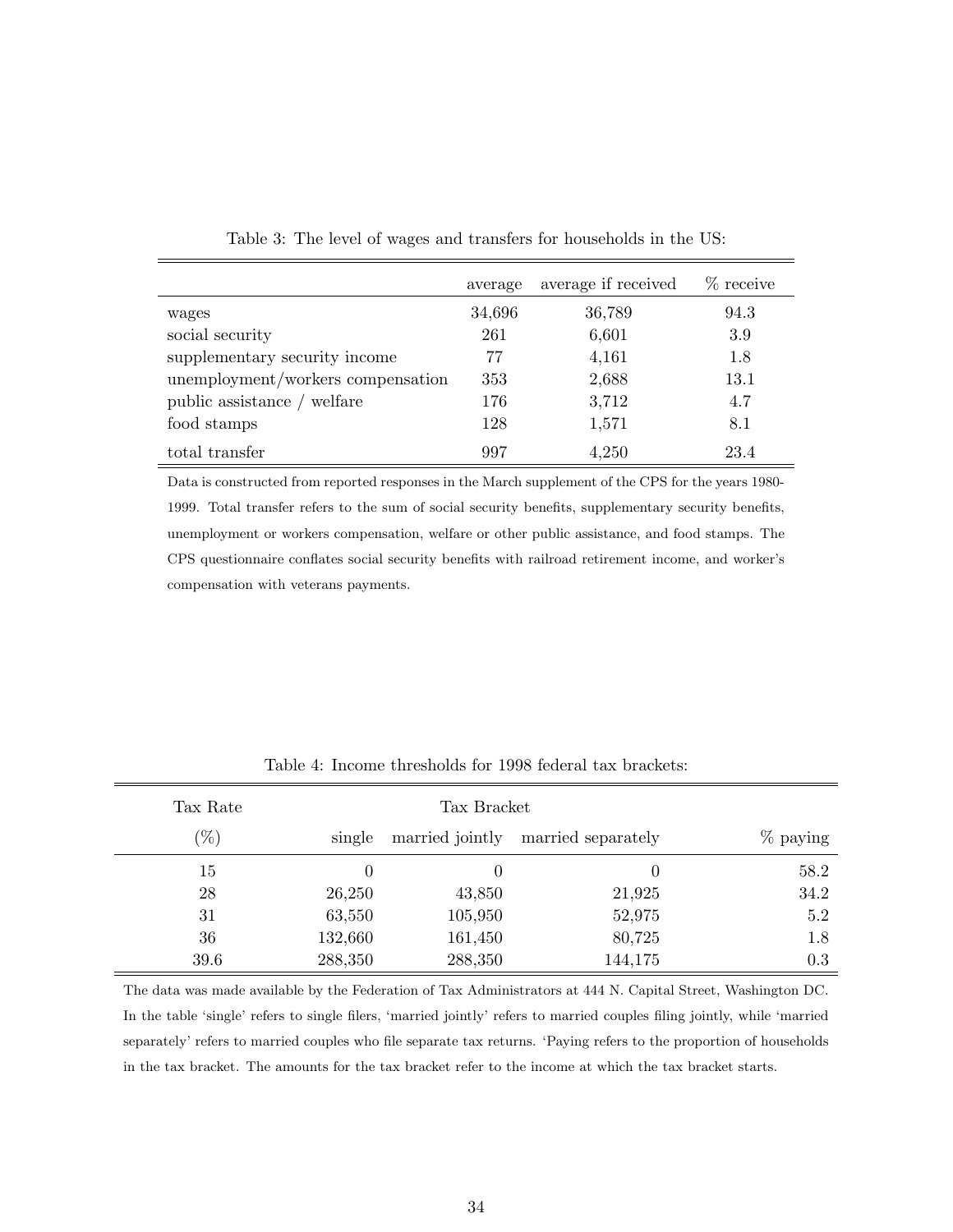| Description                 | Amount<br>\$ | Comments                              |
|-----------------------------|--------------|---------------------------------------|
| 1978 Exemptions:            |              |                                       |
| House<br>1.                 | 7,500        |                                       |
| 2. Car                      | 1,200        |                                       |
| 3. Household Goods          |              | no limit on aggregate amount that     |
|                             |              | can be claimed under this category.   |
| Jewelry<br>4.               | 500          | personal use only.                    |
| 5. Other Property           |              | Allowed all of unclaimed exemption    |
|                             |              | from $(1)$ .                          |
| Tools of Trade<br>6.        | 750          | Items needed for job.                 |
| Revised Exemptions of 1984: |              |                                       |
| 3. Household Goods          | 4,000        | \$200 each item. (furnishings, goods, |
|                             |              | clothes, appliances, books, animals,  |
|                             |              | musical instruments) for personal     |
|                             |              | use only.                             |
| Other Property<br>5.        | 400          | $+$ \$3,750 of (1) that is unused.    |
| Revised Exemptions of 1994: |              |                                       |
| House<br>1.                 | 15,000       |                                       |
| Car<br>2.                   | 2,400        |                                       |
| Household Goods<br>3.       | 8,000        | \$400 each item.                      |
| Jewelry<br>4.               | 1,000        |                                       |
| Other Property<br>5.        | 800          | $+$ \$7,500 of (1) that is unused.    |
| Tools of Trade<br>6.        | 1,500        |                                       |
| Revised Exemptions of 1998: |              |                                       |
| House<br>1.                 | 16,150       |                                       |
| Car<br>2.                   | 2,575        |                                       |
| Household Goods<br>3.       | 8,625        | \$425 each item.                      |
| Jewelry<br>4.               | 1,075        |                                       |
| Other Property<br>5.        | 850          | $+$ \$8,075 of (1) that is unused.    |
| Tools of Trade<br>6.        | 1,625        |                                       |
| Revised Exemptions of 2001: |              |                                       |
| House<br>1.                 | 17,425       |                                       |
| Car<br>2.                   | 2,775        |                                       |
| Household Goods<br>3.       | 9,300        | \$450 each item.                      |
| Jewelry<br>4.               | 1,150        | personal use only.                    |
| Other Property<br>5.        | 925          | $+$ \$8,725 of (1) that is unused.    |
| Tools of Trade<br>6.        | 1,750        |                                       |

### Table 5: Chapter 7 Exemptions under the Federal Bankruptcy Act.

Source: Title, 11, Section 522(d) of the annotated federal code. Section 104 specified that the amounts were to be updated with the inflation rate every 3 years, commencing on April 1st 1998. While not recorded, the federal legislation also allowed (with some limits) insurance policies, pensions and annuities, social security payments, and awards adjudicated by the courts to be exempted.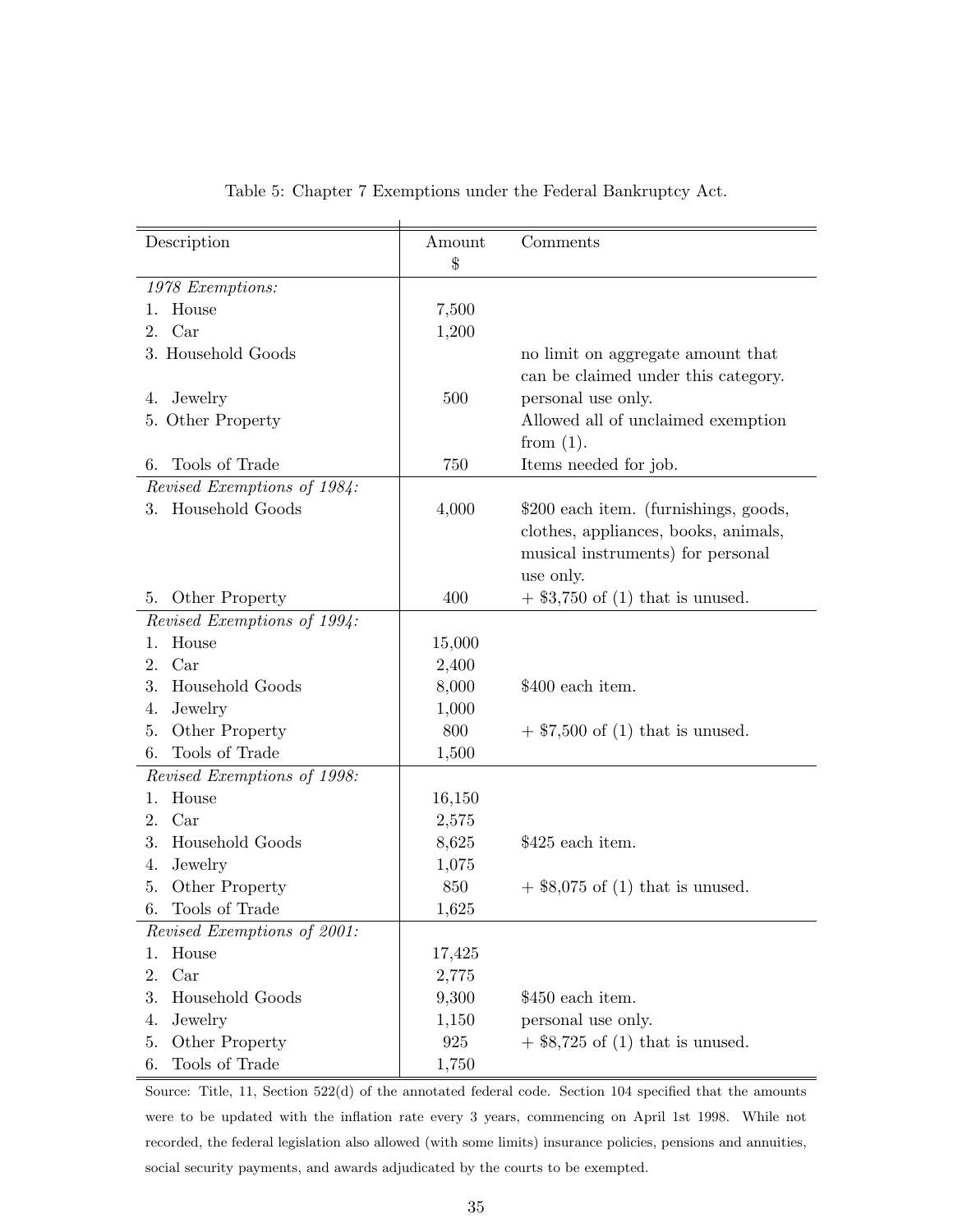| State        |               |                           | Taxes            |               |                                                                                                                                                                               |          |        | <b>Bankruptcy Exemptions</b> |        |      |
|--------------|---------------|---------------------------|------------------|---------------|-------------------------------------------------------------------------------------------------------------------------------------------------------------------------------|----------|--------|------------------------------|--------|------|
|              |               | min. bracket max. bracket | $\epsilon$ xempt | marginal rate | income compression                                                                                                                                                            | house 84 |        | other 84 house 98 other 98   |        | fed  |
| California   |               | 9.3                       | 22               | 22.8          | 34.3                                                                                                                                                                          | 30,000   | 5,200  | 50,000                       | 10,900 | 1984 |
| Florida      |               | no state income tax       |                  | 19.2          | 27.0                                                                                                                                                                          | no limit | 1,000  | no limit                     | 2,000  | 1979 |
| Maryland     | $\frac{0}{2}$ | 4.75                      | 1,850            | 25.1          | 32.6                                                                                                                                                                          | 2,500    | 3,500  | 2,500                        | 3,500  | 1982 |
| Minnesota    | 5.35          | 7.85                      | 2,900            | 24.6          | 34.3                                                                                                                                                                          | no limit | 6,500  | 200,000                      | 11,050 |      |
| New York     | 4.0           | 6.85                      |                  | 22.1          | 35.5                                                                                                                                                                          | 10,000   | 7,400  | 10,000                       | 7,400  | 1982 |
| Pennsylvania | 2.8           | 2.8                       |                  | 21.0          | 29.8                                                                                                                                                                          |          | 300    |                              | 300    |      |
| Texas        |               | no state income tax       |                  | 19.0          | 26.9                                                                                                                                                                          | no limit | 15,000 | no limit                     | 30,000 |      |
|              |               |                           |                  |               | The tax brackets are those applicable in 1998, while the exemption is the income exempt from taxation for single filers. The California exempt amount refers to a tax credit. |          |        |                              |        |      |
|              |               |                           |                  |               | Tax data is constructed using income from the March supplement of the CPS for 1980-1999, and using taxes reported from the NBER TAXSIM programme. 'Marginal tax rate'         |          |        |                              |        |      |
|              |               |                           |                  |               | refers to the mean marginal tax rate across households, the 'tax bracket' is the mean tax bracket across households while 'income compression' refers to 1 minus to the ratio |          |        |                              |        |      |
|              |               |                           |                  |               | of the standard deviation of income before taxes to the standard deviation of income after taxes (and transfers). The income compression measure accounts for both state and  |          |        |                              |        |      |

| יי שישי                                                                                                                                                                                                                                                                                                                                   |
|-------------------------------------------------------------------------------------------------------------------------------------------------------------------------------------------------------------------------------------------------------------------------------------------------------------------------------------------|
|                                                                                                                                                                                                                                                                                                                                           |
| - CHU - CHU - CHU - CHU - CHU - CHU - CHU - CHU - CHU - CHU - CHU - CHU - CHU - CHU - CHU<br>֖֖֖֖֖֖֖֧֖֖֧֧ׅ֖֪֪֧֪֧֖֚֚֚֚֚֚֚֚֚֚֚֚֚֚֚֚֚֚֚֚֚֚֚֚֚֚֚֚֬֝֝֓֞֝֬֝֝֬<br>l<br>j<br>l<br>l                                                                                                                                                               |
| ı<br>֧֧֧֦֧֧֦֧֧֪֪֪֧֪֪֚֚֚֚֚֚֚֚֚֚֚֚֚֚֚֚֚֝֡֓֓֓֡֓֓֓֡֓֓֡֓֓֞֓֡֬֓֓֓֬֓֓֓֓֓֓֓֡֬֓֓֓֓֝֬֝֓֝֬֝֬֝֬֝֓֝֬֝֓<br>יינו וואס היינו וואס היינו וואס היינו וואס היינו וואס היינו וואס היינו וואס היינו וואס היינו וואס היינו וואס ה<br>יינו וואס היינו וואס היינו וואס היינו וואס היינו וואס היינו וואס היינו וואס היינו וואס היינו וואס היינו וואס<br>l<br>ׇ֚֚֕֕ |
| <b>VENT</b>                                                                                                                                                                                                                                                                                                                               |
| l Luc and Highlingham and ya<br>)<br>)<br> <br>:                                                                                                                                                                                                                                                                                          |
| $\ddot{\mathbf{S}}$<br>ĺ                                                                                                                                                                                                                                                                                                                  |
|                                                                                                                                                                                                                                                                                                                                           |
| l<br>'<br>ו<br>$\frac{1}{1}$                                                                                                                                                                                                                                                                                                              |

federal taxes. The bankruptcy exemptions are those applicable on 1 January in 1984 and 1998, while 'other' refers to the money amount on all assets excluding housing and

federal taxes. The bankruptcy exemptions are those applicable on 1 January in 1984 and 1998, while 'other' refers to the money amount on all assets excluding housing and

'tools of trade'. The last column 'fed' refers to the year in which the federal exemption was not allowed. California refers to system I exemptions.

'tools of trade'. The last column 'fed' refers to the year in which the federal exemption was not allowed. California refers to system I exemptions.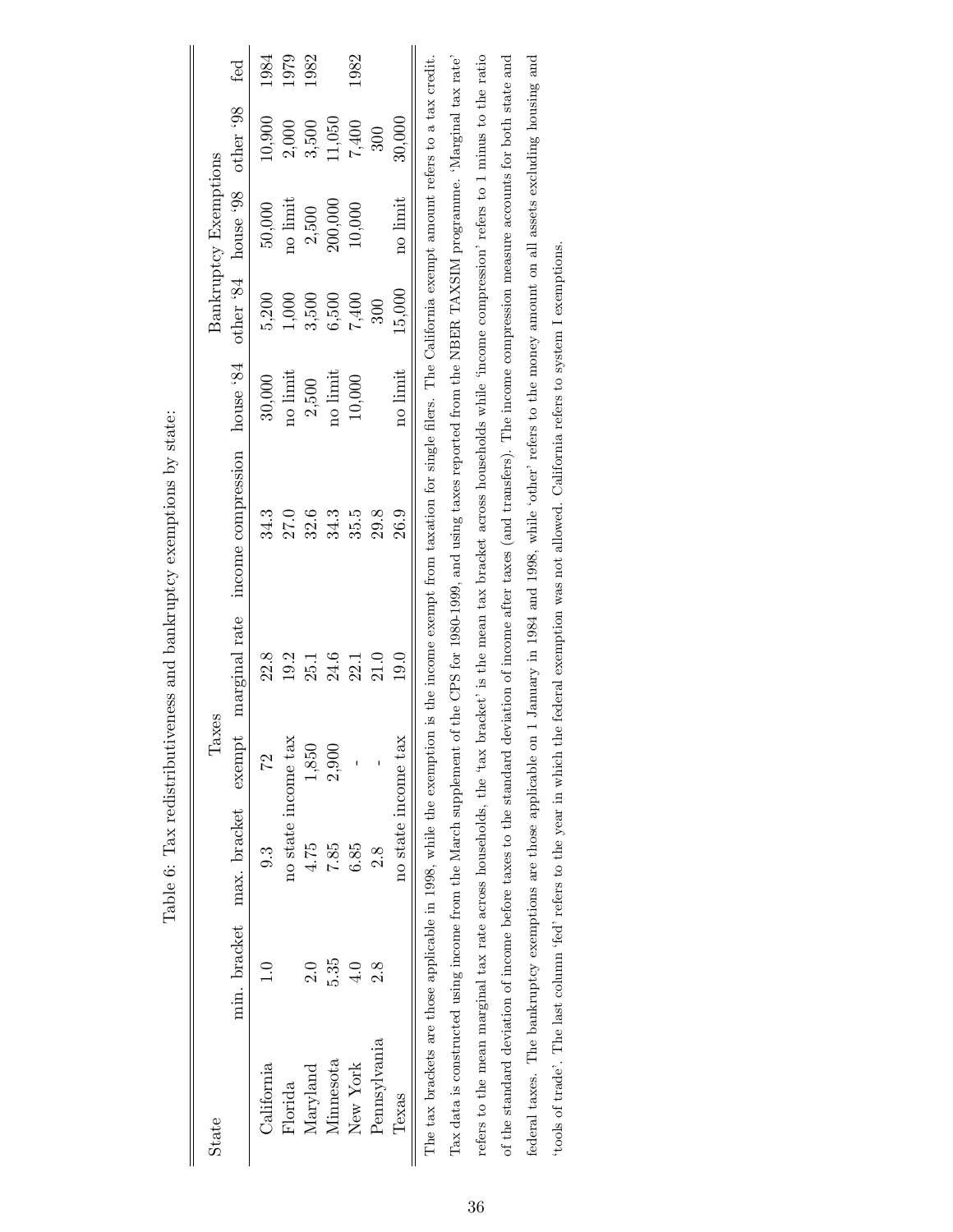|              | $\left( 1\right)$ | $\left( 2\right)$ | $\left(3\right)$ | $\left(4\right)$ | $\left(5\right)$ | (6)       | $^{\prime}7)$ | (8)       |
|--------------|-------------------|-------------------|------------------|------------------|------------------|-----------|---------------|-----------|
| $\text{tax}$ | $-15.725$         | $-20.858$         | $-20.428$        | $-21.734$        | $-16.862$        | $-17.724$ | $-19.248$     | $-13.523$ |
|              | (0.930)           | (1.433)           | (0.916)          | (7.136)          | (0.732)          | (0.925)   | (0.702)       | (4.688)   |
| exempt       | $-0.274$          | $-0.076$          | $-1.357$         | $-0.041$         | 0.011            | $-0.251$  | $-0.015$      | $-0.969$  |
|              | (0.306)           | (0.401)           | (0.441)          | (3.433)          | (2.667)          | (0.336)   | (0.403)       | (3.670)   |
| exdum        | $-0.593$          | $-0.776$          | $-0.296$         | 5.126            | $-0.419$         | $-0.415$  | $-0.381$      | 6.634     |
|              | (0.174)           | (0.201)           | (0.244)          | (3.873)          | (0.151)          | (4.132)   | (0.167)       | (0.217)   |
| constant     | 6.424             | 8.012             | 7.066            | 8.387            | 5.234            | 5.486     | 5.138         | 4.813     |
|              | (0.288)           | (0.428)           | (0.340)          | (1.893)          | (0.151)          | (0.203)   | (0.251)       | (1.669)   |

Table 7: The effect of taxes and bankruptcy exemptions on unsecured debt.

Standard errors in parentheses. The sample size was 464, and exdum refers to whether the state allows the home to be exempt from seizure regardless of its value. The first four columns measure the tax system by how much it compresses the income distribution, while the last four column use the mean marginal tax rate. Columns 3, 4, 7, and 8 include state dummies. In columns 2 and 6, taxes and the exemptions are instrumented by their lags, while in columns 4 and 8 they are instrumented by a set of political variables.

|              | $\left( 1\right)$ | $^{\prime}2)$ | $\left( 3\right)$ | $\left(4\right)$ | (5)      | (6)      | $\left( 7\right)$ | (8)      | $\left( 9\right)$ | (10)     |
|--------------|-------------------|---------------|-------------------|------------------|----------|----------|-------------------|----------|-------------------|----------|
| $\text{tax}$ | $-0.014$          | $-0.214$      | $-0.110$          | $-0.067$         | $-0.165$ | $-0.442$ | $-0.130$          | $-0.269$ | $-0.339$          | $-0.371$ |
|              | (0.062)           | (0.096)       | (0.117)           | (0.053)          | (0.061)  | (0.197)  | (0.140)           | (0.125)  | (0.102)           | (0.107)  |
| exempt       | $-0.094$          | $-0.043$      | $-0.110$          | $-0.083$         | $-0.039$ | $-0.110$ | $-0.088$          | $-0.277$ | $-0.068$          | $-0.237$ |
|              | (0.029)           | (0.042)       | (0.034)           | (0.030)          | (0.041)  | (0.033)  | (0.037)           | (0.060)  | (0.036)           | (0.061)  |
| exdum        | $-0.013$          | $-0.023$      | $-0.019$          | $-0.011$         | $-0.021$ | $-0.014$ | 0.016             | 0.027    | $-0.001$          | 0.034    |
|              | (0.016)           | (0.017)       | (0.016)           | (0.016)          | (0.016)  | (0.016)  | (0.021)           | (0.033)  | (0.021)           | (0.033)  |
| constant     | 0.555             | 0.615         | 0.586             | 0.563            | 0.581    | 0.666    | 0.517             | 0.507    | 0.548             | 0.502    |
|              | (0.023)           | (0.033)       | (0.044)           | (0.019)          | (0.023)  | (0.056)  | (0.035)           | (0.046)  | (0.023)           | (0.038)  |

Table 8: The effect of taxes and bankruptcy exemptions on inequality.

Standard errors in parentheses. The sample size was 464, and exdum refers to whether the state allows the home to be exempt from seizure regardless of its value. The first three columns and columns 7-8 measure the tax system by how much it compresses the income distribution, while the remaining columns use the mean marginal tax rate. In columns 1-6, the LHS variable is the standard deviation of consumption, while columns 7-10 use the standard deviation of the the growth rate of consumption. All except columns 7 and 9 include state dummies. Columns 2 and 5 instrument taxes and the exemption level by their lags, while columns 3 and 6 include year dummies in the regression.